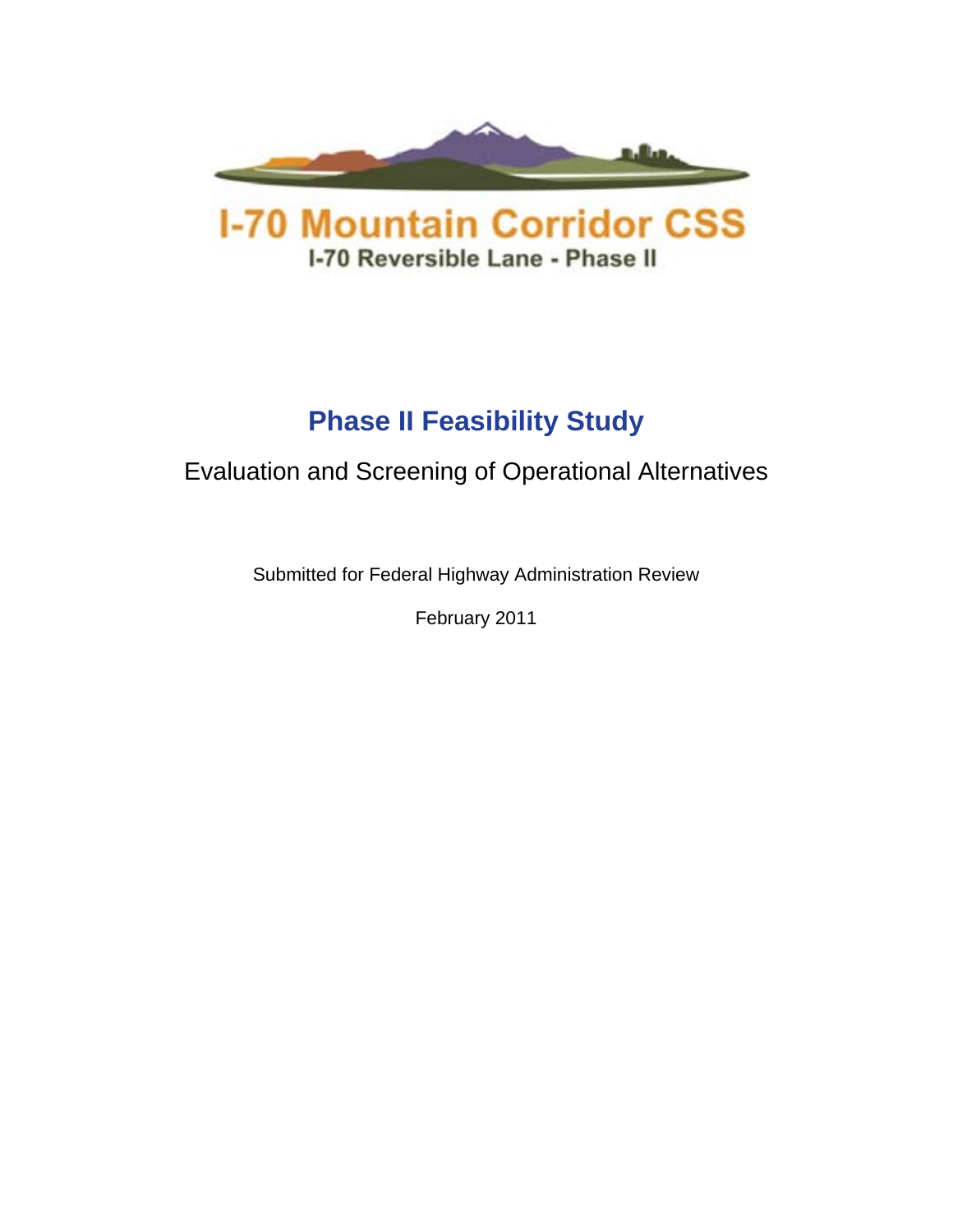

# **Table of Contents**

|                  | Page |
|------------------|------|
|                  |      |
|                  |      |
|                  |      |
| 3.1              |      |
| 3.2              |      |
| 3.3 <sub>2</sub> |      |
| 3.4              |      |
| 3.5              |      |
| 3.6              |      |
| 3.7              |      |
| 3.8              |      |
|                  |      |
| 4.1              |      |
|                  |      |
| 4.3              |      |
|                  |      |
|                  | 4.2  |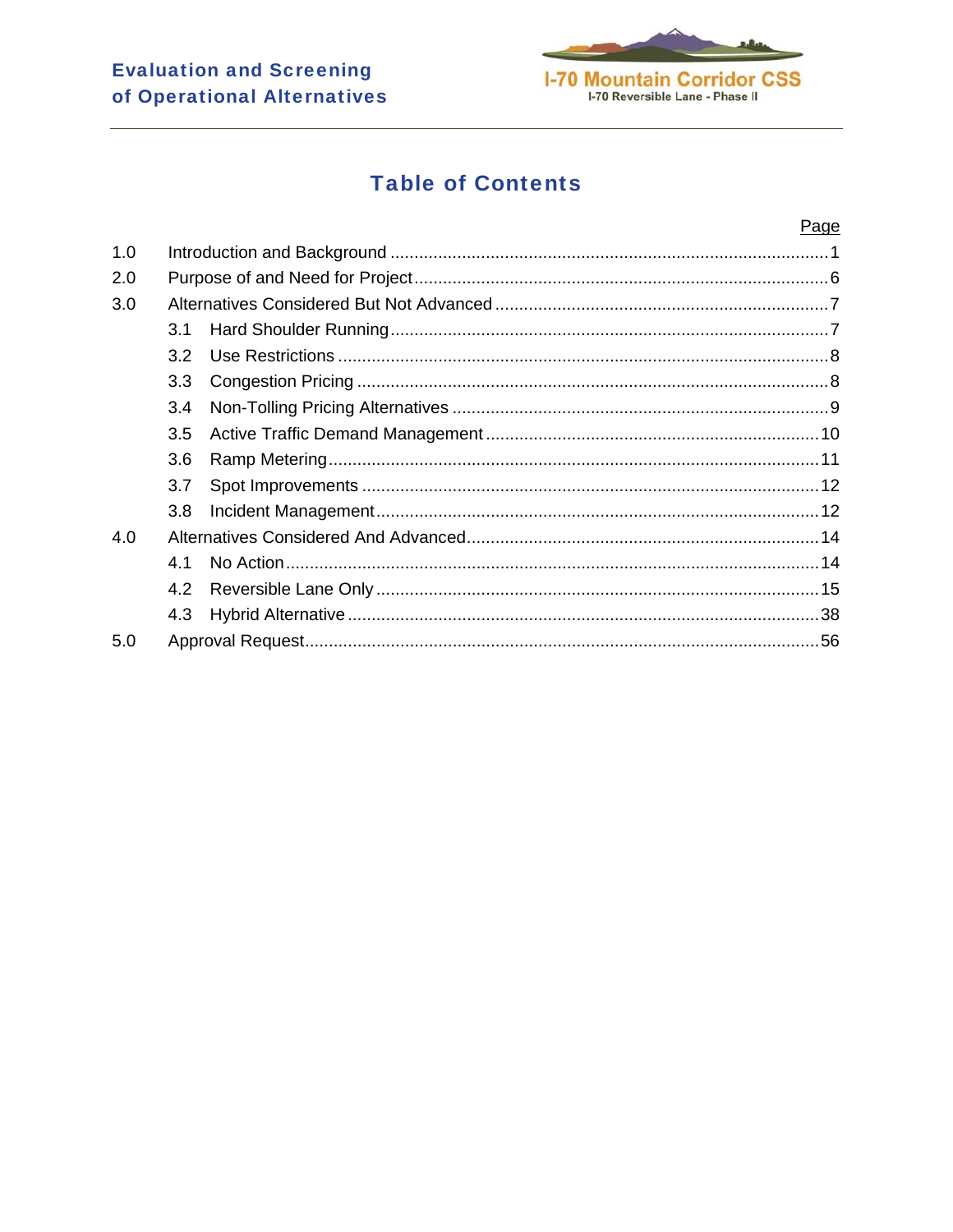

# List of Figures

|          |                                                                      | Page |
|----------|----------------------------------------------------------------------|------|
| Figure 1 |                                                                      |      |
| Figure 2 |                                                                      |      |
| Figure 3 |                                                                      |      |
| Figure 4 | Typical Westbound I--70 Cross Sections (Reversible Lane Corridor) 18 |      |
| Figure 5 | Typical Westbound I-70 Cross Sections (At the Twin Tunnels)  18      |      |
| Figure 6 |                                                                      |      |
| Figure 7 | Examples of Permanent Gates and Arrow Board Required for Westbound   |      |
|          |                                                                      |      |
| Figure 8 |                                                                      |      |
| Figure 9 |                                                                      |      |
|          |                                                                      |      |
|          |                                                                      |      |
|          |                                                                      |      |

# List of Tables

| Table 1  |                                                                           |  |
|----------|---------------------------------------------------------------------------|--|
| Table 2  | Pilot vs. Enhanced Program Features - Reversible Lane Only Alternative 23 |  |
| Table 3  |                                                                           |  |
| Table 4  |                                                                           |  |
| Table 5  |                                                                           |  |
| Table 6  | Historic and Predicted Crash Data - Reversible Lane Only Alternative 27   |  |
| Table 7  | Resources with No Recommended Mitigation Measures under the Pilot         |  |
|          |                                                                           |  |
| Table 8  |                                                                           |  |
| Table 9  |                                                                           |  |
| Table 10 | Travel Times - Hybrid and Reversible Lane Only Alternatives46             |  |
| Table 11 |                                                                           |  |
| Table 12 |                                                                           |  |
| Table 13 | Resources with No Recommended Mitigation Measures under the Pilot         |  |
|          |                                                                           |  |
| Table 14 |                                                                           |  |
|          |                                                                           |  |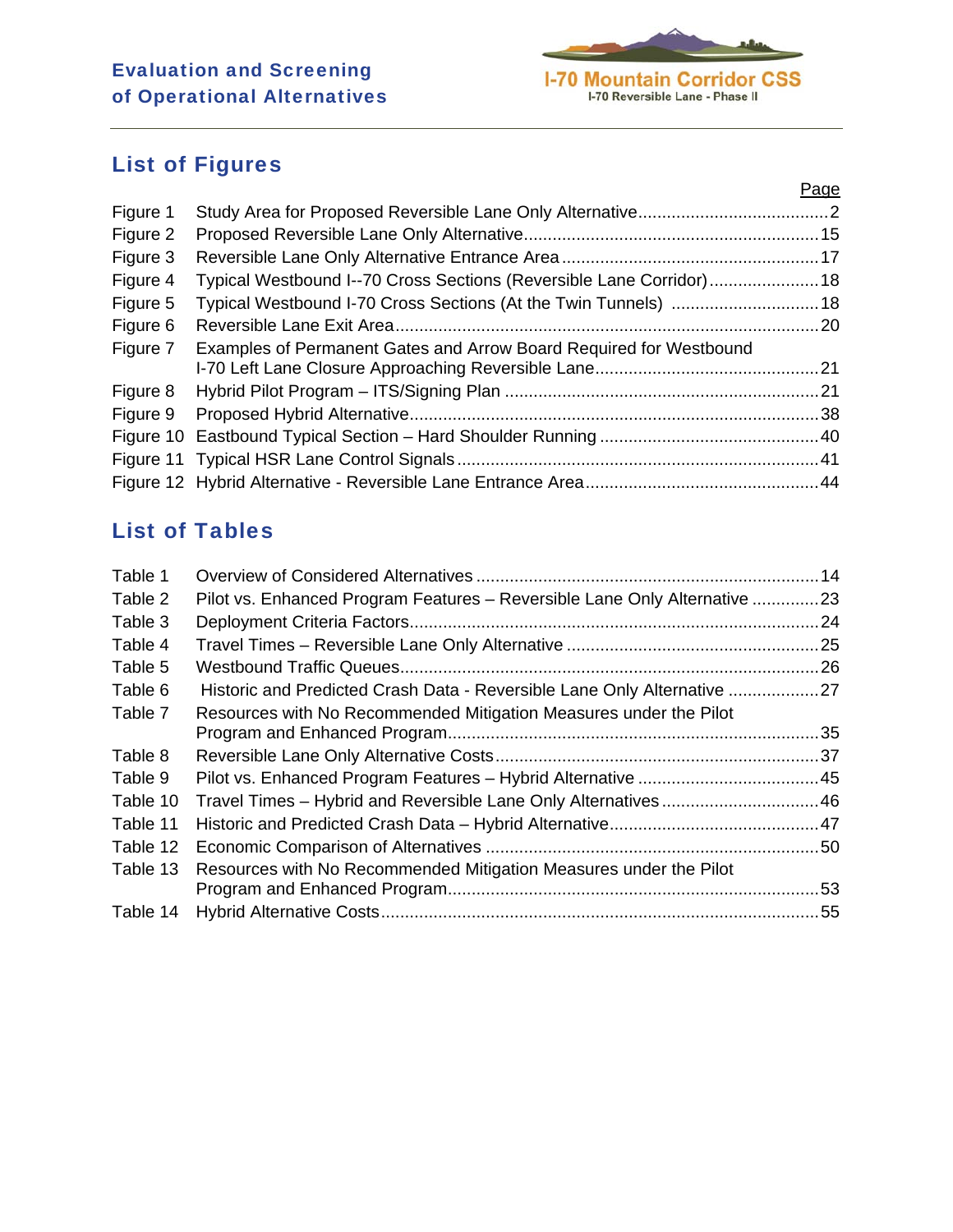

# **1.0 INTRODUCTION AND BACKGROUND**

The section of Interstate 70 (I-70) between the Eisenhower Johnson Memorial Tunnel (EJMT) and Denver experiences recurring peak period congestion on weekends. This 45-mile, four-lane section of I-70 is the primary access route from Denver to the mountains of western Colorado where there are numerous opportunities for outdoor activities: skiing in the winter, as well as camping, hiking, biking, sightseeing, etc. in the summer and fall. Consequently, this corridor experiences heavy flows of westbound traffic on Friday afternoons as well as Saturday and Sunday mornings. Eastbound traffic is heavy later in the day, and the highest peak hour congestion occurs on Sunday afternoons when both day and weekend visitors are returning for the start of the work week.

The majority of this congestion occurs in the segment between Georgetown and the Floyd Hill area (see **Figure 1**) for the following reasons:

- Heavy traffic volumes enter and exit I-70 at Empire Junction (the US 40 interchange serves numerous recreational opportunities in Grand County that use Berthoud Pass) just east of Georgetown.
- The roadway geometry through Idaho Springs and west of the Hidden Valley interchange is constrained, with narrow shoulders and tight curves.
- The Twin Tunnels (located between Idaho Springs and Floyd Hill) are operationally constrained because of the narrow shoulder widths.
- The I-70 Mountain Corridor carries an average of approximately 10 percent truck traffic.
- Roadway users also have to contend with 3 percent to 4 percent grades. Slow-moving vehicles contribute to congestion.

These operational and geometric issues lead to several consequences:

- The traveling public experiences substantial delays during congested periods. Travel times can double when compared to uncongested conditions.
- Motorists divert to an adjacent local roadway and cause congestion on this route, affecting areas beyond the Interstate. This local road is the "main street" for Lawson, Downieville, and Dumont and the only continuous east-west street through Idaho Springs. It provides access to numerous adjacent properties throughout its length and has an appropriately lower speed. Thus, it is not suitable as an alternate route for I-70 traffic.
- Additional crashes occur in the traffic backups, further delaying motorists.
- Congested travel conditions result in traffic metering at the EJMT, a process of holding and releasing traffic to prevent backups within the tunnel. Metering results in additional backups, further exacerbating these conditions.
- Emergency services and transportation-dependent commerce are delayed.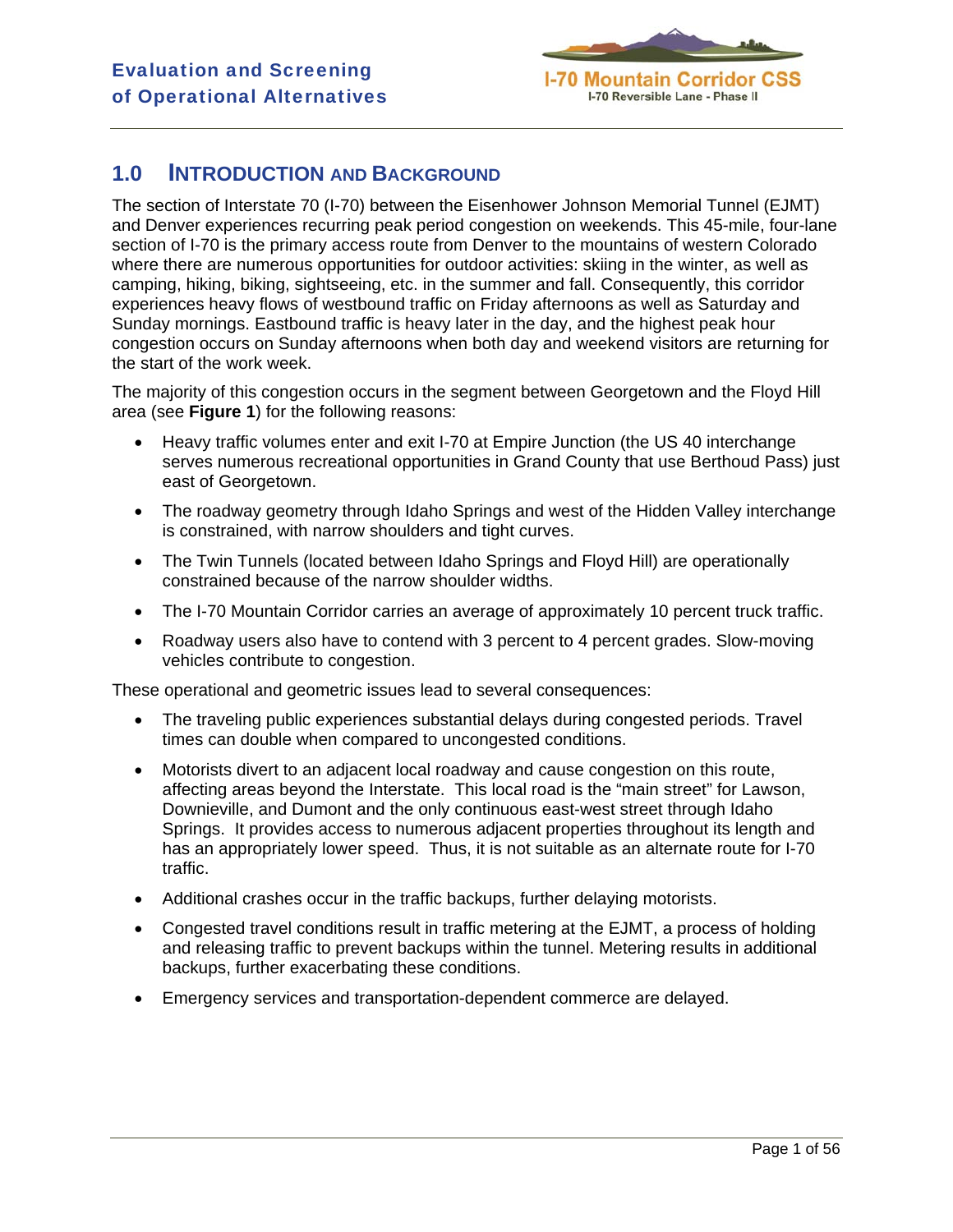



**Figure 1 Study Area for Proposed Reversible Lane Only Alternative**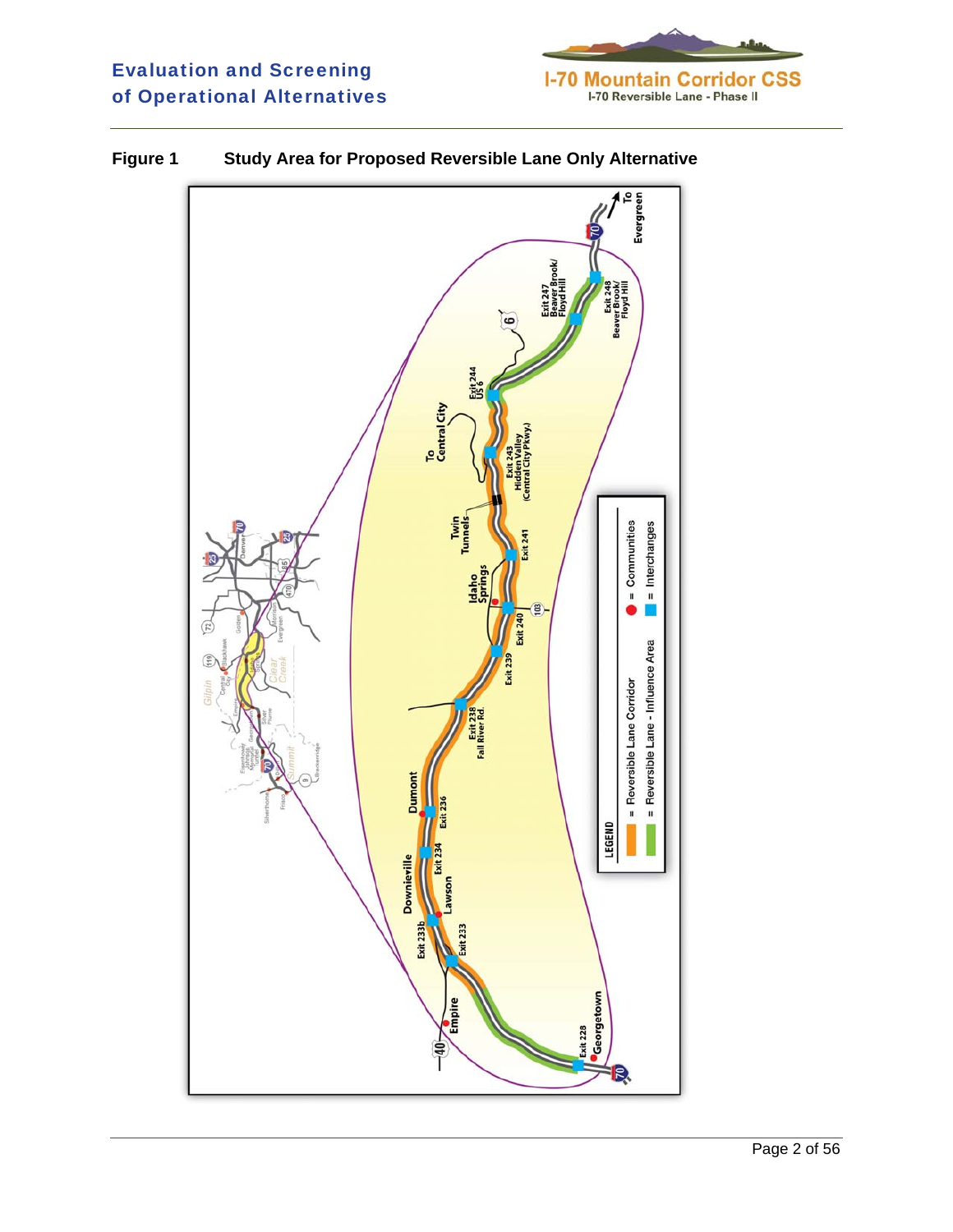

The Colorado Department of Transportation (CDOT) has been studying the I-70 Mountain Corridor for more than 20 years and has worked extensively with stakeholders to develop a long-term (50-year) transportation solution for the corridor. In response to a 2004 draft National Environmental Policy Act (NEPA) document, stakeholders grew distrustful of CDOT and asked for a greater role in the decision-making. CDOT and the Federal Highway Administration (FHWA) responded by convening a Collaborative Effort to explore long-term solutions for the corridor. This effort involved 27 members who were selected to participate in a three year process to explore long-term solutions and recommend a preferred alternative. In June 2008, FHWA and CDOT adopted their recommendation as a Preferred Alternative. The process is documented in the *I-70 Mountain Corridor Draft Programmatic Environmental Impact Statement* (I-70 Mountain Corridor PEIS), September 2010. The Collaborative Effort process used on this corridor was precedent setting. CDOT and FHWA have committed considerable time and staff resources to moving this process forward, and they are working with the stakeholders to identify a long-term solution through the I-70 Mountain Corridor Context Sensitive Solutions (CSS) process. The CSS process has brought together a multi-disciplined, multi-interest stakeholder group to discuss, debate, and capture what they respect and will work to preserve in the corridor. However, due to funding limitations it is anticipated that the improvements will be implemented over many years, resulting in persistent and worsening congestion and delays until major, long-term improvements can be made.

The desire for immediate congestion relief led to the passage of Senate Bill 10-184 in 2010, by the Colorado General Assembly. While CDOT had already begun looking into the possibility of a reversible lane, the legislation directed the Department to study and implement (if appropriate) a reversible lane along I-70 from EJMT to Floyd Hill, consistent with the planning and environmental process. The legislation identified a goal to implement (if appropriate) and report to the legislature by January 1, 2011. The legislation also authorized the Colorado High Performance Transportation Enterprise (HPTE) to enter into a single or multiple lease or leasepurchase agreement to operate the reversible lane.

To address current congestion in the near future until long-term improvements can be implemented, CDOT considered a number of alternatives. From these, CDOT advanced two alternatives involving a reversible lane as providing the best opportunity to manage congestion on I-70 west of Denver on winter Sunday afternoons when skiers are returning from mountain resorts. Both of these alternatives would provide additional capacity for eastbound peak traffic periods by converting one westbound lane to eastbound flow using a movable barrier. The Reversible Lane Only Alternative would utilize a moveable barrier for a total distance of 12.7 miles from west of Empire Junction to east of the Hidden Valley interchange. The Hybrid Alternative would utilize a combination of hard shoulder running (6.2 miles from the US 40 onramp at Empire Junction to just west of Idaho Springs) and a moveable barrier (5.2 miles from west of Idaho Springs to east of Hidden Valley interchange).

If approved, CDOT anticipates implementing one of the reversible lane alternatives as a twophased project. A two-year Reversible Lane Pilot Program could be operational in 2011. The Pilot Program, with associated risks and reduced cost, would allow this innovative idea to be tested. After two years, the Pilot Program would be evaluated to determine if it should be continued. An Enhanced Program could then be implemented with appropriate additional features that would improve its performance and facilitate longer-term operations.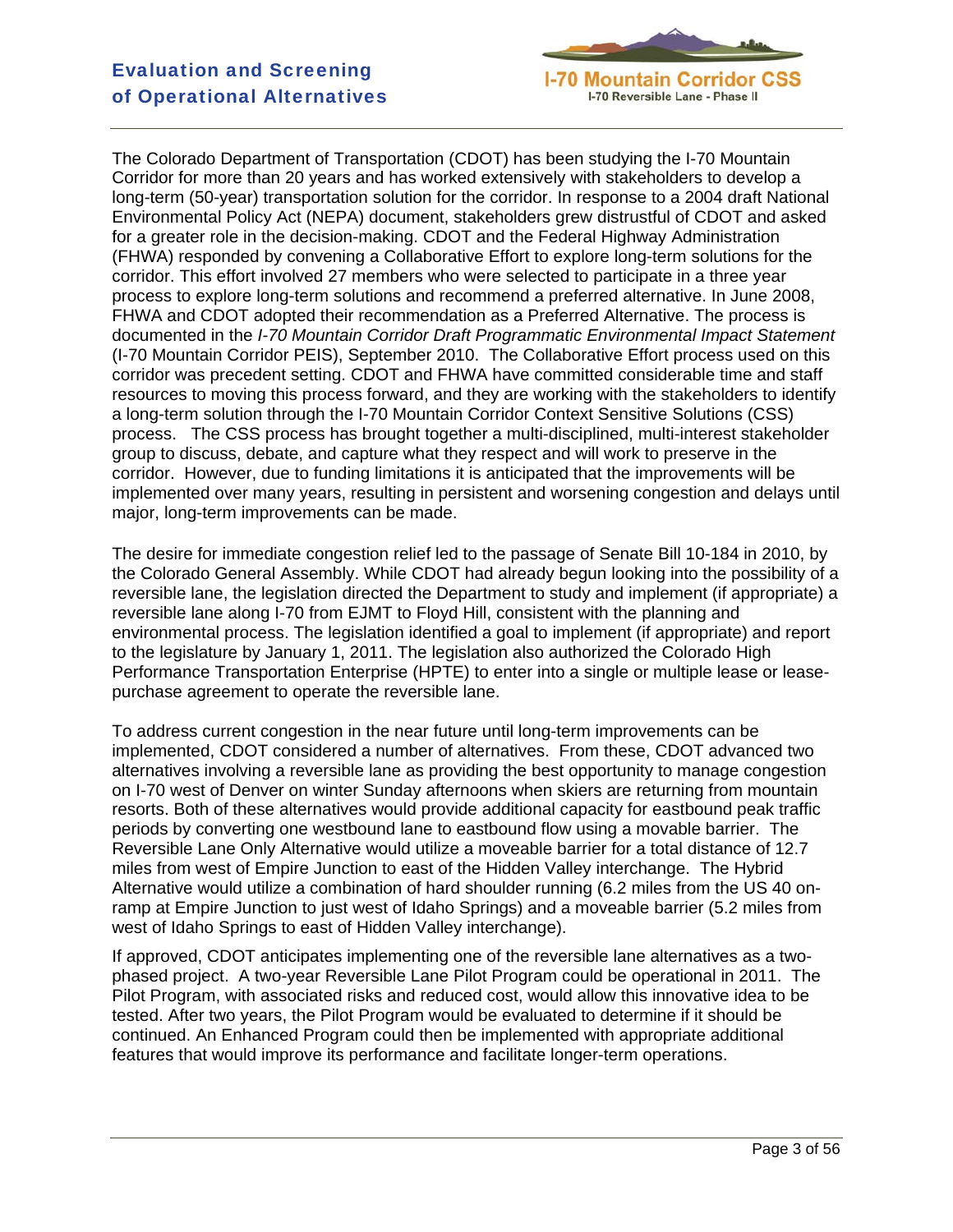

CDOT issued the *Phase I Feasibility Study Executive Summary Report* (August 2010) for the reversible lane (included as **Appendix A**), in which several analyses were undertaken to evaluate the initial feasibility of the reversible lane. The goal of the *Phase I Feasibility Study* was to answer the following fundamental questions:

- Would roadway geometry and topography allow construction of transition crossovers to operate safely? Are there other geometric constraints that would prohibit using the movable barrier technology to create an eastbound reversible lane?
- Is implementing a reversible lane in the eastbound direction on winter Sunday afternoons feasible considering traffic volumes? Specifically, what would be the impact to westbound traffic? Would reversible lane operations be feasible in the westbound direction, and would operations be feasible at any other times (Saturdays or summer season)?

Key elements and findings of the *Phase I Feasibility Study* include:

- The analysis determined that the reversible lane would provide the greatest potential benefit on 17 Sundays in the winter season. Analyses showed that other potential reversible lane operational periods would not be feasible or that it would provide limited benefits because traffic volumes are too high or too low, the directionality of traffic is not appropriate, or the window of opportunity is too short. Refer to page 7 of the *Phase I Feasibility Study*.
- Traffic modeling indicates that implementation of the reversible lane on winter Sunday afternoons would provide an overall 13 percent travel time benefit to the traveling public in the I-70 Mountain Corridor.
- Suitable locations for median crossovers were found at each end of the reversible lane.
- Although tight, the westbound direction of I-70 has sufficient width to accommodate the reversible lane operation through the proposed segment.

On the basis of the outcome of the Phase I Feasibility Study, CDOT has considered critical issues in more detail during the Phase II Feasibility Study (included as **Appendix B**). These critical issues included safety and emergency response, maintenance and snow removal, public relations, environmental impacts, modes of operation and project delivery, concept of operation and operational enhancements, and geometric design issues.

Restricting I-70 to one westbound lane constitutes a federal action, consistent with 23 CFR 658.11. Reducing the Interstate to one lane outside of a construction project with a reversible lane system is a fairly unique application of the technology. As such, FHWA has requested an evaluation and screening of possible alternatives to solve congestion in addition to a reversible lane for the entire corridor. These alternatives are limited in scope in that they are intended to be short-term solutions for the corridor before long-term improvements are implemented.

For final approval, FHWA has a rigorous 45-day approval process, and the Colorado Division Office requires the following information prior to submitting the proposal for official FHWA Headquarters review: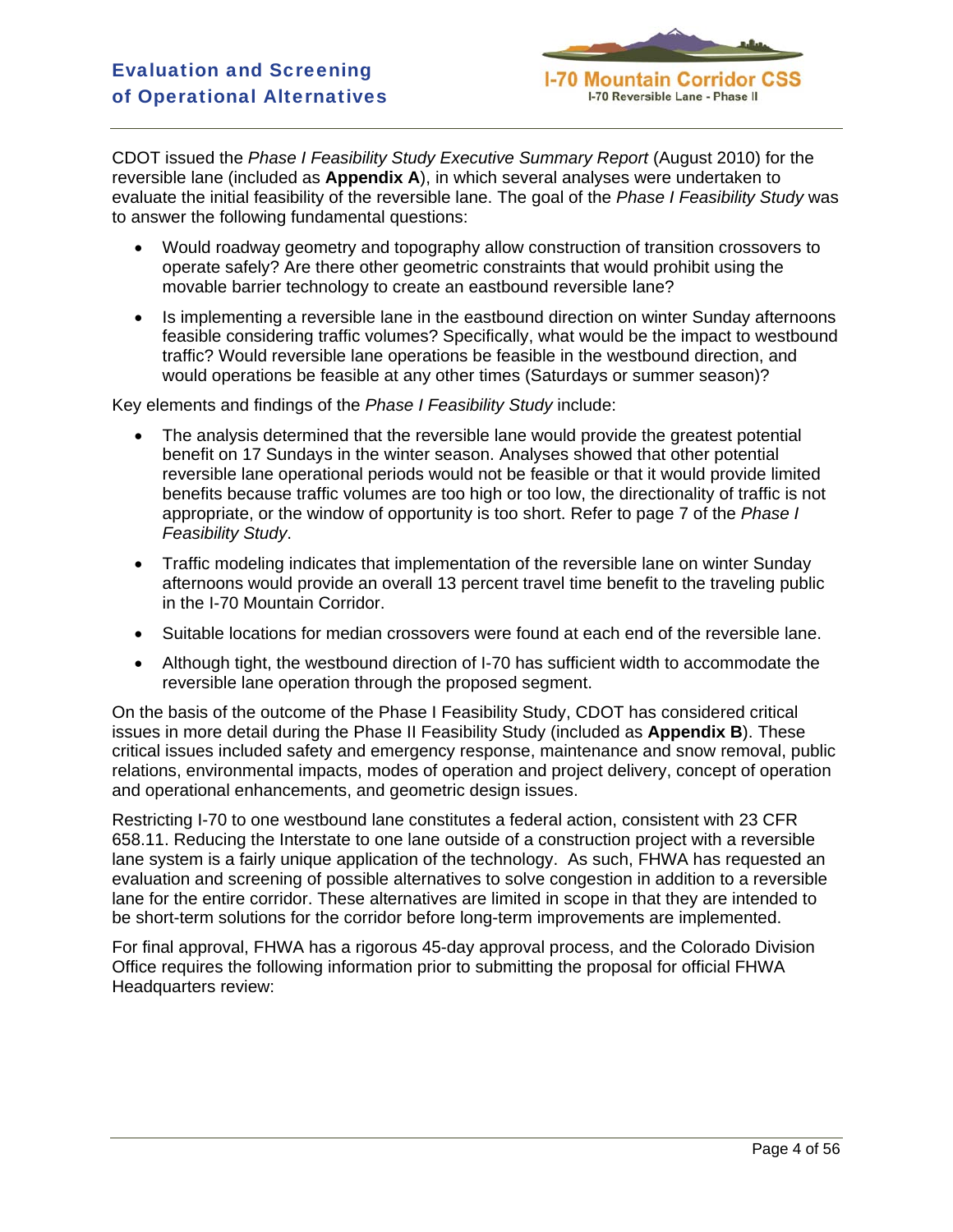

- Compare alternatives to analyze other solutions to congestion
- Review safety, benefits, roadway geometry, lane and shoulder width, etc. associated with the proposed alternatives
- Perform a traffic analysis on current proposed reversible lane and other alternatives
- Complete required NEPA clearance
- Provide stakeholder involvement
- Develop operational and incident management plans
- Evaluate impacts on:
	- o Access and interchanges
	- o Travelers, especially in the westbound direction
	- o Interstate commerce
	- o Emergency response
	- o Public transportation

This work has been completed in support of the Phase II Feasibility Study and has been summarized in the following document.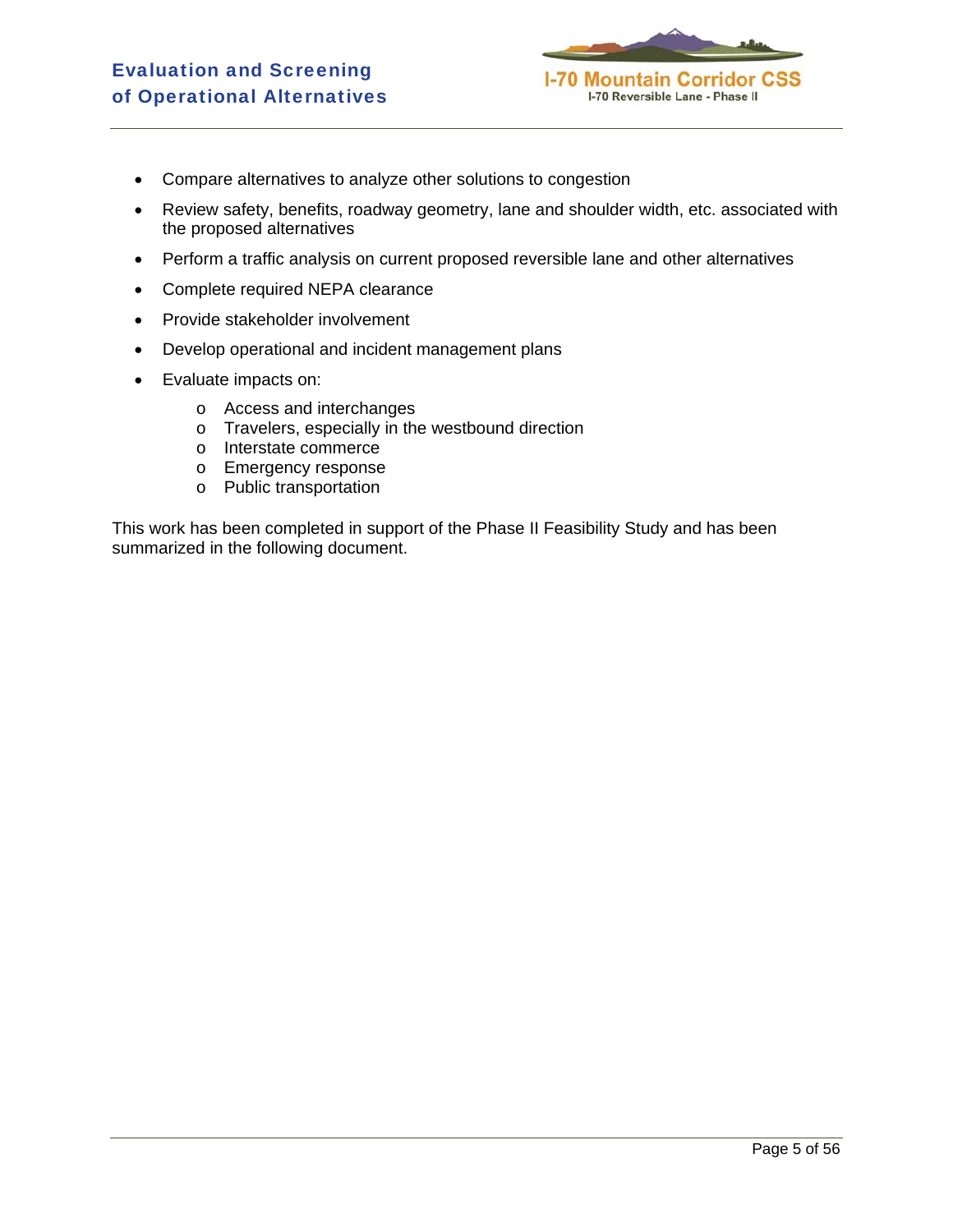

# **2.0 PURPOSE OF AND NEED FOR PROJECT**

The purpose of this project is to provide short-term operational improvements to relieve traffic congestion on winter Sunday afternoons between 1:00 PM and 7:00 PM when eastbound congestion is highest along I-70 between approximately Empire Junction and Floyd Hill. The operational improvements would comprise measures that could be implemented within a relatively short timeframe and without substantial construction outside of the existing I-70 highway footprint. The project is intended to provide short-term operational improvements in advance of longer-term major improvements to the I-70 Mountain Corridor.

This project is needed to provide eastbound congestion relief and reduce overall travel times in the corridor because:

- The traveling public experiences substantial delays eastbound typical winter Sunday travel times up to 79 minutes – during congested periods from Georgetown to Evergreen. This represents more than double the travel time during uncongested weekend period conditions.
- Motorists divert to alternate routes, such as the limited frontage road system, causing congestion and affecting areas beyond the Interstate itself.
- Additional crashes occur in the traffic backups, further delaying motorists.
- Emergency services and transportation-dependent commerce are delayed.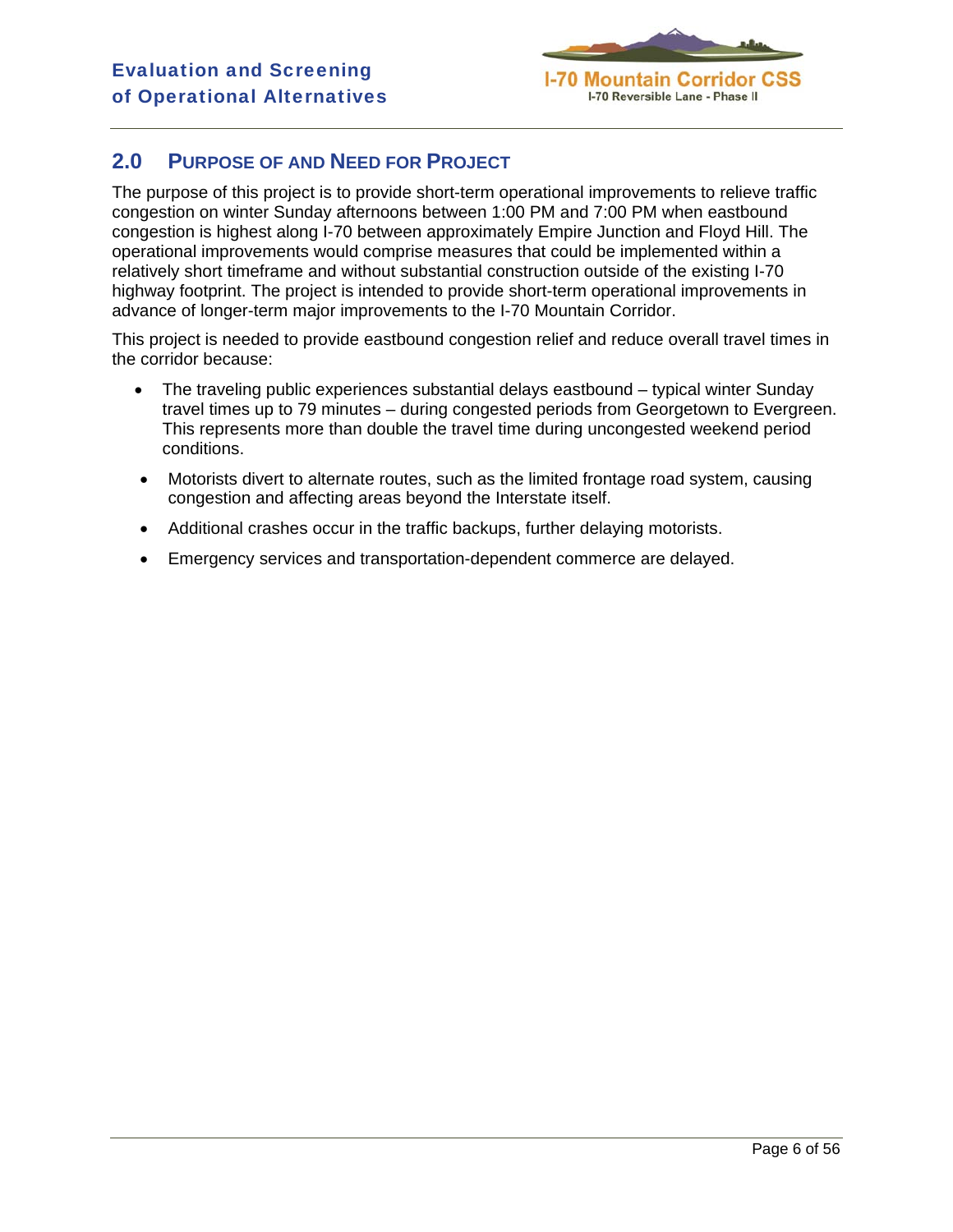

# **3.0 ALTERNATIVES CONSIDERED BUT NOT ADVANCED**

A number of operational alternatives were considered for relieving the current peak congestion. The following alternatives were not advanced as standalone alternatives, but some elements are included in alternatives that were advanced:

- Hard Shoulder Running
- Use Restrictions
- Congestion Pricing
- Non-Tolling Pricing
- Active Traffic Demand Management
- Ramp Metering
- Spot Improvements
- Incident Management Plan

These alternatives have been evaluated on the basis of safety, potential environmental impacts and proposed mitigations, traffic operations, stakeholder input, logistical and operational complexity, and legal implications. The following discussion provides a summary of each considered alternative, the conclusion of the evaluation, and an explanation for why it was not advanced for further study.

# **3.1 HARD SHOULDER RUNNING**

### **3.1.1 Description**

Hard Shoulder Running (HSR) utilizes the outside shoulder as a travel lane to increase the capacity of a congested corridor during specified periods. This use of shoulders is often accompanied by new lane striping, special signage, new emergency pullout areas, and variable speed limits to improve safety. Use of hard shoulders for peak hour traffic has been implemented at several locations on the East Coast and in Texas. Its use is more common in Europe.

The logical place to start the hard shoulder would be Empire Junction where eastbound US 40 traffic enters I-70. With the exception of one pinch point at the SH 103 bridge in Idaho Springs, the current width of the eastbound roadway is at least 37 feet. This would allow striping for oneto two-foot shoulders (outside and inside, respectively), one 11-foot lane, one 12-foot lane, and an 11-foot HSR lane/shoulder on the outside.

The use of the shoulder could extend only to the west end of the Twin Tunnels east of Idaho Springs. The roadway width through the tunnels is currently 29 feet and the shoulders are not wide enough to convert to a general traffic lane. HSR would thus need to merge back into two lanes before entering these tunnels. This would create delays similar to today's conditions and would also likely increase the number of crashes.

### **3.1.2 Conclusion**

HSR would not adequately address eastbound peak congestion because the Twin Tunnels east of Idaho Springs are one of the primary constraints in the I-70 Mountain Corridor. Because capacity has not been increased, traffic would back-up from the tunnel as it does today.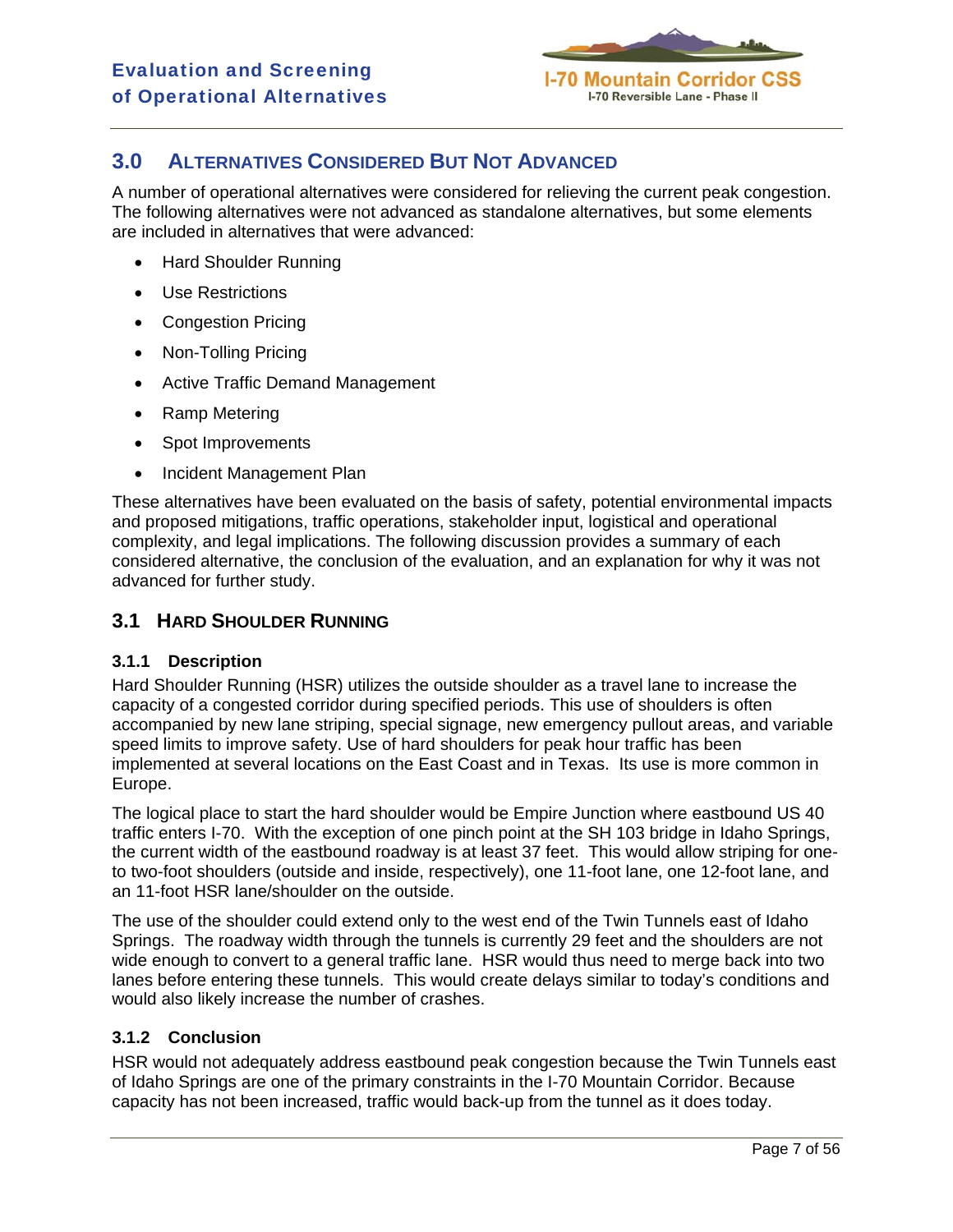

Eliminating the constraint of the Twin Tunnels east of Idaho Springs is not an improvement that can be accomplished in the short-term; therefore, it does not meet the purpose of this project. By itself, it also does not meet the need for the project because it would neither provide congestion relief nor reduce delays. However, HSR has been included as an integral element of the Hybrid Alternative west of Idaho Springs which, in combination with a reversible lane through the Twin Tunnels, could improve traffic operations in the study corridor.

# **3.2 USE RESTRICTIONS**

### **3.2.1 Description**

The Use Restrictions Alternative would place restrictions on I-70 traffic, such as prohibiting heavy vehicles (trucks, buses, and large recreational vehicles) during specified periods. Restrictions might be accomplished in a similar manner to winter closures due to adverse road and weather conditions. An information dissemination plan for prohibited heavy vehicles would be needed during the restricted periods. Variable message signs starting at the Utah and Kansas borders would provide information about restrictions. Locations where heavy vehicles can park for short periods have been established along the entire I-70 Mountain Corridor. Developing enforceable restrictions could be problematic since I-70 is a public Interstate highway. Legislation may be needed to accomplish additional restrictions.

The Phase I Feasibility Study analyses determined that prohibiting heavy vehicles on winter Sunday afternoons would result in minor reductions in travel times through the study area (one minute eastbound and nine minutes westbound). Along I-70 in the mountains, it has been observed that many heavy vehicles currently schedule travel in order to avoid congestion. Thus, the percent of heavy vehicles on Sunday afternoon is likely to be less than the average 10 percent overall.

### **3.2.2 Conclusion**

Restrictions to commercial vehicles would require extensive coordination with commercial vehicle operators. Based on discussions with stakeholders during meetings with the Project Leadership Team (PLT), it is highly likely that they would strenuously resist these measures. The resulting project delay would mean that it would not meet the purpose of the project (shortterm improvement). In addition, the potential, incremental reduction in congestion and delays resulting from this alternative would not meet the need for the project. This alternative is not being considered for inclusion in other alternatives.

# **3.3 CONGESTION PRICING**

# **3.3.1 Description**

The reversible lane project is not currently funded; therefore, a funding source must be identified in order for the project to move forward. Several potential strategies were qualitatively assessed during the Phase II Feasibility Study to determine the likelihood for funding the project, including traditional federal and state funding programs, grants, innovative financing, and tolling. These included two tolling scenarios that were assessed to determine the extent to which they could fund a portion of the project. The two tolling scenarios considered were 1) pricing the single reversible lane as a congestion-managed lane, and 2) tolling all three eastbound lanes.

It is important to note that several implementation steps must be successfully completed before tolling strategies could be employed for this project. First, authorization for tolling an Interstate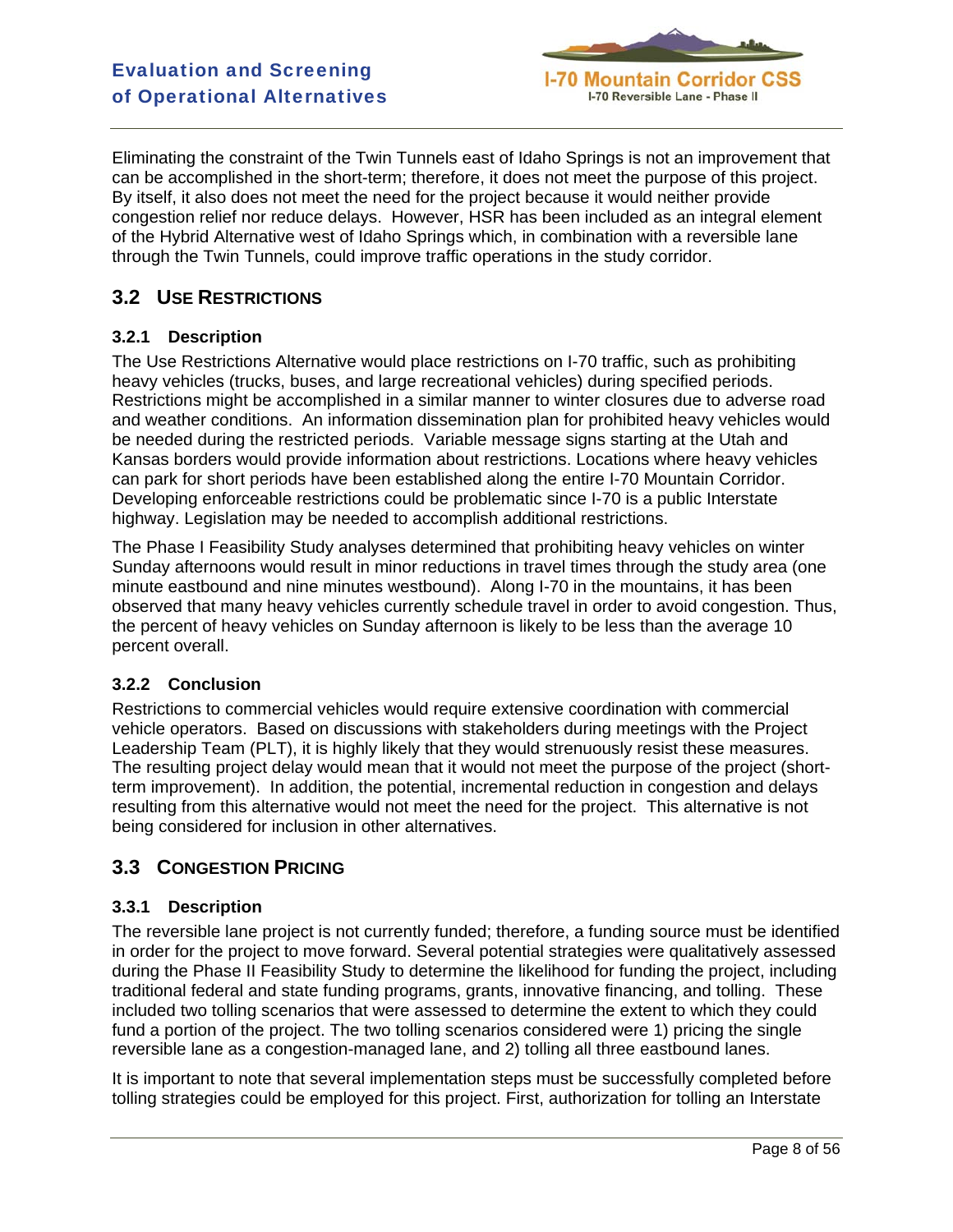

must be gained from FHWA before either alternative would be allowed. Initial discussions with FHWA indicate that authorization could be gained through their Value Pricing Pilot Program, in which CDOT is already participating. Further, the HPTE's charter legislation requires that every tolling project be supported by all local governments that would be potentially affected by the project. Finally, the Denver Regional Council of Governments (DRCOG) may request that the project follow its *1148 Review Procedures* for approving tolling projects because the project is within its planning area. The time required to negotiate these processes must be considered when evaluating a project implementation schedule.

# **3.3.2 Conclusion**

Based on the Phase II analyses, it is unlikely that either of the tolling strategies could be approved and implemented in the short-term and thus would not meet the purpose of the project. In addition, a single congestion managed lane would not meet the project need of providing an overall net time savings for both eastbound and westbound traffic. This is because the premise of tolling the reversible lane is that a relatively low number of drivers would be willing to pay a charge set high enough to keep the travel speeds high. There is a balance between high tolls that keep volumes low and the speeds high. The result is much fewer than one-third of the eastbound traffic using the reversible lane, resulting in much less travel time savings for eastbound traffic as a whole. Factoring in the impact the reversible lane would have to westbound traffic, the overall net travel time difference would not meet the project's needs.

Tolling all three eastbound lanes has the potential to produce significantly more revenue. For the purpose of estimating the potential revenue that could be generated by this scenario, a range of toll rates from \$0.05 to \$0.20 per mile was assumed, which is consistent with typical rates for rural toll roads around the United States. Based on these assumed toll rates and the volume of traffic using the lanes during the hours of operation only, it is estimated that annual revenues in the range of \$200,000 to \$750,000 could be generated. This revenue could offset a portion of the \$1.76 million O&M costs projected for the Enhanced Program for the Reversible Lane Only Alternative. However, it would be difficult to bond against this funding stream for upfront capital costs. In addition, some traffic would be expected to divert to the parallel frontage road where possible to avoid paying the toll. In summary, neither tolling strategy was advanced for further study. This alternative is not being considered for inclusion in other alternatives.

# **3.4 NON-TOLLING PRICING ALTERNATIVES**

### **3.4.1 Description**

Non-Tolling Pricing Alternatives consist of a menu of potential revenue-generating and/or behavior-modifying actions that are based on the premise that drivers would be charged for using limited transportation resources. In this application, the objective would be to reduce the use of a congested road during peak periods. These alternatives are relatively new and are not widespread or highly integrated. Some examples of these pricing alternatives include:

- Pay-as-you-drive-and-you-save (PAYDAYS) insurance Automobile insurance is based on the number of miles driven rather than at flat rates. Less driving equals lower rates.
- Variable registration fees Annual automobile registration fees are based on the number of miles driven rather than at uniform flat rates.
- Visible parking costs Some ski areas already charge for parking, with only remote parking, served by buses, remaining free at these resorts.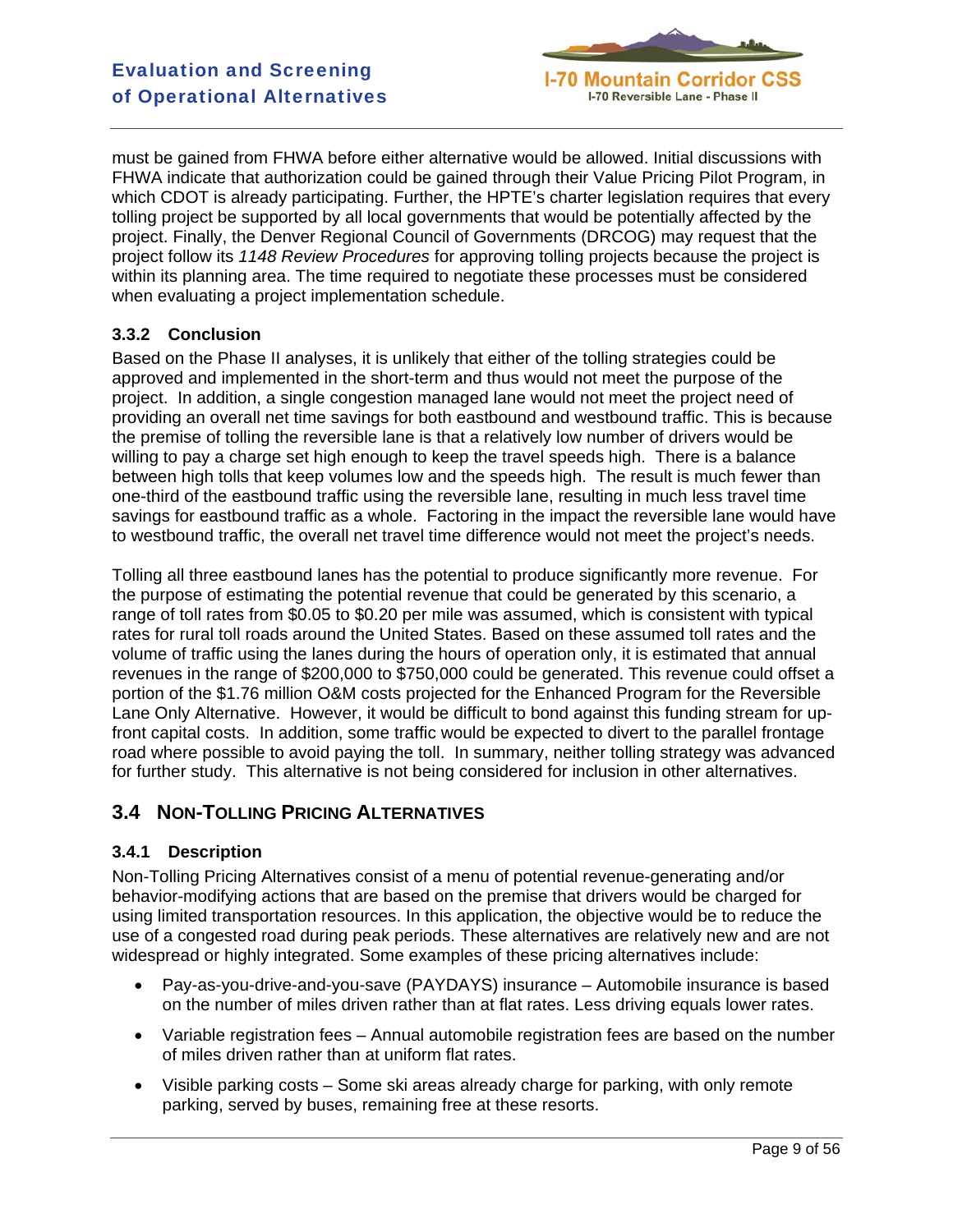

- Car sharing A single vehicle is shared by several households. Presumably this would lead to fewer vehicles and less vehicle miles of travel (VMT). This could be especially beneficial for congested urban areas. The corridor currently has a high vehicle occupancy rate (approximately 2.6 passengers per vehicle) which is aided by the large parking lots at the Morrison interchange, near Denver. Car sharing of this magnitude can be partially attributed to parking charges and I-70 congestion.
- Variable port access charges for heavy vehicles The port access fee for truck freight loading varies according to demand, which encourages off-peak usage.

#### **3.4.2 Conclusion**

Other than parking charges at resorts (which currently exist), these measures would likely need to be applied on a statewide basis, not solely in the project corridor. Implementation of some of these alternatives would require legislation by the State Legislature. In addition, they could be quite controversial with the public, the result being that implementation on a short-term time horizon would be unlikely. These alternatives would therefore not meet the purpose of the project. Also, because congestion on I-70 and parking charges at ski areas are currently resulting in an increased rate of carpooling, further improvements to meet the need for the project would be unlikely. This alternative is not being considered for inclusion in other alternatives.

# **3.5 ACTIVE TRAFFIC DEMAND MANAGEMENT**

#### **3.5.1 Description**

Active Traffic Demand Management (ATDM) includes a number of tools that can maximize safety and traffic flow by dynamically managing and controlling traffic based on the prevailing traffic conditions (*Active Traffic Management (ATM) Feasibility Study*, WSDOT 2007). These alternatives include the following:

- Speed Harmonization involves reducing speed limits in areas of congestion to maintain better traffic flow and reduce the risks of collisions.
- Queue Warning provides motorists with advanced notice of downstream queues and directs traffic to alternate lanes, thereby reducing the likelihood of speed differentials and collisions due to queuing.
- Junction Control directs traffic to specific lanes based on the traffic demand (e.g., utilizes mainline capacity by giving priority to higher ramp volumes).
- Dynamic Rerouting involves changing the destination signing to account for current traffic conditions in order to redirect traffic to less congested facilities.
- Traveler Information involves providing travel times (as well as video of current conditions) that allow motorists to make more informed pre-trip and en-route decisions.

ATDM alternatives have primarily been applied in urban areas of Europe, although Washington State DOT (WSDOT) is currently implementing an ATDM system in the Puget Sound region. CDOT is currently planning an ATDM demonstration project further west on I-70 on each side of the EJMT. Queue warning equipment has been installed on the steep downhill grade to the west between Georgetown and Silver Plume and will begin testing soon. This system has been designed to be portable and could potentially be integrated with other alternatives. Travel time and traveler information are already being displayed along the I-70 Mountain Corridor.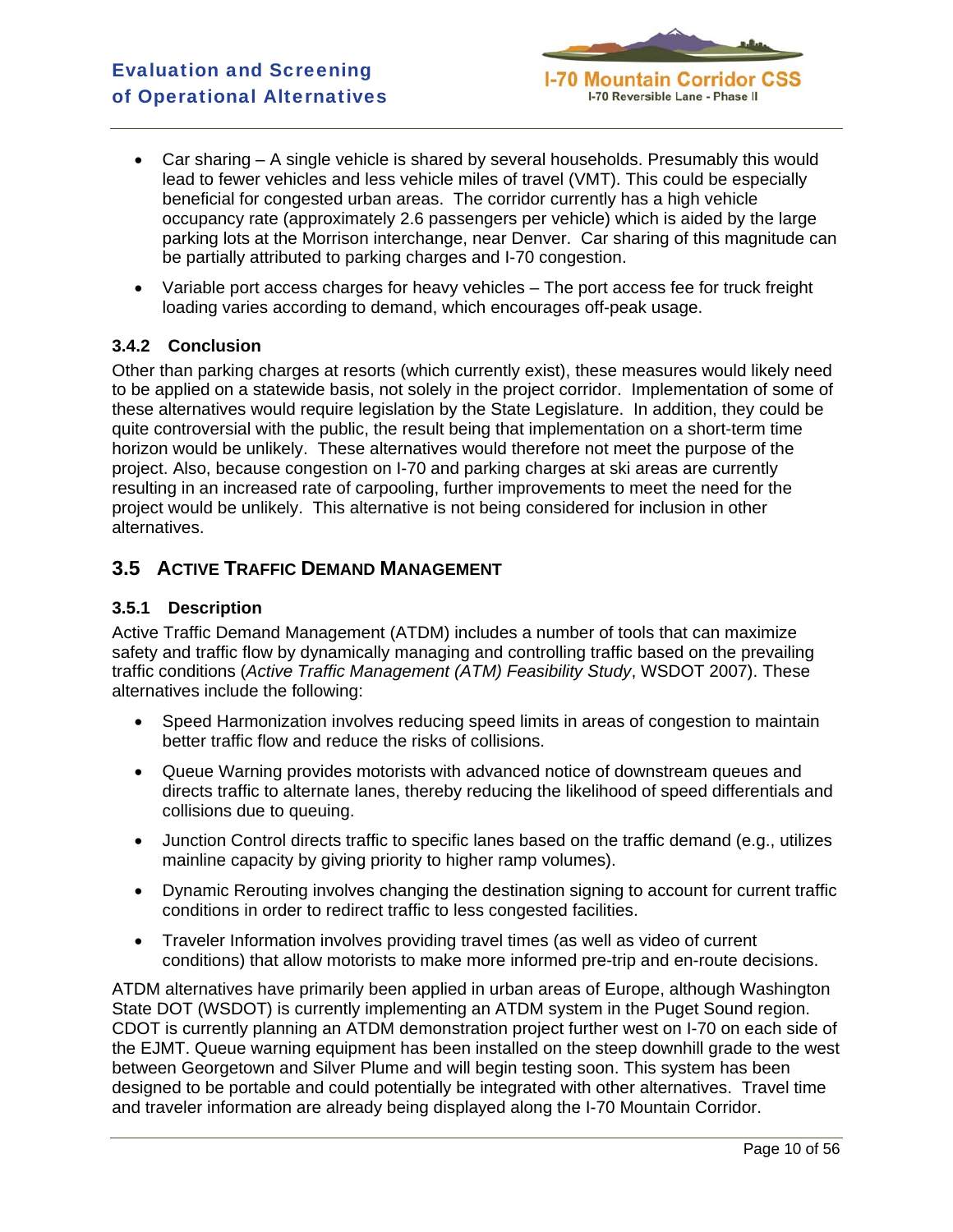

# **3.5.2 Conclusion**

CDOT is currently planning a demonstration project of the applicability of ATDM strategies in other locations in the I-70 Mountain Corridor. An ATDM installation between Empire Junction and Hidden Valley will wait until this demonstration is deemed successful, thus it would not meet the short-term implementation purpose of the project. These measures are effective in delaying the onset of congestion and improving safety during this period but lose their effectiveness once volumes are high enough to create congested (stop and go) conditions. In Europe, they are most commonly deployed in conjunction with Hard Shoulder Running (see previous discussion), and this combination provides the best results. Since these ATDM alternatives by themselves (without HSR) would not increase the basic capacity of eastbound I-70 during winter afternoons, they would be much less effective in meeting the need for the project of reducing congestion and overall travel times. Dynamic Rerouting would not be applicable to this section of the I-70 corridor since there are no viable alternative routes that drivers can divert to. However, several of these measures are already being used (traveler information) or will be considered for inclusion in the Enhanced Program once the Pilot Program is found to be a success (speed harmonization and queue warning, specifically). Thus, this alternative is being considered in conjunction with other alternatives.

# **3.6 RAMP METERING**

### **3.6.1 Description**

Ramp Metering is used to regulate the rate at which ramp traffic merges onto a freeway. This is accomplished through installation of traffic control signals at on-ramp merge points with freeways. The Manual on Uniform Traffic Control Devices (MUTCD) states that ramp meters are "sometimes used if controlling traffic in the freeway corridor could reduce the total expected delay to traffic in the freeway corridor, including freeway ramps and local streets".

Research has shown that ramp meters can increase mainline throughput while reducing travel time, queuing, and frequency of crashes. Other general benefits include temporal shifts by drivers, diversion of short interchange to adjacent interchange trips, and preclusion of drivers exiting and then reentering the mainline at the same interchange to attempt to bypass congestion formed in the merge influence area.

Ramp meters are most effective in delaying the onset of queuing and in helping to recover more quickly from congestion. This is generally the half hour or so on either end of the peak travel period. When traffic exceeds the saturation volumes for the on-ramp and mainline, congestion cannot be avoided and the ramp meters are rendered largely ineffective.

CDOT currently utilizes ramp meters along the I-70 Mountain Corridor during summer and winter weekends when recreational travel is at its peak. These four ramp meters are installed and operational along eastbound I-70 at US 6 (Loveland Pass), US 40 (Empire Junction), Downieville, and Idaho Springs (east). These meters were installed based upon a previous study that identified these locations as being the most beneficial for implementation. If either the Reversible Lane Only Alternative or Hybrid Alternative were implemented, the existing ramp meters in the corridor would continue to operate. Both Enhanced Programs are anticipated to include new ramp meters for the westbound Beaver Brook interchange on-ramp and the westbound US 6 on-ramp at the bottom of Floyd Hill. This would make the frontage road less attractive for drivers to get to the head of the westbound queue.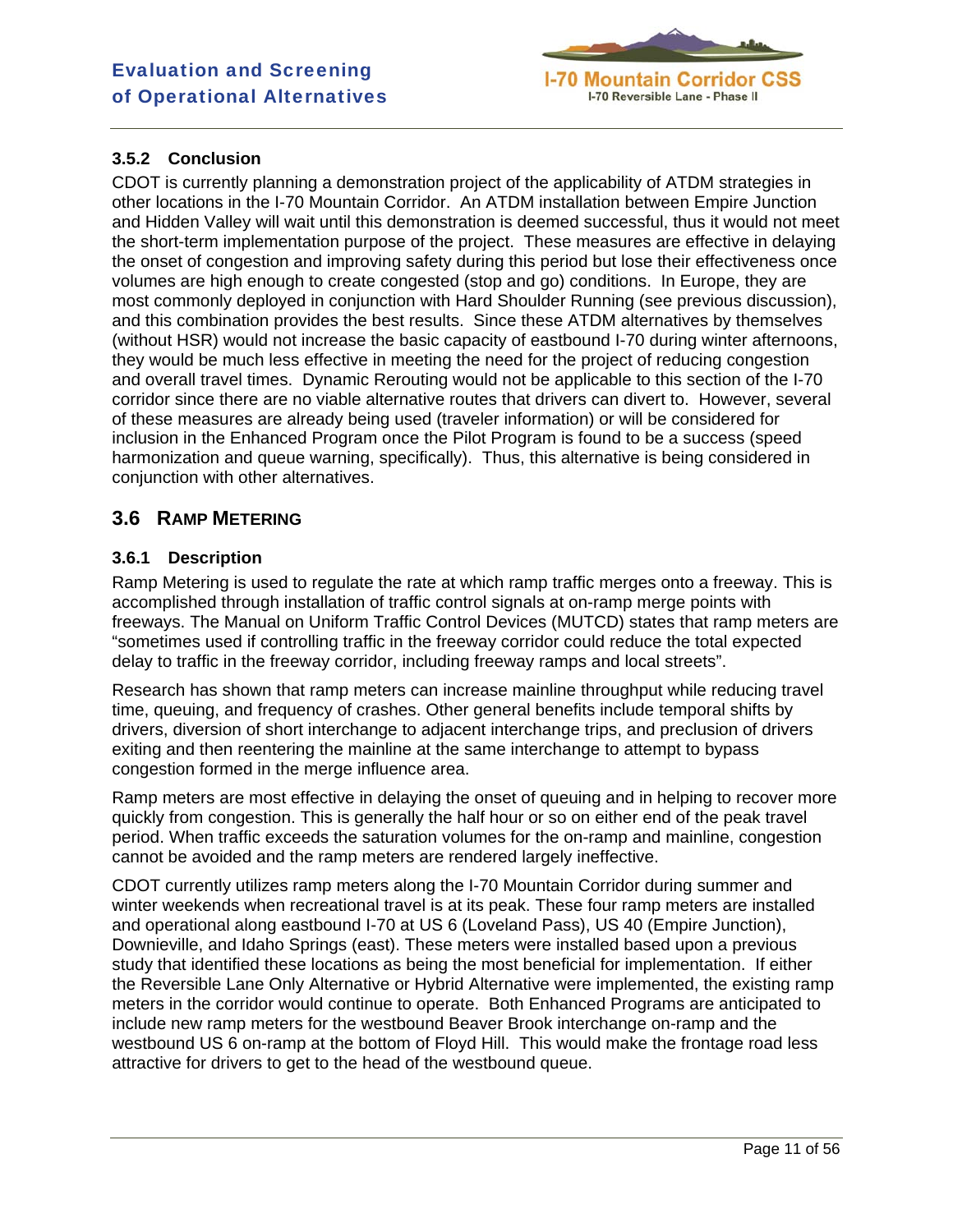

# **3.6.2 Conclusion**

Ramp meters have already been implemented at the three highest volume, eastbound onramps (US 40, Downieville, and Idaho Springs) in the corridor. Additional meters at lower volume on-ramps would have limited additional congestion benefit. Thus, this alternative by itself would not meet the need for the project. This alternative is being considered in conjunction with other alternatives.

# **3.7 SPOT IMPROVEMENTS**

### **3.7.1 Description**

The I-70 Mountain Corridor PEIS considered a number of spot (or localized highway) improvements that have been included in the Preferred Alternative Maximum Program. The Preferred Alternative provides a range of improvements that can only be implemented based on a proven need. These include improvements to three interchanges in the study corridor: Downieville (MP 234), Fall River Road (MP 238) and the base of Floyd Hill/US 6 (MP 241). Improvements to the three interchanges serving Idaho Springs are included in the Maximum Program of the Preferred Alternative if fully implemented but not in the Minimum Program (or initial improvements). A comprehensive study of the Empire Junction / US 40 (MP 232) complex was approved for early action so the process of looking at alternatives to relieve congestion is already underway. Other locations in the reversible lane corridor for either interchange or auxiliary lane improvements were not included in the Preferred Alternative.

### **3.7.2 Conclusion**

These spot improvements have already been considered in much more detail than is possible by the current efforts to determine the feasibility of the reversible lane. Since they are included in the I-70 Mountain Corridor PEIS as long-term improvements, they should not be considered as alternatives to the reversible lane as they do not meet the purpose and need of providing short-term congestion relief. This alternative is not being considered for inclusion in other alternatives.

# **3.8 INCIDENT MANAGEMENT**

### **3.8.1 Description**

Incident Management Plans outline protocols for coordinated response to incidents on a highway. Incident management plans have been prepared and implemented along the I-70 Mountain Corridor and are regularly updated. They include winter storm events, alternative route planning (where available), closure points, standard operating procedures, etc.

The I-70 Mountain Corridor has incident management plans. These plans have reduced the response time to incidents so traffic can return to normal as quickly as possible. Emergency response is a key issue for assessing the feasibility of the reversible lane and has been studied in detail during the Phase II Feasibility Study. It is anticipated that the incident management plan covering the corridor (*I-70 Mountain Corridor Traffic Incident Management Plan for Clear Creek County)* will be updated in cooperation with stakeholders if the decision is made to proceed with one of the alternatives involving a reversible lane.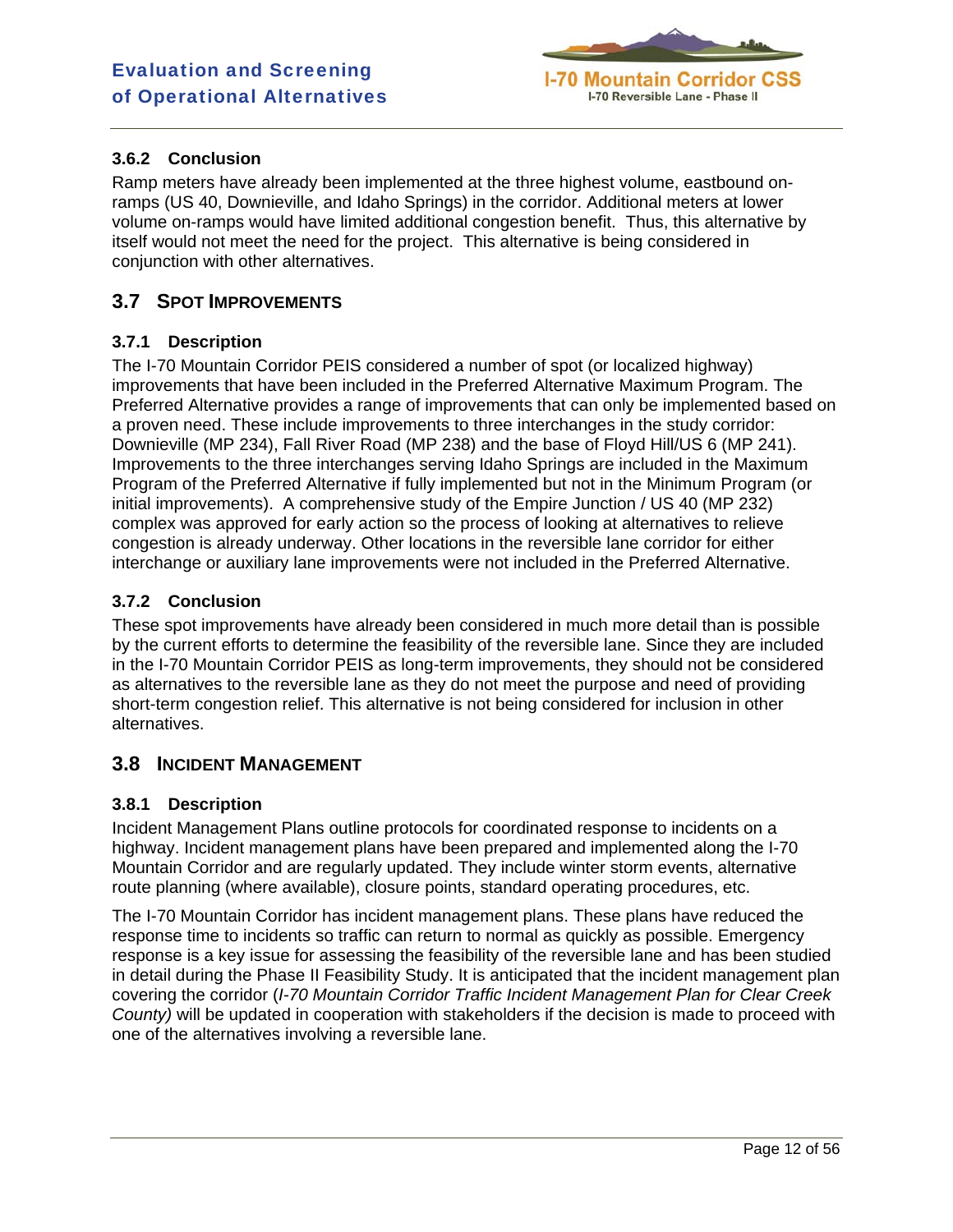

# **3.8.2 Conclusion**

Additional incident management planning should not be considered as an alternative to the reversible lane as it does not meet the purpose of providing additional short-term congestion relief. However, this alternative is part of the existing, base conditions, and improvements will be used as an essential element of other alternatives.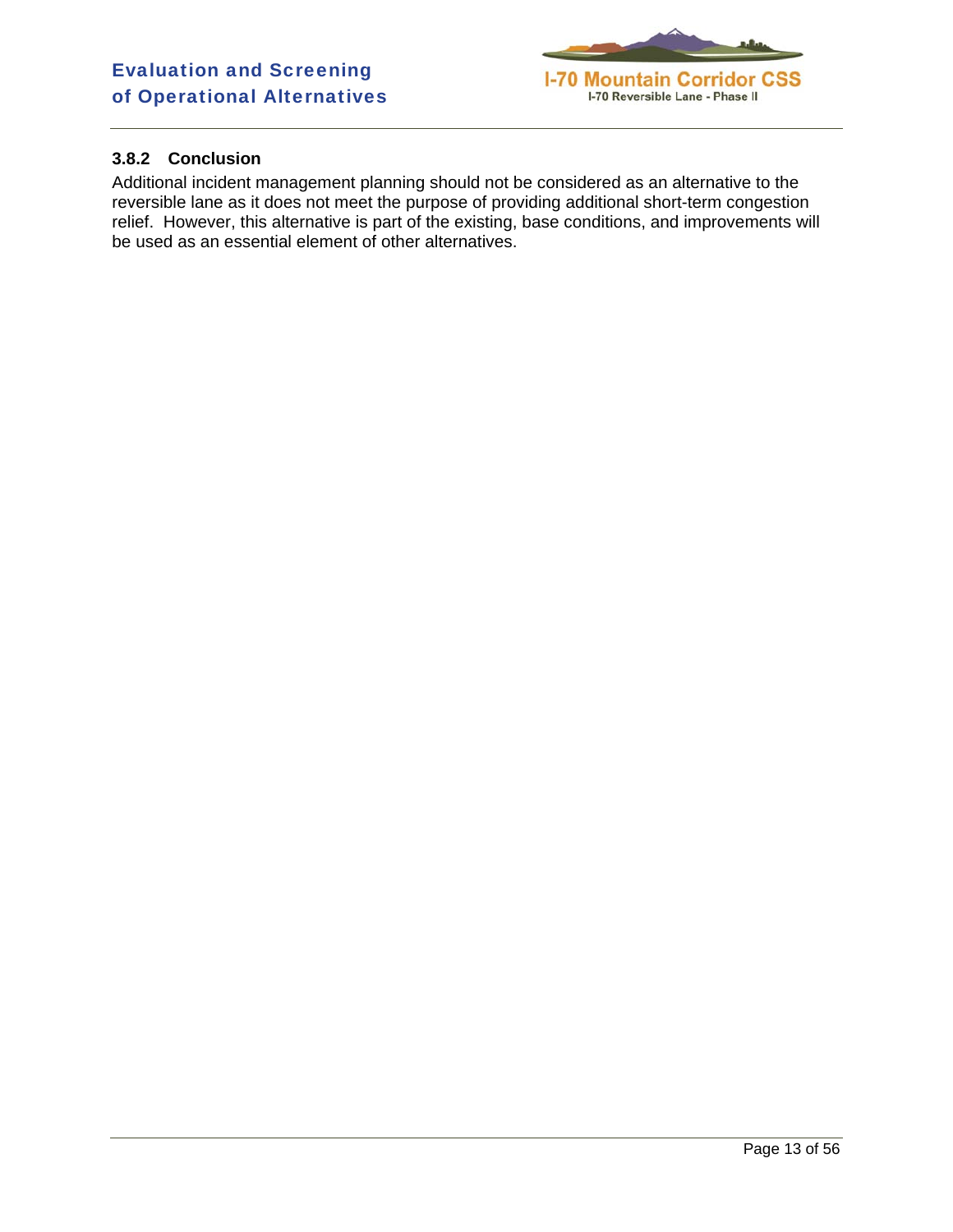

# **4.0 ALTERNATIVES CONSIDERED AND ADVANCED**

In addition to the No Action Alternative, CDOT has determined that two improvement alternatives involving a reversible lane would meet the purpose and need for a short-term improvement project on I-70. Reversible lanes have been used in other states to manage traffic flows where there is heavy traffic in one direction and light traffic in the other. Because the direction with the light traffic flow can operate in fewer lanes, one of the lanes is temporarily reversed to accommodate the heavier traffic flow.

From the vicinity of Empire Junction to Idaho Springs, the Reversible Lane Only Alternative would utilize a moveable barrier while the Hybrid Alternative would utilize the existing shoulder (hard shoulder running) to create the necessary additional lane of capacity. To surmount the capacity constraint presented by the Twin Tunnels, both alternatives are the same from just west of Idaho Springs to east of the Hidden Valley interchange. Once traffic has entered the reversible lane, there would be no intermediate access points and the only exit would be east of Hidden Valley. Extending the current exit lane to US 6 from eastbound I-70 for more than a half-mile eases the transition for drivers exiting the reversible lane east of Hidden Valley. Westbound I-70 drivers will merge to one lane at the bottom of Floyd Hill to accommodate the reversible lane operation.

Either of these alternatives would be implemented with an initial, two-year Pilot Program to determine the success of the concept. Should the Pilot Program be extended, additional features may be needed to enhance the program (referred to as the Enhanced Program).

**Table 1** outlines the basic elements to these two alternatives.

#### **Table 1 Overview of Considered Alternatives**

|                     | Reversible Lane Only Alternative (Figure 2)                                                                                                                                                                                                                                                                       | Hybrid Alternative (Figure 9)                                                                                                                                                                                                                                                                                                                                                                                                       |
|---------------------|-------------------------------------------------------------------------------------------------------------------------------------------------------------------------------------------------------------------------------------------------------------------------------------------------------------------|-------------------------------------------------------------------------------------------------------------------------------------------------------------------------------------------------------------------------------------------------------------------------------------------------------------------------------------------------------------------------------------------------------------------------------------|
| Pilot Program       | Implement an eastbound reversible lane to begin<br>west of Empire Junction and end east of the Hidden<br>Valley interchange, with no midway points for entry or<br>exit (12.7 miles). The Pilot Program includes initial<br>implementation of safety and incident management<br>features for the first two years. | Use existing shoulders to create an additional<br>eastbound lane (hard shoulder running) from east of<br>Empire Junction to west of Idaho Springs (6.2 miles),<br>and implement a reversible lane from Idaho Springs<br>to east of the Hidden Valley interchange (5.2 miles).<br>The Pilot Program includes initial implementation of<br>safety and incident management features in the<br>reversible lane for the first two years. |
| Enhanced<br>Program | After the two-year Pilot Program, implement<br>remaining features to enhance safety and incident<br>management.                                                                                                                                                                                                   | After the two-year Pilot Program, implement<br>remaining features to enhance safety and incident<br>management.                                                                                                                                                                                                                                                                                                                     |

# **4.1 NO ACTION**

### **4.1.1 Description**

The No Action Alternative would entail no improvements or changes to I-70 within the reversible lane corridor by from approximately Empire Junction to Floyd Hill. The current trends and patterns would continue in that severe eastbound traffic congestion would occur during weekend peak periods.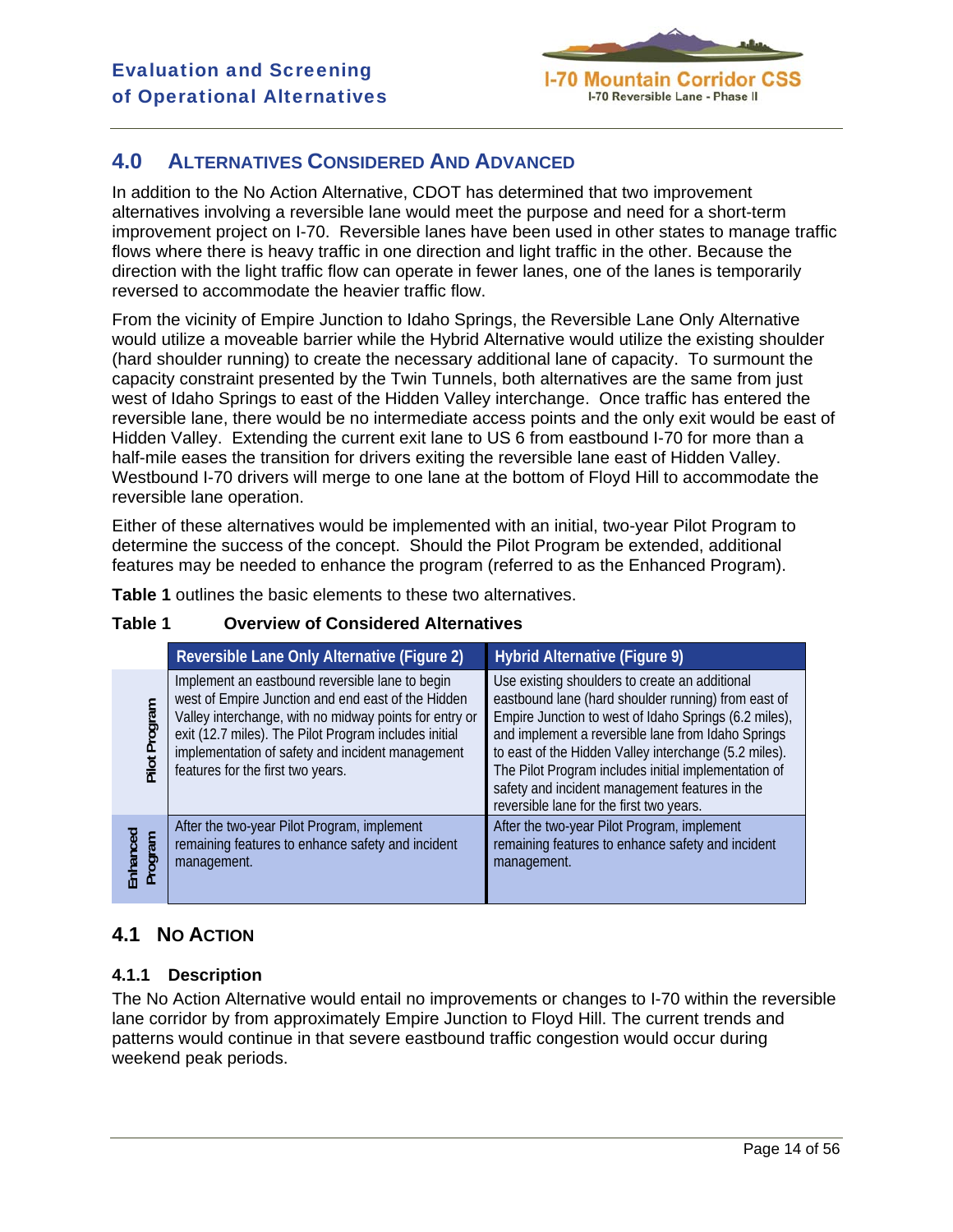

# **4.1.2 Conclusion**

This alternative would provide no operational benefits to I-70 traffic. Congestion and delays would continue to increase in the future as traffic volumes grow. All of the associated issues (e.g., increased vehicle emissions, travel delays, etc.) would remain and continue to be exacerbated over time. Therefore, it would not meet the purpose for the project (no short-term operational improvement) nor does it address the needs (congestion relief, reduced delays, or reduced diversions) for the project. Making no improvements is always an option, and this alternative will also be included in the NEPA documentation that will be necessary for FHWA approval.

# **4.2 REVERSIBLE LANE ONLY**

# **4.2.1 Description**

The Reversible Lane Only Alternative consists of temporarily converting the left westbound lane on I-70 to an eastbound lane from west of Empire Junction to east of Hidden Valley interchange, a distance of approximately 12.7 miles (see **Figure 2**). This would leave only the right lane on westbound I-70 for westbound traffic.

# **Figure 2 Proposed Reversible Lane Only Alternative**



A reversible lane is composed of a moveable barrier made of short concrete and metal segments that are hinged together to form a continuous wall. A special piece of equipment, called a barrier transfer machine, moves the barrier to and from the shoulder and into place for a specified period of time. Traffic crossovers would need to be constructed in the median of I-70 at both ends of the reversible lane. Supplemental improvements (such as signing, Intelligent Transportation Systems (ITS) devices, gates, provisions for incident response, etc.) would also need to be in place for both the Pilot and Enhanced Programs.

### **4.2.1.1 Vehicles Allowed to Use the Reversible Lane**

The reversible lane would be open to passenger vehicles. Heavy vehicles (26,000 pounds Gross Vehicle Weight Rating) would be prohibited from using the eastbound reversible lane due to:

- Lack of access to the Port-of-Entry at the Downieville interchange
- Lack of access to chain stations when chain law is in effect
- Increased complexities in responding to and relieving heavy vehicle incidents (such as a jackknifed semi) in the reversible lane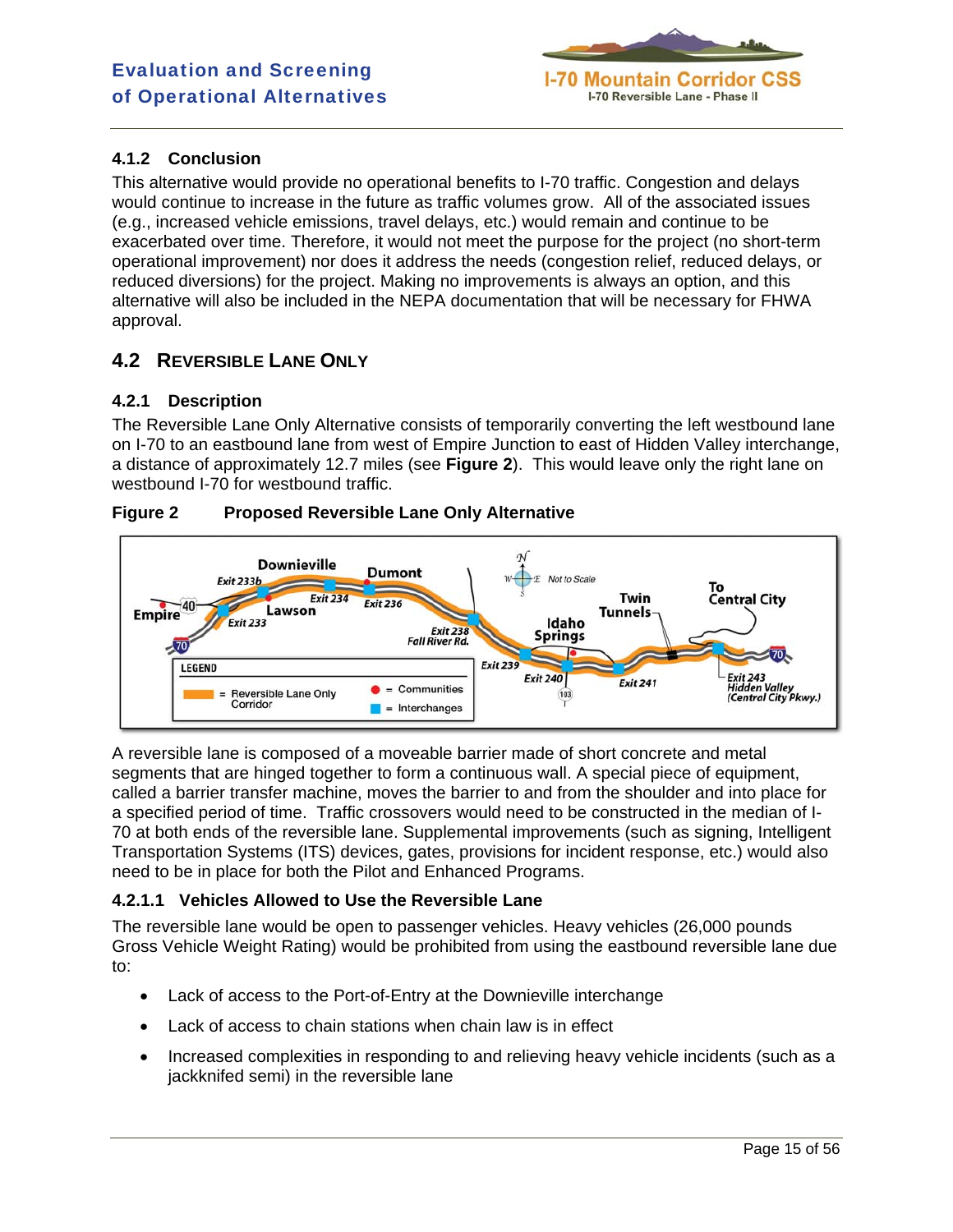

Heavy vehicles would be allowed in the eastbound general purpose lanes and in westbound lane on I-70 during reversible lane operations.

#### **4.2.1.2 Roadway Changes Necessary to Accommodate the Reversible Lane Only Alternative**

Several roadway modifications would be required in order to implement the reversible lane. These modifications would be implemented for the Pilot Program and would continue for the Enhanced Program. These changes can be characterized in the following areas:

- Reversible lane entrance area (near Empire Junction)
- Westbound I-70 roadway changes
	- o Reversible lane Corridor
	- o Twin Tunnels
- Reversible lane exit area (between Hidden Valley and Floyd Hill)

#### **4.2.1.2.1** *Reversible Lane Entrance Area (Near Empire Junction)*

The entrance area for the Reversible Lane Only Alternative would be located just west of the County Road 306 bridge (western portion of the US 40 / Empire Junction interchange). The location and schematic layout of the entrance area are illustrated (**Figure 3**).

To implement the Reversible Lane Only Alternative, several changes would be required in this area. Crossover pavement would need to be added to the I-70 median in order to allow eastbound drivers to cross the median from the inside eastbound lane to the reversible lane. Guardrail in this area would need to be modified to a configuration that is safe and effective both when the reversible lane is and is not in operation. Automatic gates would be installed in the taper area of the crossover to ensure that eastbound vehicles could not enter the crossover when the reversible lane is closed.

### *4.2.1.2.2 Reversible Lane Corridor*

The Reversible Lane Only Alternative would extend approximately 12.7 miles between the entrance area crossover and the exit area crossover. Here, eastbound vehicles would cross over into the westbound lane and travel on the existing pavement. **Figure 4** illustrates the cross sections for the typical lane configurations in this area for three situations: 1) existing conditions, 2) reversible lane (when not in operation), and 3) reversible lane (during operation).

The Reversible Lane Only Alternative would require the following changes to the existing westbound I-70 pavement throughout the entire 12.7-mile corridor:

- Change the directional overlap of the existing metal (w-beam) guardrail on the inside shoulder of westbound I-70 (since the metal guardrail is unsafe for traffic traveling in the reverse direction). Damaged guardrail would also be replaced. During normal operations on westbound I-70, this guardrail is behind the moveable barrier in its resting location, so there is no hazard.
- Remove existing rumble strips from both inside and outside shoulders
- Restripe the lanes to the configuration shown in **Figure 4**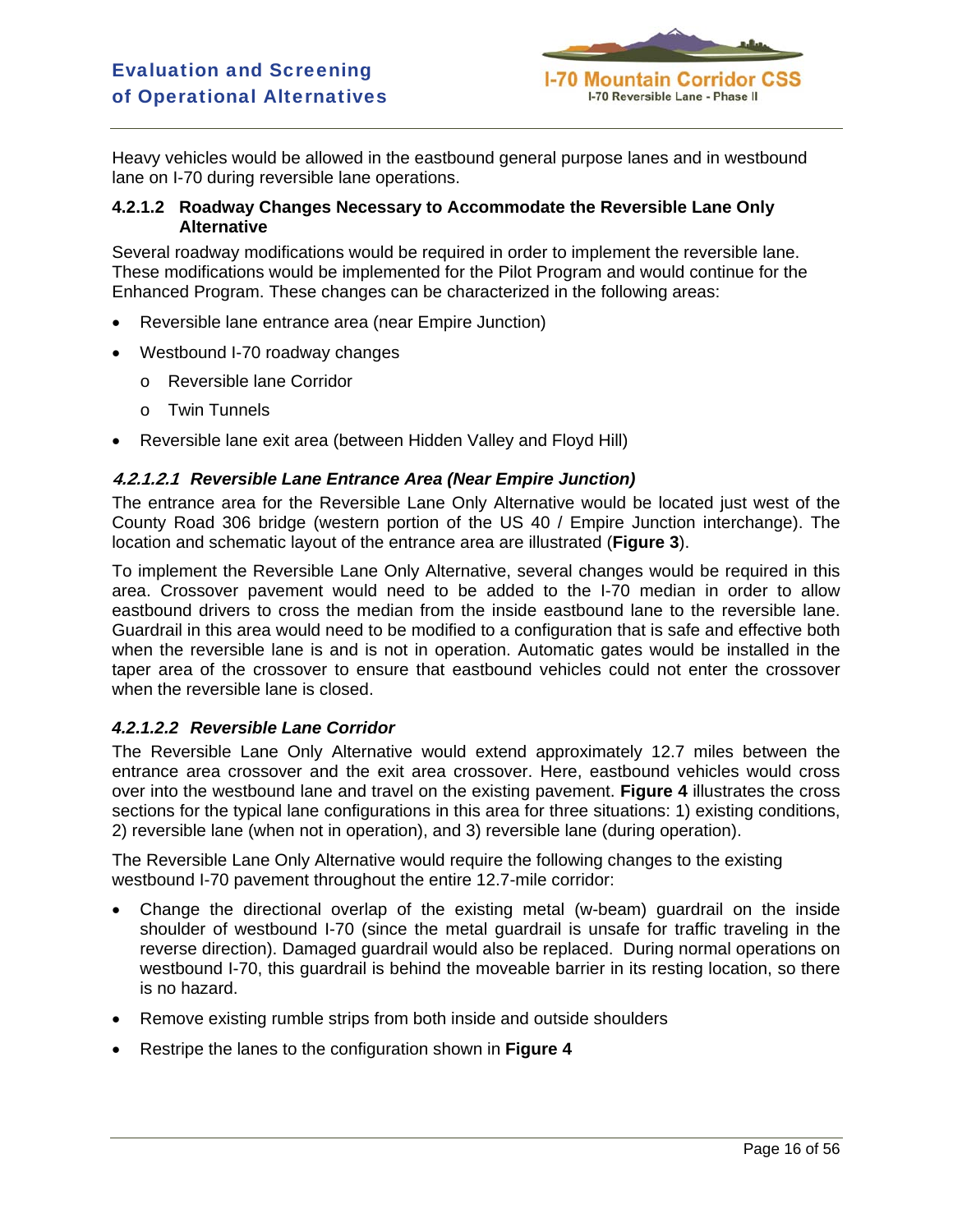

# **Figure 3 Reversible Lane Only Alternative Entrance Area**



**Entrance Crossover Detail**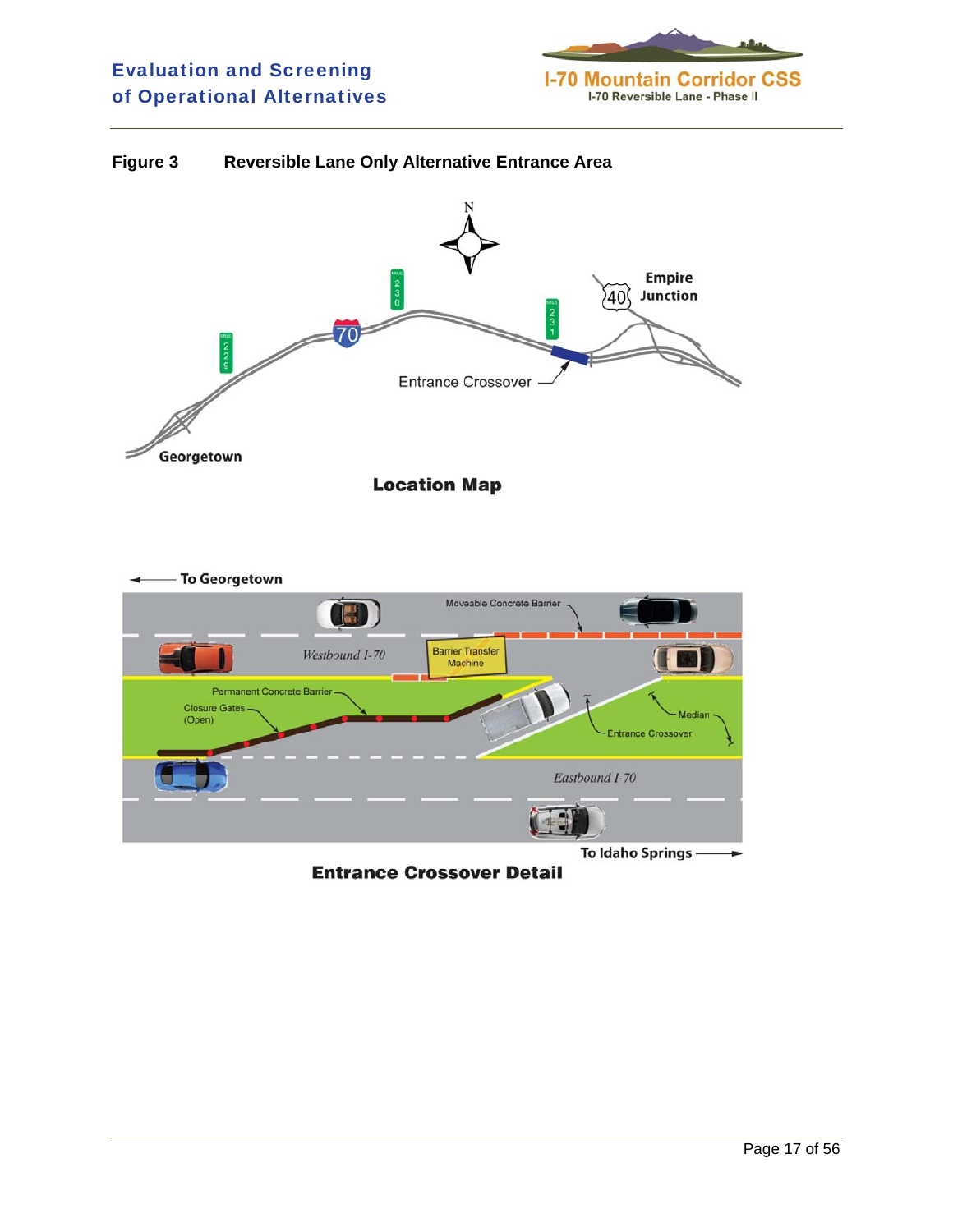

- Install the moveable barrier along the inside edge of the westbound pavement (typically along the face of the permanent median barrier). Install wires and power boxes necessary to guide the transfer machine through the Twin Tunnels only.
- Install signs required for eastbound drivers in the reversible lane (curve warning signs, speed limit signs, etc.)

In addition, a westbound passing lane for slower moving vehicles would be constructed at just west of the Twin Tunnels as an element of the Pilot Program. Currently, there is a section that is 2,700 feet long that includes extra wide shoulders. The passing lane could be provided by changes to the lane striping and signing. In coordination with the PLT, several additions would be considered for the Enhanced Program if the Pilot Program shows that they could improve operations. The section west of the Twin Tunnels could be extended by approximately 1,900 feet and would tie into the existing off-ramp at the east interchange for Idaho Springs (Exit 241). A second westbound passing lane that would be approximately one mile in length could be built between the Fall River Road interchange (Exit 238) and Dumont interchange (Exit 236).



# *4.2.1.2.3 Twin Tunnels*

Similar changes would also need to be implemented at the Twin Tunnels. The tunnels are narrower than the typical westbound I-70 pavement, and vertical clearance is more limited; therefore, the lane striping would need to be changed to a configuration that works both when the reversible lane is and is not operating (see **Figure 5**)

**Figure 5 Typical Westbound I-70 Cross Sections (At the Twin Tunnels)** 



Lighting changes would also need to be made in the Twin Tunnels. Currently, lighting in the westbound tunnel is directionally oriented to accommodate westbound traffic, shining in front of vehicles. Illumination levels are also higher at the entrance to help drivers adapt to the tunnel lighting. For the Pilot Program, the lighting would be supplemented at the west entrance to the westbound Twin Tunnel to improve driver adaptation for the eastbound reversible lane traffic entering the tunnel. The existing approach lighting is sufficient for westbound traffic. The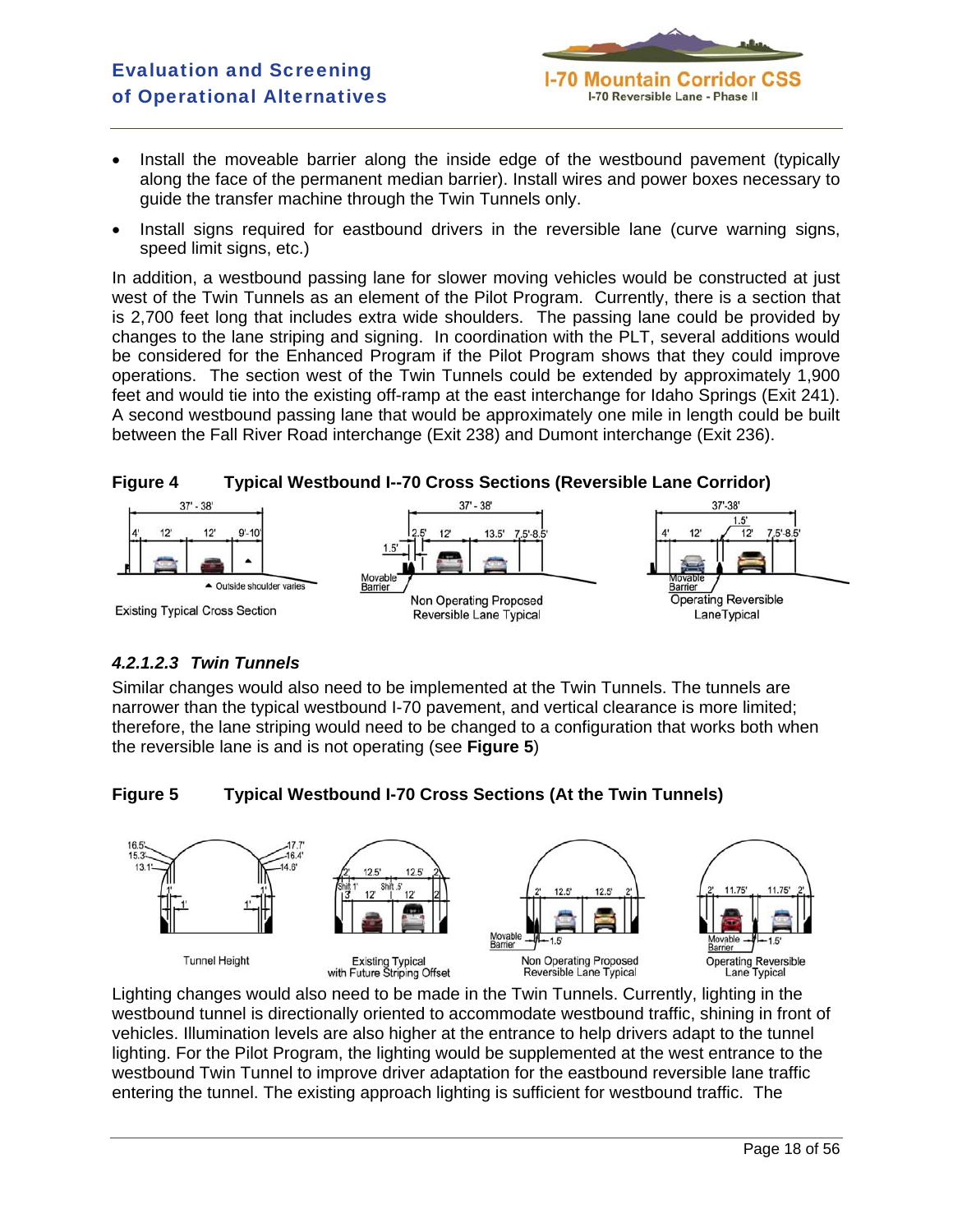

Enhanced Program would include replacing all lighting in the westbound tunnel, reducing glare for eastbound traffic and saving power.

# *4.2.1.2.4 Reversible Lane Exit Area (Near Hidden Valley and Floyd Hill)*

The reversible lane exit area would be located just east of the Hidden Valley interchange. The location and schematic layout of the proposed exit area are illustrated in **Figure 6**. Implementation would require crossover pavement to be added in the median in order to allow eastbound drivers to cross from the reversible lane back to the eastbound roadway. The eastbound I-70 pavement at the end of the crossover would need to be widened by one lane east to the base of Floyd Hill. This would create a continuous third lane from the end of the crossover to the beginning of the existing eastbound third lane. Minor signing and striping changes would also be required at the left-side exit ramp to US 6 / Clear Creek Canyon so that vehicles in the third lane could have the option to either exit at US 6 or continue on eastbound I-70. Minor changes to the guardrail, lighting, and guide signing would also be required.

Infrastructure must be installed just east of the reversible lane exit area, in order to safely merge westbound traffic from two lanes to one while the lane is in operation. These improvements would require the installation of automated lane closure gates along the inside edge of the left lane. A permanent overhead lane closure/"merge right" arrow board would be installed and used on the reversible lane facility (see **Figure 7**). Other static and variable-message signing would be installed.

### *4.2.1.2.5 Westbound Merge*

Westbound I-70 motorists will be presented with a series of flip-down, static signs and VMS starting between the Beaver Brook split diamond interchanges (Exits 247 and 248) that inform them of the impending merge to one lane near the Hidden Valley interchange (see **Figure 8**). During the Pilot Program, portable VMS have been spaced to take advantage of existing flat areas behind the shoulder. The Enhanced Program would utilize overhead VMS and variable speed limit (VSL) signs that have real-time messages based on current traffic conditions, as discussed in more detail in the following section.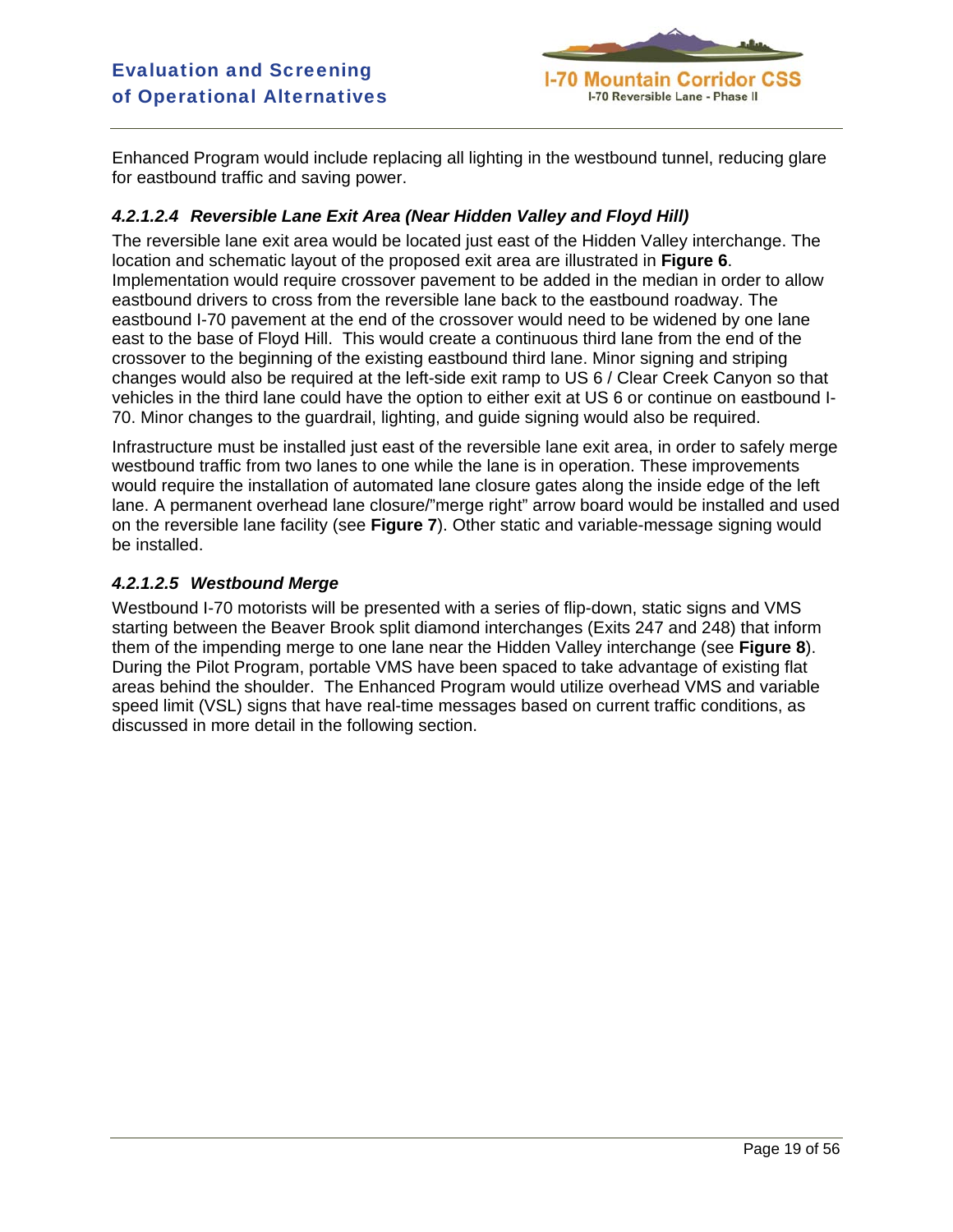



# **Exit Crossover Detail**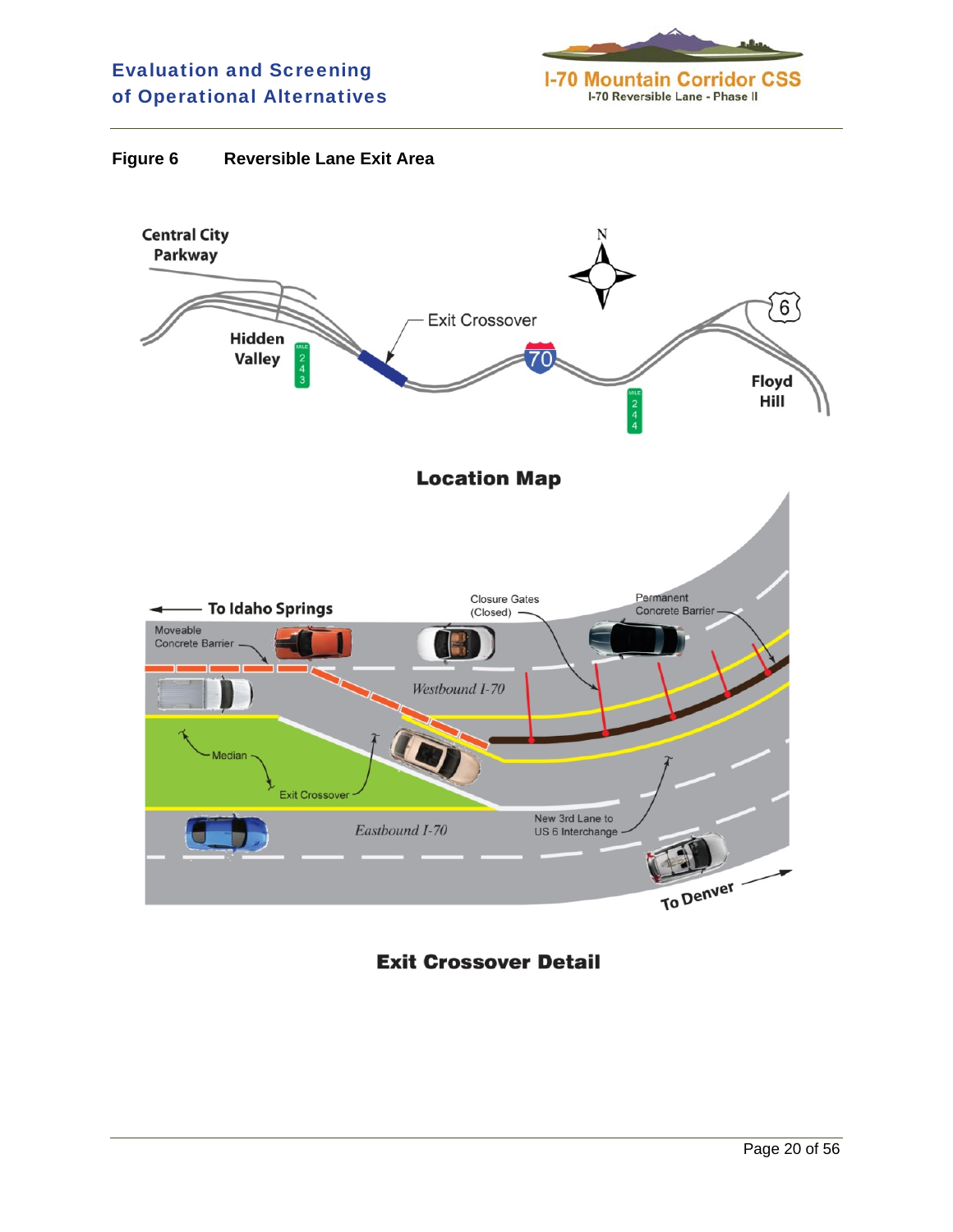

**Figure 7 Examples of Permanent Gates and Arrow Board Required for Westbound I-70 Left Lane Closure Approaching Reversible Lane** 





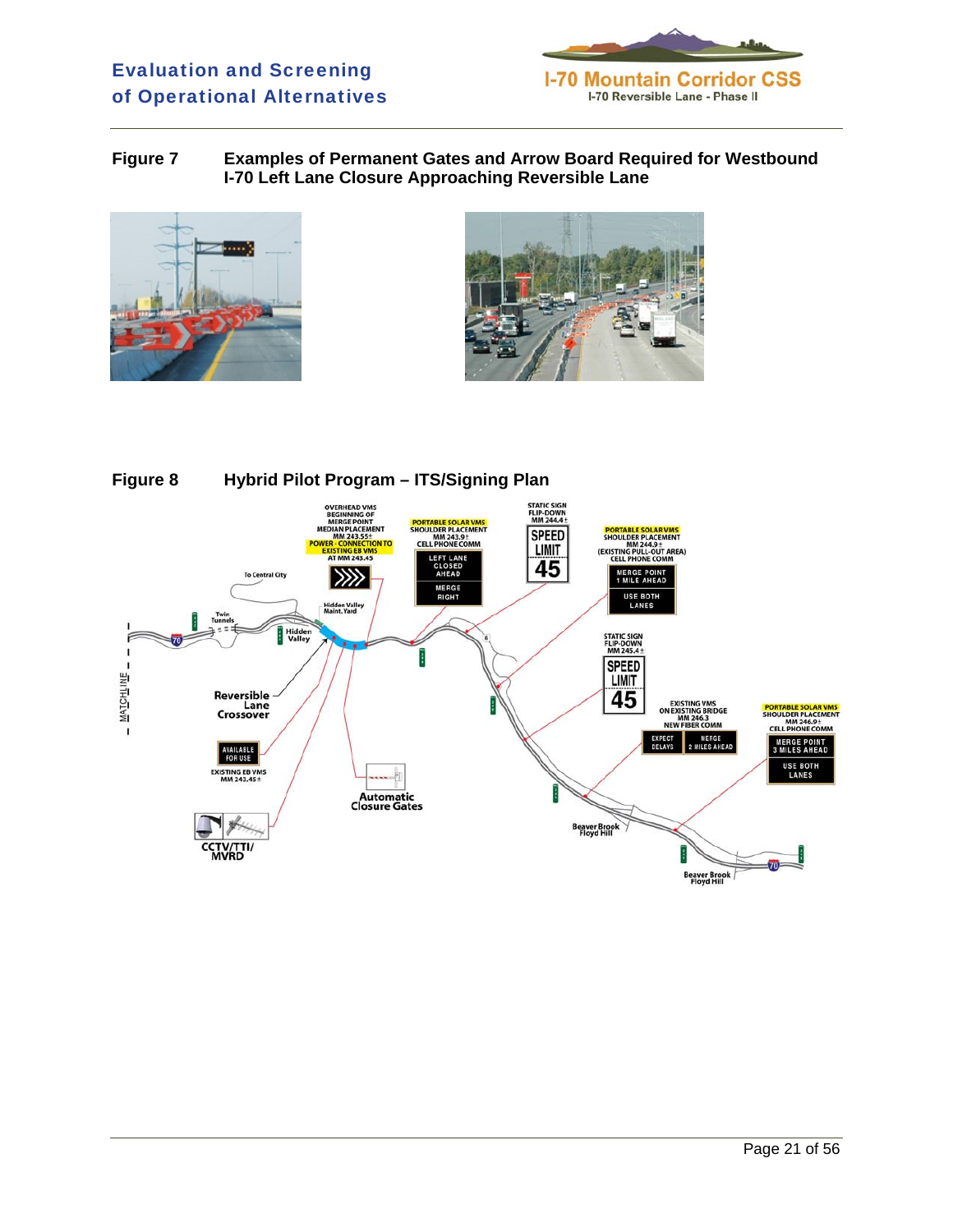

#### *Electronic Technology*

Safe and efficient operation of the reversible lane would require additional technology-based transportation devices. The purpose of these devices would be to monitor traffic operations in all lanes of traffic; provide information to travelers in both directions about decisions they must make or conditions that are ahead; and assist in detecting, locating, and responding to incidents that may occur in the reversible lane project area. These devices include:

- **Closed Circuit Television Cameras (CCTV)** to visually monitor the corridor
- **Variable Message Signs (VMS)** to provide up-to-date information to drivers
- **Variable Speed Limit Signs (VSL)** to regulate the speed of traffic
- **Microwave Vehicle Radar Detectors (MVRD)** to measure volume, occupancy, speed, and vehicle classification
- **Travel Time Indicators (TTI)** to estimate the travel time along the corridor
- **Ramp Meter Stations** to control the number of vehicles entering I-70
- **Queue Detection Devices** to help determine and warn of potentials back-ups
- **Automatic Gates** to safely facilitate the opening and closure of the Reversible Lane.

Given the limited construction season along the I-70 Mountain Corridor, only the critical technology-based transportation devices would be constructed and ready for operation on opening day of the Pilot Program. Remaining devices would be installed the following construction season(s) as time and construction budget allows.

ITS devices that would be installed in conjunction with the Reversible Lane Pilot Program include (see **Figure 8**):

- Automatic gates and lighting at the reversible lane entrance and the westbound lane drop and merge
- Two MVRD for spot measurement of vehicular volume, occupancy, speed, and classification
- Two TTI for measurement of the estimated travel time from the beginning to terminus of the reversible lane
- Multiple portable VMS to inform drivers of the open/closing of the reversible lane and lane drop/merge procedures for westbound I-70

The remainder of the ITS devices proposed for the reversible lane (CCTV, VMS, VSL signs, static signs and ramp meter stations) would be implemented in the Enhanced Program. These Enhanced Program ITS devices would provide operational and functional enhancements, which include:

- Full visual surveillance coverage of the reversible lane corridor
- Improved visibility of VMS signs (from portable to permanent)
- Automated detection of possible incidents within the reversible lane
- Queue detection and queue warning for drivers
- Dynamic merge at the westbound lane drop
- Ability for real-time travel time estimates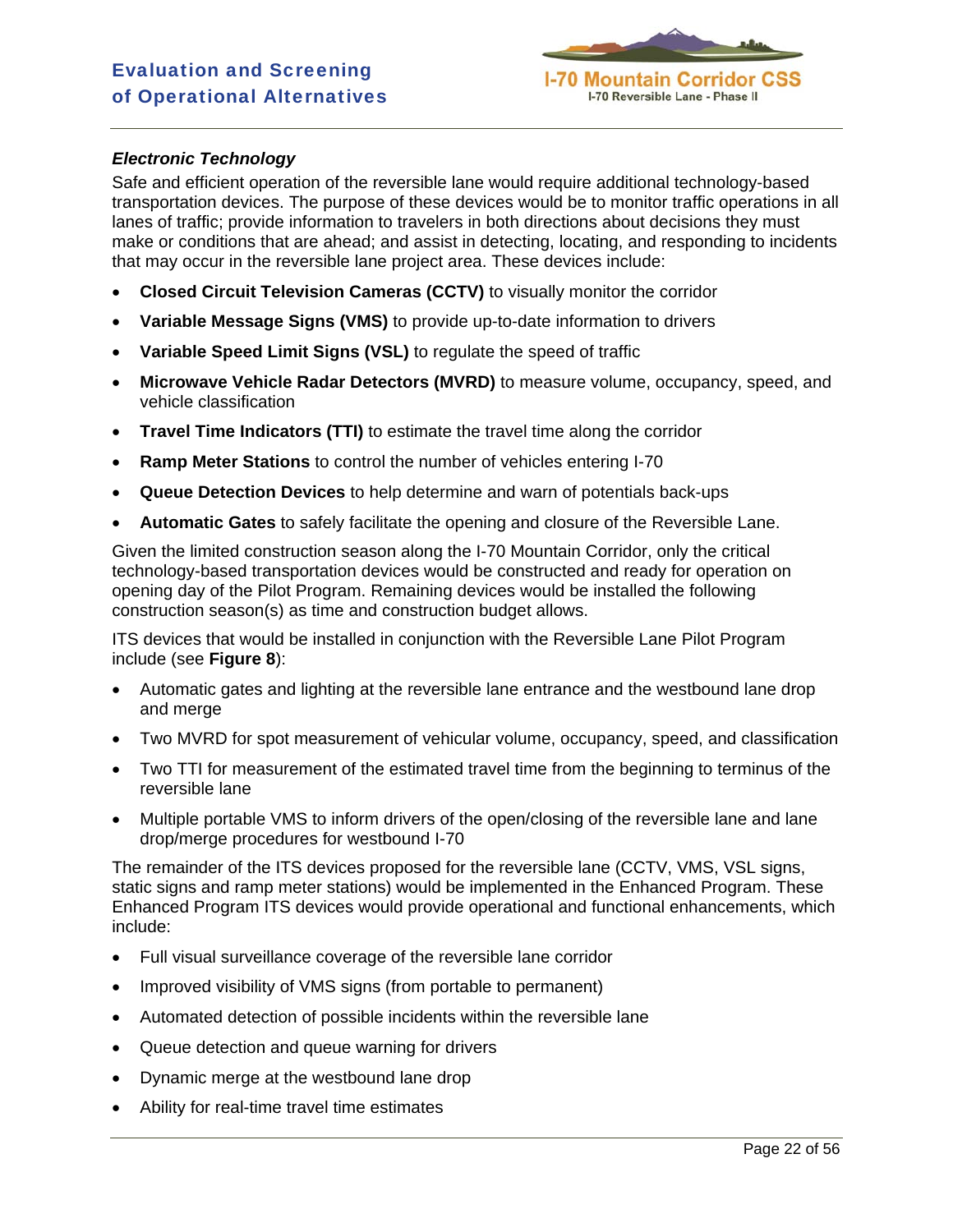

• Potential for decreased use of the frontage roads to bypass the freeway queues

#### **4.2.1.3 Differences Between the Pilot and Enhanced Programs**

As previously mentioned, the Pilot Program with associated risks and reduced cost would allow this innovative idea to be tested. After two years, the Pilot Program would be evaluated to determine if it should be continued. An Enhanced Program could be implemented with appropriate additional features that would improve its performance and facilitate longer-term operations. **Table 2** summarizes the different features of the Pilot and Enhanced Programs.

| Element                                               | <b>Pilot Program</b>                                                                | <b>Enhancement Program</b>                                                                                             |
|-------------------------------------------------------|-------------------------------------------------------------------------------------|------------------------------------------------------------------------------------------------------------------------|
| <b>Twin Tunnels</b><br>(Westbound direction)          | Add supplemental lighting at west<br>entrance only, standard (non-<br>LED) lighting | Add directional, LED tunnel lighting<br>$\bullet$                                                                      |
| Staged assets for emergency<br>response               | Local agencies responsible for<br>$\bullet$<br>ambulance and fire response,         | Stage additional emergency response<br>$\bullet$<br>vehicles along the reversible lane corridor                        |
| Intelligent Transportation<br>System (ITS) components | Portable variable message signs.<br>$\bullet$                                       | Implement traffic monitoring equipment<br>$\bullet$<br>and additional ramp metering provided for<br>westbound traffic. |
|                                                       |                                                                                     | Replace portable variable message signs<br>$\bullet$<br>(VMS) with overhead VMS signs.                                 |
|                                                       |                                                                                     | <b>Complete Closed Circuit Television</b><br>$\bullet$<br>(CCTV) coverage                                              |
| Incident Response services                            | CDOT only contracts for courtesy<br>$\bullet$<br>patrol and heavy tow services.     | Provide incident command, dedicated<br>$\bullet$<br>operator/dispatcher, and specialized<br>response services          |

#### **Table 2 Pilot vs. Enhanced Program Features – Reversible Lane Only Alternative**

### **4.2.1.4 Deployment Decision**

Traffic conditions are suitable for Reversible Lane deployment on approximately 17 winter Sundays. CDOT will work with area stakeholders to develop a formal Deployment Decision Plan. The decision to deploy the Reversible Lane will be made each time based on several factors. Some initial considerations for the deployment decision factors are summarized in **Table 3**. The final decision plan will be made with local input.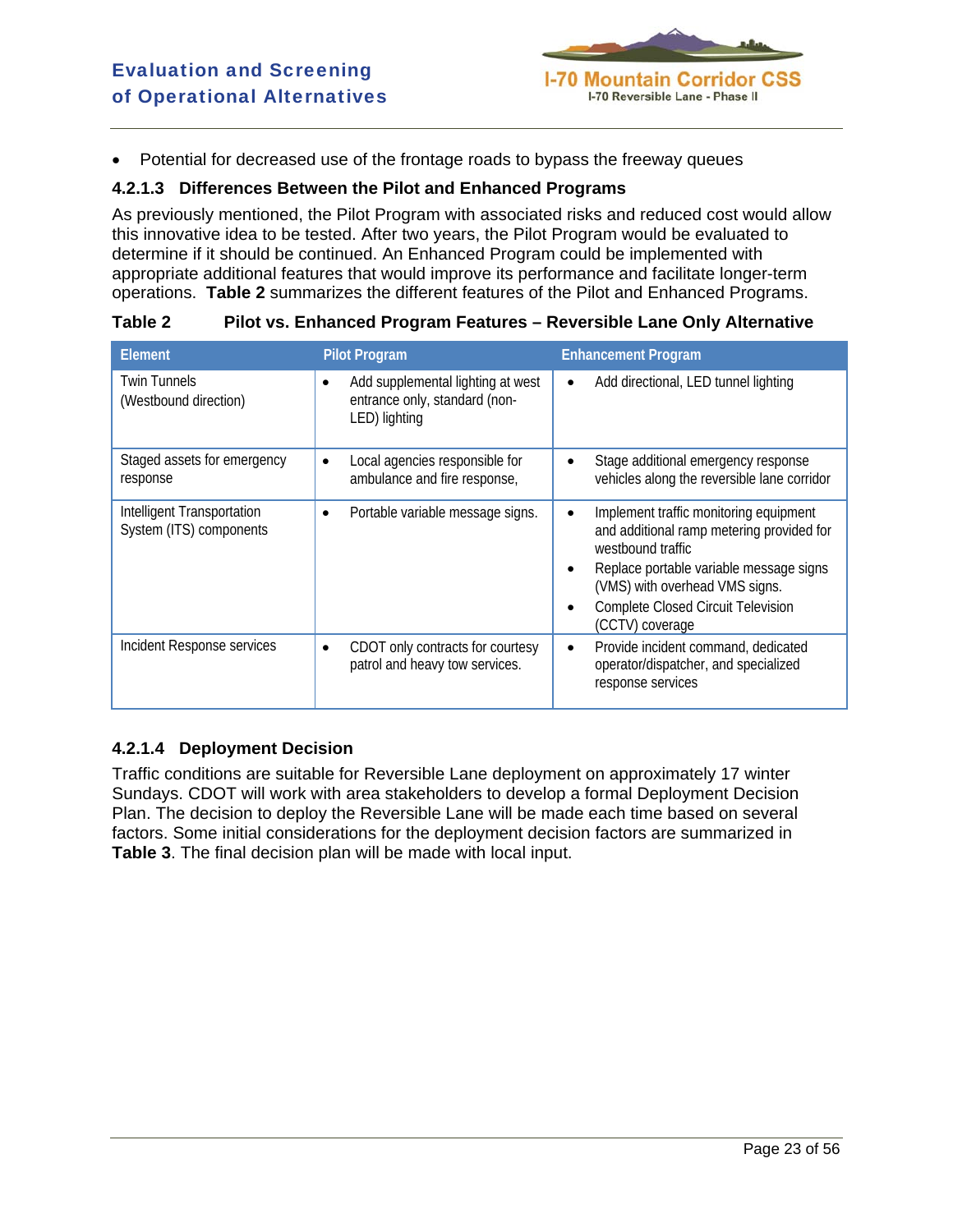

| <b>Criteria</b>                               | <b>Threshold</b>                                                                                                                                         | <b>Resources</b>                                                                                                                                 |
|-----------------------------------------------|----------------------------------------------------------------------------------------------------------------------------------------------------------|--------------------------------------------------------------------------------------------------------------------------------------------------|
| Traffic volumes                               | Westbound volume below 2000 vehicles per<br>$\bullet$<br>hour                                                                                            | Historic traffic count data<br>$\bullet$<br>Automatic traffic counters<br>$\bullet$                                                              |
| Weather                                       | Maximum 1 inch snowfall per hour<br>$\bullet$<br>Maximum 6 inches of snow accumulation over<br>٠<br>deployment period                                    | Forecast weather conditions<br>$\bullet$<br>Current weather conditions                                                                           |
| Snow<br>accumulation since<br>last deployment | Ability to remove snow during low volume<br>$\bullet$<br>periods pre-deployment                                                                          | Historic traffic count data<br>$\bullet$<br>Forecast weather conditions for pre-<br>deployment period<br>Current weather conditions<br>$\bullet$ |
| Existing traffic<br>conditions                | Incident free Reversible Lane Corridor<br>$\bullet$<br>Chain law not in effect<br>$\bullet$                                                              | CDOT Traffic Operations and<br>$\bullet$<br>Maintenance<br>Colorado State Patrol<br>$\bullet$<br>CCTV<br>$\bullet$                               |
| Reversible Lane<br>equipment<br>condition     | Transfer machine free of mechanical problems<br>$\bullet$<br>Movable barrier segments free of damage that<br>$\bullet$<br>would disable transfer machine | Pre-deployment inspection of transfer<br>$\bullet$<br>machine and movable barrier segments                                                       |

# **Table 3 Deployment Criteria Factors**

# **4.2.2 Evaluation**

# **4.2.2.1 Traffic Operations**

Traffic volumes were analyzed for the weekday and weekend period when congestion typically occurs on the I-70 corridor. The purpose was to identify times when, and in which direction, the implementation of a reversible lane would be feasible and would have the potential of yielding the greatest benefit. Roadway capacity helps determine when reversible lanes may be beneficial and assesses their impact on the opposite direction travel. A roadway's capacity is often determined by the most constrained section, which in this case is the Twin Tunnels.

Based on historic counts, it is anticipated traffic conditions are suitable for the reversible lane to be deployed on the 17 winter Sundays during the winter ski season assuming weather conditions allow. During the winter, two Monday holidays (Martin Luther King, Jr. Day and Presidents' Day) may also be candidates for deployment due to lower traffic volumes in the westbound direction.

The *Phase I Feasibility Study* demonstrated there would be little benefit to deploying a reversible lane on an average weekday due to traffic flows. Further, the directional split in traffic volumes needed to operate the reversible lane does not occur in the summer. The Phase I study also showed winter Saturdays did not produce conditions that favored reversible lane deployment. In summary, traffic conditions during spring, summer, fall, and winter from the Christmas through New Year's holiday period do not meet the appropriate conditions for activating the system.

### *4.2.2.1.1 Projected Traffic Growth*

Currently, I-70 corridor traffic is increasing 1.5 percent to 1.8 percent annually. If a reversible lane is not implemented, eastbound and westbound traffic would continue to grow at this historic rate, reaching 10 percent growth in approximately five years. If a reversible lane is implemented, it is anticipated westbound traffic volumes will reach the 10 percent threshold in five to 10 years, recognizing the historical growth rate may be less due to westbound traffic backups that occur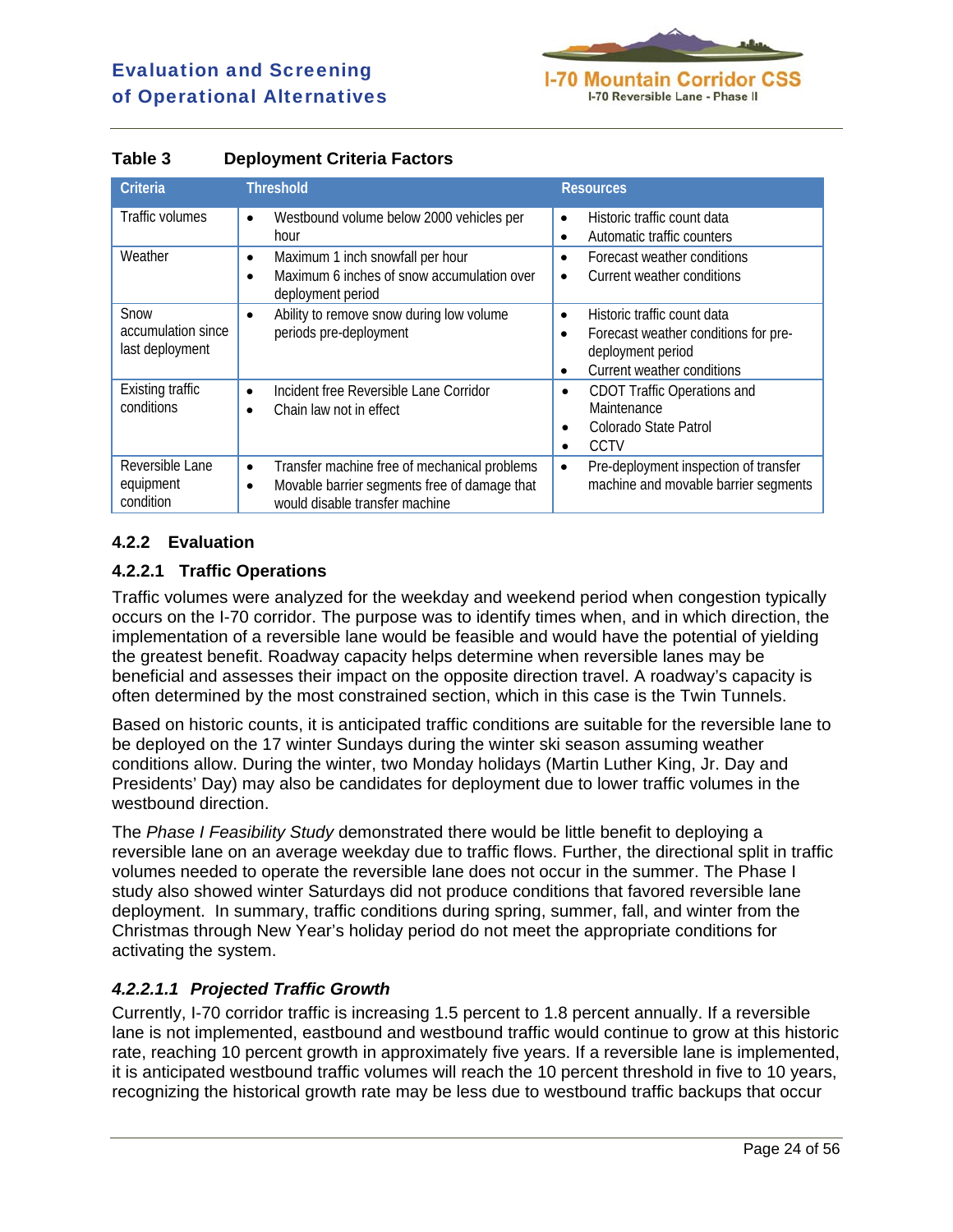

with the reversible lane. The opposite occurs in the eastbound direction, where the reversible lane adds additional roadway capacity and creates a higher growth rate of 15 percent in five to 10 years. Given the uniqueness of the corridor, traffic models are unable to predict with certainty the increased amount of traffic that would use (or not use) I-70 if the reversible lane was implemented.

# *4.2.2.1.2 Projected Travel Time Savings*

For 2010 conditions during the reversible lane operation, it is estimated eastbound travel time would decrease by 38 minutes while the westbound travel time would increase by 35 minutes (see **Table 4**). Due to the heavier volume of traffic in the eastbound direction, it is projected that 11,866 person-hours of travel would be saved, which represents about a 13 percent improvement in total person-hours of travel.

| <b>Scenario</b>                                                                                                                                                                                                                       | Eastbound<br><b>Travel Time</b><br>(min) | Westbound<br><b>Travel Time</b><br>(min) | Person Hours of<br>Travel Saved <sup>1,2</sup> |  |
|---------------------------------------------------------------------------------------------------------------------------------------------------------------------------------------------------------------------------------------|------------------------------------------|------------------------------------------|------------------------------------------------|--|
| 2010 Traffic Volumes                                                                                                                                                                                                                  |                                          |                                          |                                                |  |
| without reversible lane <sup>3</sup>                                                                                                                                                                                                  | 79                                       | 34                                       |                                                |  |
| with reversible lane <sup>3</sup>                                                                                                                                                                                                     | 41                                       | 69                                       | 11,866                                         |  |
| <b>Future Traffic Volumes</b>                                                                                                                                                                                                         |                                          |                                          |                                                |  |
| without reversible lane (baseline 10% growth)                                                                                                                                                                                         | 111                                      | 34                                       |                                                |  |
| with reversible lane (with additional 5% induced eastbound)                                                                                                                                                                           | 68                                       | 97                                       | 2,626                                          |  |
| 1 Reported person hours of travel savings does not account for delays to eastbound and westbound travelers due to crashes.<br><sup>2</sup> Based on Average Vehicle Occupancy of 2.6.<br><sup>3</sup> From Phase I Feasibility Study. |                                          |                                          |                                                |  |

### **Table 4 Travel Times – Reversible Lane Only Alternative**

In the future with anticipated 10 to 15 percent growth, the eastbound travel time would decrease by 43 minutes (slightly more than the 2010 decrease) if the reversible lane is implemented. However, the westbound travel time would increase by 63 minutes (nearly double the 2010 increase). The large increase in westbound travel time would reduce the amount of personhours of travel saved to 2,626. While this savings would still be positive, it represents only a 3 percent improvement over maintaining the current condition of I-70.

### *4.2.2.1.3 Impacts on Westbound I-70*

In addition to longer travel times when the reversible lane is implemented, a 2.5-mile traffic back-up on westbound I-70 (top of Floyd Hill) is predicted during the heaviest travel time. It is anticipated incident response when the reversible lane is implemented also will increase backups on westbound I-70, which is discussed in more detail under **4.2.2.2 Safety Impacts**.

**Table 5** summarizes the anticipated westbound I-70 backups (or queue lengths) when the reversible lane is implemented and with anticipated traffic growth. Over time, 6.1-mile back-ups (reaching west of I-70/El Rancho Exit) would occur when the 10 percent westbound growth threshold is reached. Historically, a six-mile back-up becomes unmanageable both from an operational and public tolerance perspective.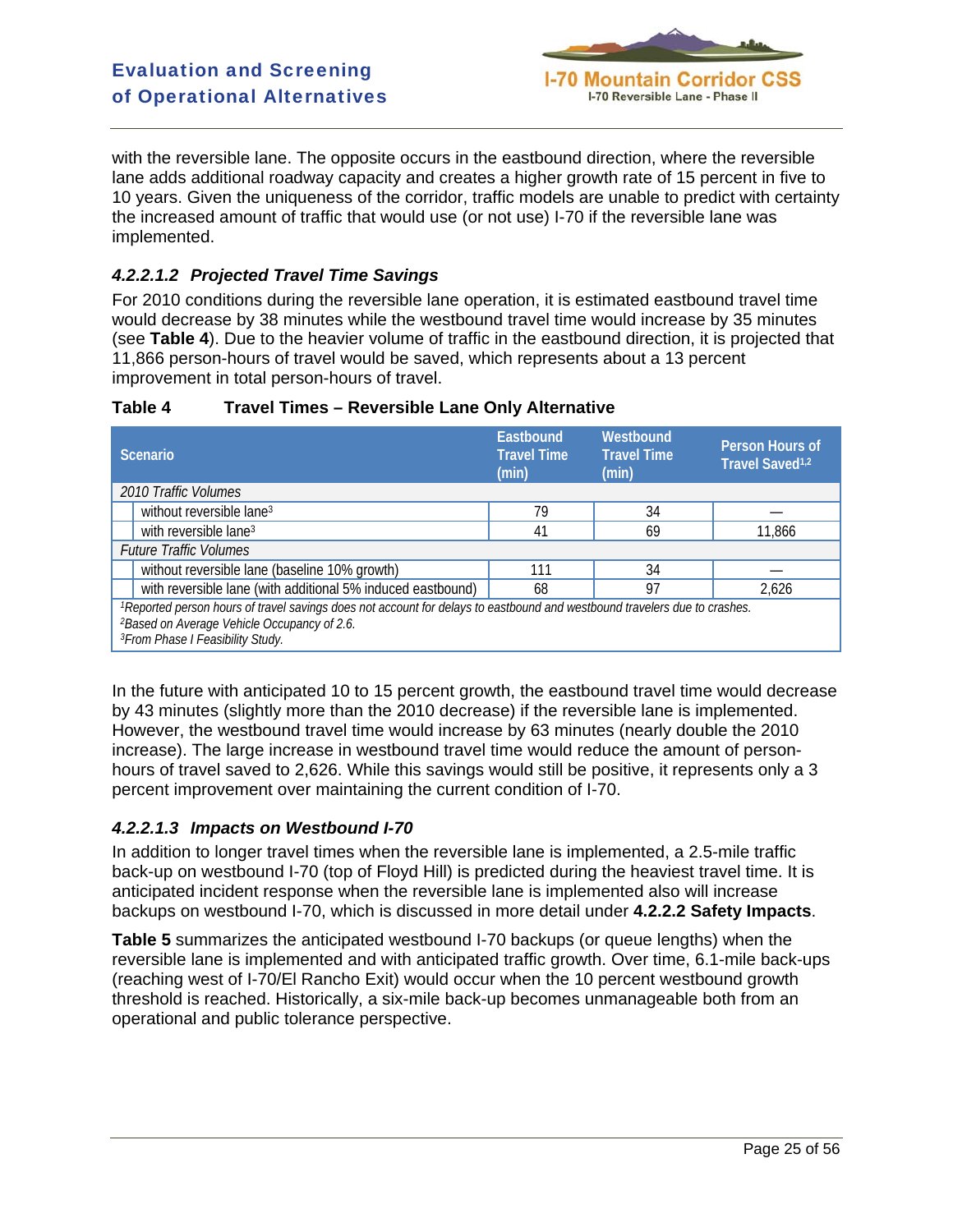

| Time (P.M.)                                  | 2010 Queue Length (miles) <sup>1,2</sup> | 10 percent Growth Queue Length (miles) <sup>2</sup> |
|----------------------------------------------|------------------------------------------|-----------------------------------------------------|
| 1:00                                         | 0.8                                      | 3.1                                                 |
| 2:00                                         | 1.6                                      | 4.4                                                 |
| 3:00                                         | 2.5                                      | 5.9                                                 |
| 4:00                                         | 1.8                                      | 6.1                                                 |
| 5:00                                         | 0.9                                      | 5.2                                                 |
| 6:00                                         | No queue                                 | 2.2                                                 |
| 7:00                                         | No queue                                 | No queue                                            |
| 8:00                                         | No queue                                 | No queue                                            |
| 9:00                                         | No queue                                 | No queue                                            |
| <sup>1</sup> From Phase I Feasibility Study. |                                          |                                                     |

#### **Table 5 Westbound Traffic Queues**

*2This does not include backups that will occur during deployment of the reversible lane.*

# **4.2.2.2 Safety Impacts**

#### *4.2.2.2.1 Historic Crash Data in the Reversible Lane Corridor*

When compared to similar Colorado Interstate highways, this segment of I-70 historically experiences a high number of crashes. The I-70 Mountain Corridor PEIS (Technical Reports, Appendix E, August 2010) identified several existing safety deficiencies in the corridor, including:

- Heavy congestion attributed to frequent rear-end crashes along the corridor
- Moderate grades, ramp merging and weaving movements contribute to rear end and sideswipe crashes
- Sharp curves between the Twin Tunnels and Floyd Hill are a contributing factor to crashes within this segment of the corridor

CDOT has developed Safety Performance Functions (SPF) for many types of highway facilities in Colorado, including mountainous freeways such as I-70. SPFs show the range of crashes per year based on highway volumes for facilities with similar characteristics. Historic crash data on I-70 during heavy periods of winter congestion from 2001 through 2006 were analyzed. The analysis period for crashes in the reversible lane corridor was 17 Sundays during the winter ski season between the hours of 1 PM and 8 PM. During this period, both the eastbound and westbound directions of I-70 currently experience approximately 5.1 crashes for a total of 10.2 crashes per year (as shown in **Table 6**).

From the perspective of crash severity (injury and fatal crashes), the corridor's safety performance is on par with other similar highways. Approximately 20 percent of crashes result in an injury while the remaining 80 percent result in property damage only (PDO). Fatal crashes occur very infrequently.

### *4.2.2.2.2 Projected Crashes Within the Reversible Lane Corridor*

The Reversible Lane Only Alternative is projected to reduce congestion in the eastbound general purpose lanes, thereby reducing the number of crashes in these lanes (for the 17 Sundays during the winter) from 5.1 to 3.5 per year (see **Table 6**).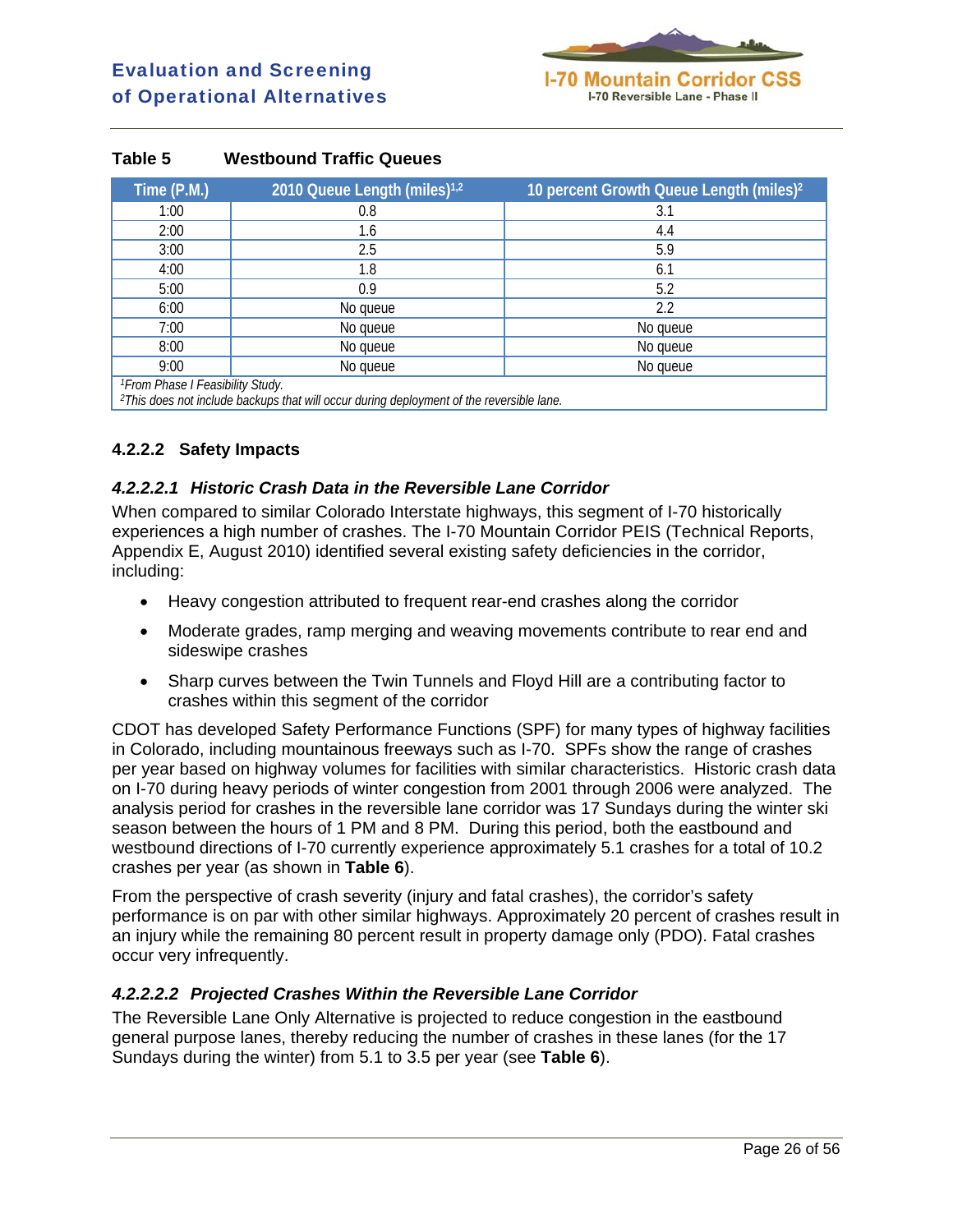

|                                                                       | 2 Eastbound<br><b>General Purpose</b><br>Lanes | 2 Westbound<br><b>General Purpose</b><br><b>Lanes</b> | 1 Westbound<br><b>General Purpose</b><br><b>Lane and Reversible</b><br>Lane | <b>Estimated Total</b><br>Number of<br><b>Crashes</b> |  |  |
|-----------------------------------------------------------------------|------------------------------------------------|-------------------------------------------------------|-----------------------------------------------------------------------------|-------------------------------------------------------|--|--|
| Historic average<br>number of crashes <sup>1</sup>                    | 5.1                                            | 5.1                                                   |                                                                             | 10.2                                                  |  |  |
| Projected number of<br>crashes during<br>reversible lane<br>operation | 3.5                                            |                                                       | 9.3                                                                         | 12.8                                                  |  |  |
| Net change                                                            | $-1.6$                                         |                                                       | $+4.2$                                                                      | $+2.6$                                                |  |  |
| <sup>1</sup> Total crashes annually during winter Sundays.            |                                                |                                                       |                                                                             |                                                       |  |  |

#### **Table 6 Historic and Predicted Crash Data - Reversible Lane Only Alternative**

Safety in the westbound facility would decline as a result of the placement of the moveable barrier, which reduces lane and shoulder widths. Analysis predicts there would be 9.3 crashes per year on the 17 Sundays in the single westbound lane and the single eastbound reversible lane. These results indicate that one crash, on average, would occur for every two days in which the reversible lane is in operation. Of these crashes, approximately 20 percent could involve an injury. It's important to note while these are the predicted crash results, the data is not absolute; crashes could increase or decrease, as could their severity.

The design characteristics of the moveable barrier show it would prevent head-on type crashes. The confined space of the reversible lane means the primary hazard for eastbound vehicles in the lane would be rear-end crashes and fixed-object crashes where a vehicle hits the barrier on either side at a low angle. Although fatal crashes cannot be ruled out as a hazard for the reversible lane, it is anticipated they would occur infrequently.

### *4.2.2.2.3 Crashes on Floyd Hill*

Floyd Hill, just east of the reversible lane corridor, includes a steep two-mile long, 6 percent westbound downgrade. By its nature, Floyd Hill has been the site of serious traffic crashes in the past. As noted in **4.2.2.1 Traffic Operations**, westbound traffic back-ups would occur past the top of Floyd Hill when the reversible lane is operational. Winter driving conditions could also potentially exacerbate this condition, leading to an increase in rear-end crashes or even more serious incidents.

To assess this safety concern, historic crash data from 2001 to 2006 was analyzed for the Floyd Hill segment of I-70. It was determined that heavy congestion and subsequent traffic backups occur most Saturday mornings during ski season on Floyd Hill. This condition is analogous to what could be expected to occur on Sunday afternoons when the reversible lane is in operation.

Close inspection of the Saturday westbound crashes on Floyd Hill shows a distinct spike in rearend crashes between 6:45 AM and 7:15 AM, which coincides with the time when the westbound traffic queue forms along Floyd Hill. The ratio of Saturday morning to Sunday afternoon traffic volume was applied to the rear-end crashes on Saturday morning to estimate the number of Sunday afternoon rear-end crashes (approximately 1.2 annually during the 17-day winter period). The resulting estimate indicates that westbound traffic along Floyd Hill could expect an additional three rear-end crashes when the reversible lane is in operation during the Pilot Program.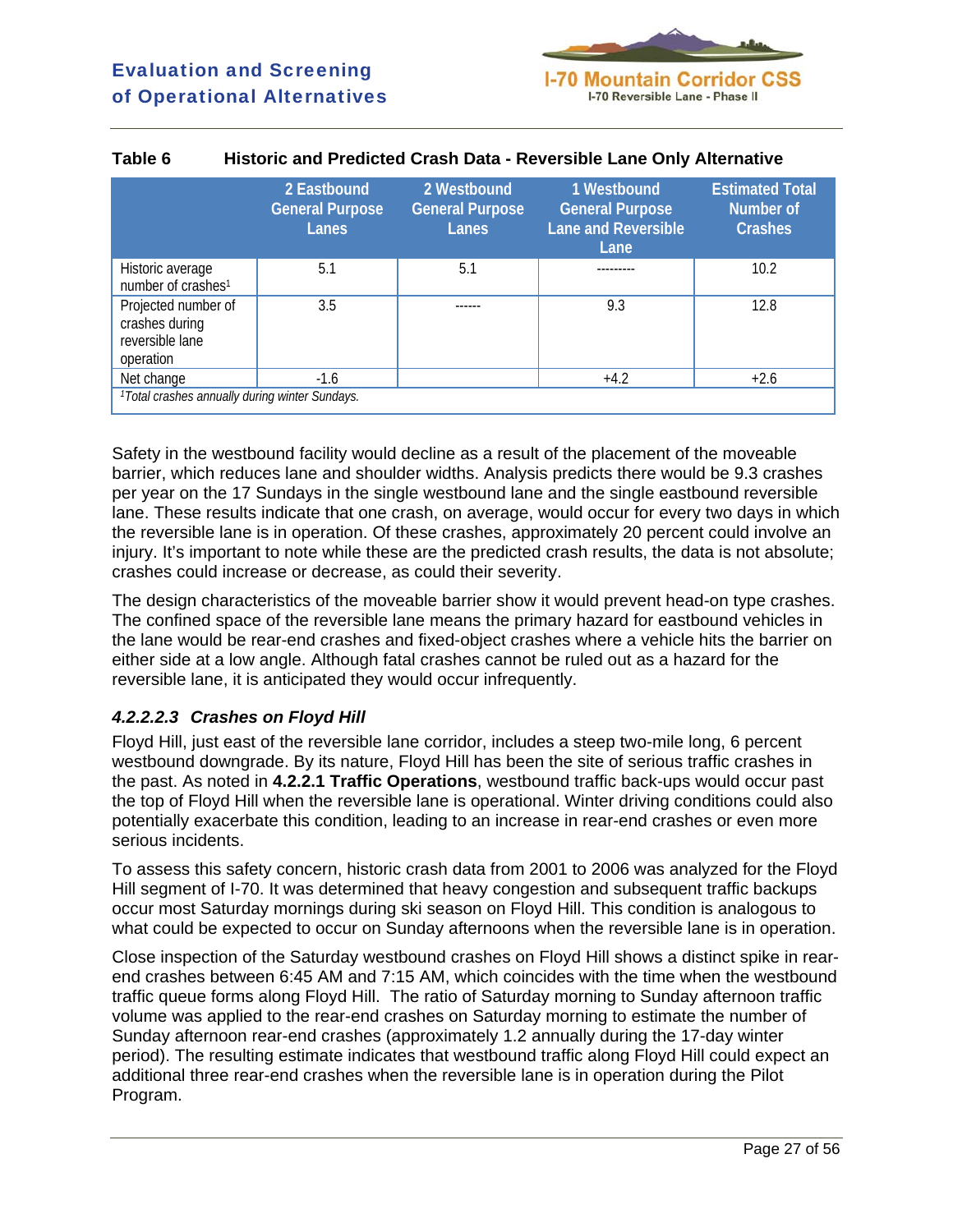

With the installation of crash mitigation measures such as active queue detection and VMS (included in the Enhanced Program), it is estimated that westbound rear-end crashes along Floyd Hill would be reduced by 25 percent. Once installed, these devices would be active at all times (particularly Saturday and Sunday mornings) to monitor queue formation and provide realtime information to reduce crashes. This reduction would mitigate and offset any increase in rear end crashes on Sunday afternoons. Thus, the net safety impact of the project on Floyd Hill (assuming the installation of queue detection and variable message signs) would be neutral.

### *4.2.2.2.4 Emergency Response to Incidents*

Emergency responders and CDOT respond to incidents along the reversible lane corridor area by following the I-70 Mountain Corridor Traffic Incident Management Plan for Clear Creek County. Implementing the reversible lane would necessitate an update to this plan.

To respond to any incident in the reversible lane, a closure of the I-70 westbound lane and I-70 eastbound reversible lane would likely be required. Currently, an average incident on the I-70 Mountain Corridor can be cleared from traffic within approximately 30 minutes. It is anticipated that closures of I-70 to clear incidents would increase queues, clearing rates and travel time.

The Enhanced Program would allow CDOT to maintain current incident clearance times by contracting with private companies to provide additional pre-positioned resources in the corridor. Incident response teams composed of fire, ambulance, law enforcement, towing, courtesy patrol and maintenance personnel and equipment, would be staged at interchanges located throughout the reversible lane corridor to allow immediate response to corridor incidents. The incident response teams would be dedicated to the reversible lane corridor and would not conduct concurrent, off-highway assignments or respond to on-highway incidents outside of the corridor. The incident response teams also would be specifically trained and specially equipped to respond to incidents requiring opening the barrier, holding traffic to facilitate incident access to minimize traffic flow disruption.

The Pilot Program only assumes pre-positioned towing assistance and courtesy patrol, not emergency response (fire, ambulance, and law enforcement). The Pilot Program calls for emergency services to continue to be provided by local resources and therefore would not be staged. Emergency service providers may experience delays in arrival at incident sites if incidents need to be approached from the east, which could result in delayed service to injured parties, as well as extended lane clearance time. In order to help mitigate these issues, the westbound shoulder would have a minimum of 7.5 feet in width to allow for emergency vehicles to pass stopped or slow moving traffic.

### *4.2.2.2.5 Impact of Incidents on Traffic Operations*

Traffic incidents in the eastbound reversible lane and westbound general purpose lanes were modeled. If an incident were to occur in the reversible lane at 3 PM when traffic volumes are at their peak, it's most likely that it would fully block both directions of travel (eastbound reversible lane and westbound general purpose lane) for 30 minutes due to clearance requirements. The average duration of an I-70 incident, based on past incident management experience in the corridor, was determined to be 30 minutes. For the purposes of modeling this condition, the incident was assumed to be located 0.5 miles west of the Twin Tunnels.

The results of the incident analysis show westbound traffic would be more negatively impacted, and might take three to four hours to fully recover from a 30 minute incident. Eastbound travel would only take one to two hours to fully recover. Westbound traffic backups would be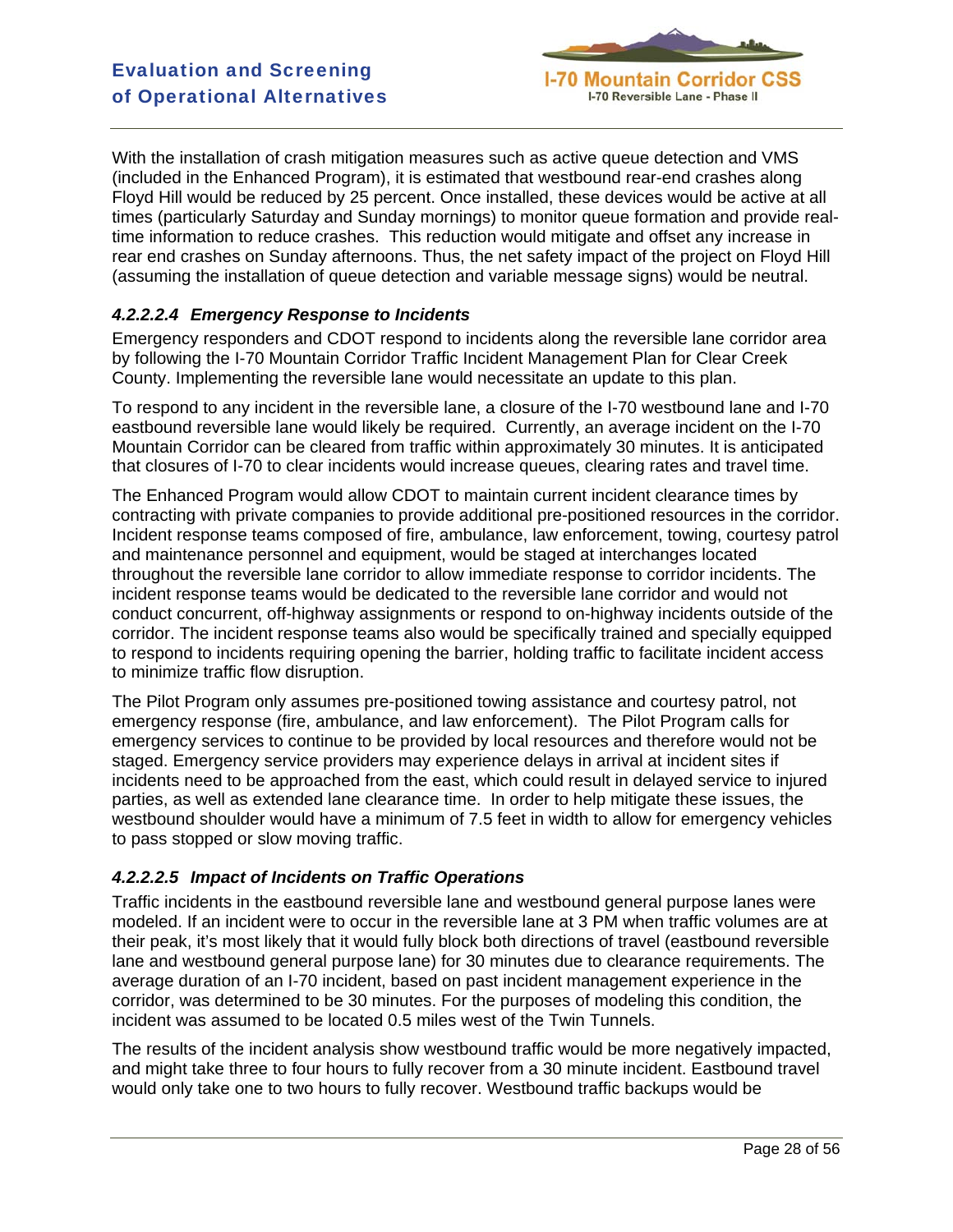

approximately 6.5-miles in length from the point of the crash while eastbound reversible lane traffic would experience a 2.3-mile backup.

#### **4.2.2.3 Summary of Traffic and Operations Impacts**

This alternative would satisfy the purpose and need in that it would add a third eastbound lane and provide additional capacity while foregoing a more extensive construction project. Eastbound is by far the heaviest traffic movement during these periods, so improvements would maximize travel time benefits.

This alternative has a number of challenges:

- It would remove a westbound lane and decrease westbound capacity; traffic congestion is forecasted as a result.
- Travelers in the reversible lane would have no access to exits within the corridor.
- Incident response and emergency services would be more complicated.
- CDOT would have to manage the new logistical and operational needs resulting from deployment of the barrier, normal maintenance responsibilities, and snowplowing through the Reversible Lane Corridor.
- Incidents would impact the travel-time benefits of the project when they occur, and weather-related operational issues could reduce the number of days that the moveable barrier can be deployed.
- Local stakeholders (through the PLT) are uncomfortable with the Reversible Lane Only Alternative as currently defined.

#### **4.2.2.4 Social Impacts**

#### *4.2.2.4.1 Current Business and Economic Conditions Within the Corridor*

Clear Creek County experiences two seasonal business peaks in summer and winter. The summer season is slightly busier than the winter, with 35 to 40 percent of annual retail and eating/drinking sales occurring in the June to September time period. Winter retail and eating/drinking sales account for 30 to 35 percent of annual sales. Over the past 10 to 15 years, annual sales have been increasing and the seasonal swings in sales have lessened. There are concerns that the reversible lane would negatively affect business due to 1) a reduction in the congestion encourages some people to exit the highway for a break and 2) exit restrictions from the reversible lane. It is estimated that winter Sunday retail and eating/drinking sales account for no more than 10 percent of annual sales in Clear Creek County.

### *4.2.2.4.2 Impact of a Reversible Lane on Business and Economic Conditions*

If travel times are shorter and people do not wish to stop in Clear Creek County, there could be a negative impact on sales. Also, there is no access from the reversible lane to highway exits leading to local businesses. Conversely, increased traffic volume could result in increased business, potentially cancelling out negative impacts from drivers not exiting the reversible lane.

Beyond Clear Creek County, other potential business and economic impacts include:

• **Skier Visits.** Many Denver Metro Area day skiers are frustrated with the level of I-70 congestion to the point they have reduced their ski visits. Any improvements to I-70 that increase capacity are likely to induce additional travel, with a projected modest increase in skier visits to Clear Creek, Grand, Summit, and Eagle County ski resorts.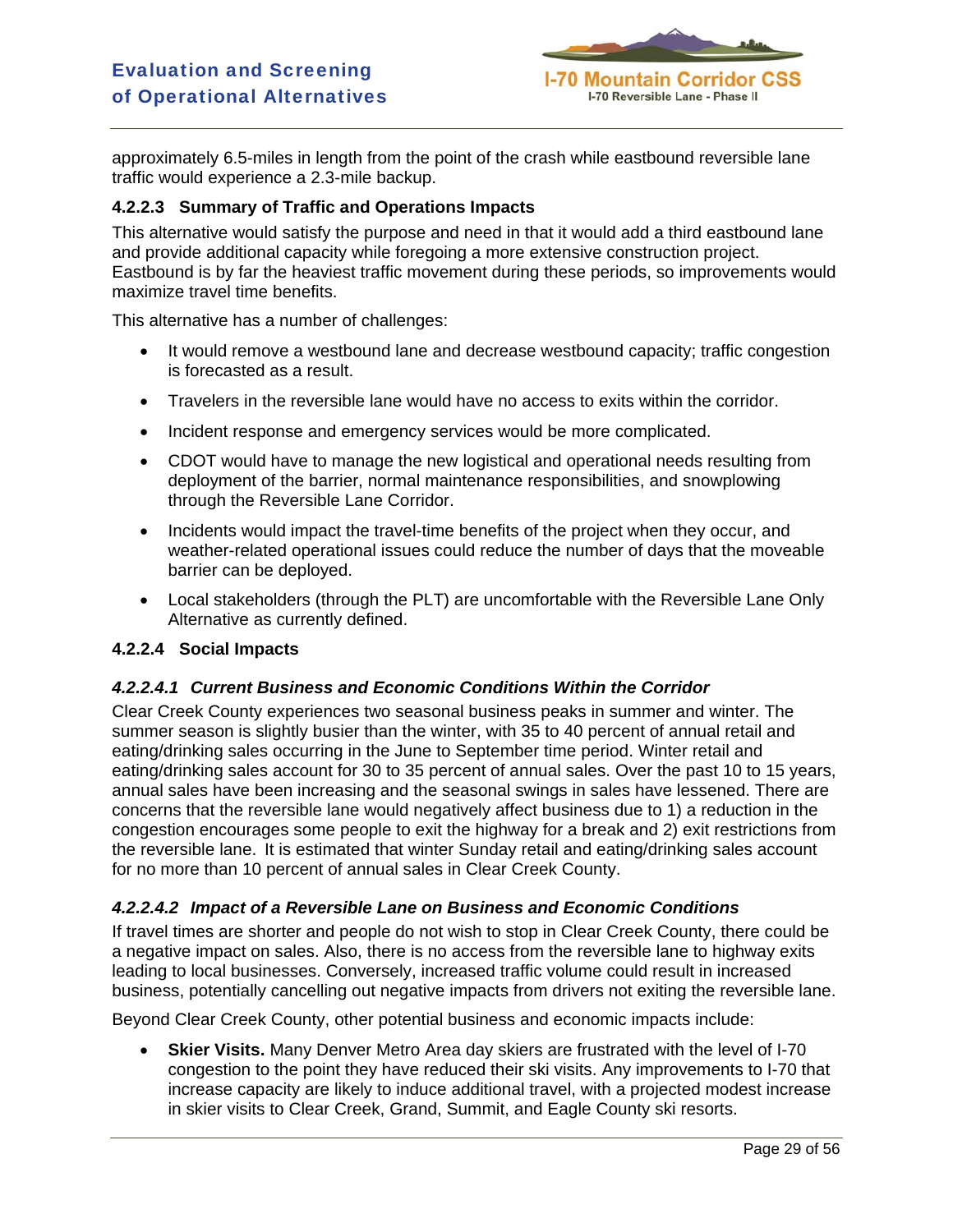

- **Mountain Resident Travel and Shopping Patterns.** The reversible lane will increase westbound travel time on Sunday afternoons. Many westbound travelers are mountain community residents returning from a Denver Metro Area shopping or entertainment trip. Mountain residents may adjust the timing of their trip to avoid the single lane westbound configuration or might forego Denver Metro Area trips altogether, shopping locally and increasing local retail sales.
- **Deliveries.** Travel time for westbound trucks would be slower on winter Sundays when the reversible lane is deployed. Trucks are approximately 10 percent of the total traffic volume on I-70. Trucks account for an even a smaller percentage of traffic volumes on weekends. This suggests there could be a small overall impact on deliveries and supplies to businesses, given the limited days the reversible lane is in operation. However, businesses might be able to adjust their planning to account for the Sunday westbound congestion.

# *4.2.2.4.3 Input from Project Leadership Team (PLT)*

CDOT created a Project Leadership Team consistent with the I-70 Mountain Corridor Context Sensitive Solutions guidance. This 12-member group represented local governments, corridor users, emergency responders, and federal and state agencies. The purpose of this group was to identify questions that needed to be answered before the decision to implement a Reversible Lane was made, as well as review the risks associated with the project. A 40-person technical team supported the study to provide input. Both groups meet at least 6 times over the course of six months to review information.

The Project Leadership Team (PLT) remains concerned with the associated risks and trade-offs identified by the feasibility studies. Many stakeholders felt it was not appropriate to move forward with a Reversible Lane. The PLT acknowledges that short-term solutions are needed and are willing to discuss other strategies that could address congestion (see NEXT STEPS). For the most part, stakeholders are uncomfortable with Reversible Lane Only Alternative as currently defined.

### **4.2.2.5 Environmental Impacts**

CDOT and FHWA jointly prepared the *I-70 Mountain Corridor Draft PEIS,* (October, 2010). It is the most current source of information for the corridor and was referenced in preparation of this summary. The resources described below have been evaluated and have been determined to potentially be impacted. The resources that are not expected to be impacted, and as a result do not require any mitigation measures, are summarized in **Table 7**.

### *4.2.2.5.1 Visual and Aesthetics*

Sightseeing and recreation are major activities throughout the Reversible Lane study area, and visual resources are an important component of both activities. As such, the *I-70 Mountain Corridor Revised Draft PEIS* provides guidelines for aesthetic features to be incorporated into projects.

The elements with the greatest potential for impacts to visual aesthetics are the overhead VMS associated with the project and modification from an open median separating the eastbound and westbound lanes, to the presence of a solid, concrete moveable barrier. To minimize and mitigate for the visual intrusion of the new signage placement, the project should adhere to the aesthetic guidelines prepared as a part of the *I-70 Mountain Corridor Context Sensitive Solutions* (CSS) program, including the Mountain Mineral Belt Aesthetic Guidance.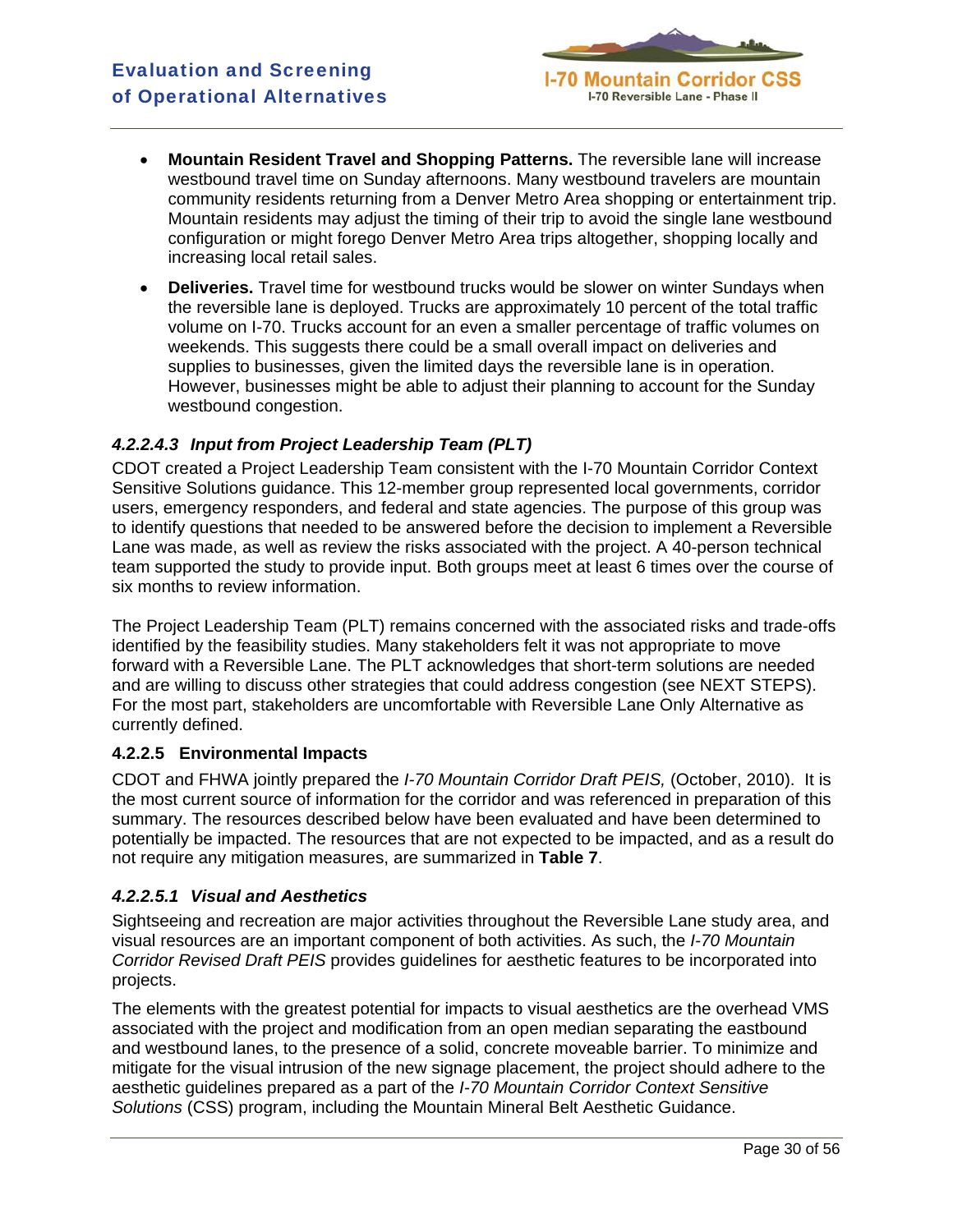

Visual and aesthetic impacts with implementation of the Pilot Program would be decreased because only mobile VMS (lower to the ground and placed on the edge of the road) would be utilized thereby decreasing the visual intrusion.

# *4.2.2.5.2 Traffic Noise*

CDOT and FHWA guidelines require detailed noise evaluation and consideration of noise abatement measures for transportation projects with certain characteristics (classified as Type 1 projects with nearby noise receptors). The easternmost portion of the Reversible Lane corridor is expected to be Type 1 because the auxiliary lane at the east end of the corridor is proposed to be more than one-half mile long. In addition, there is at least one isolated residence nearby that data from the PEIS indicate experiences traffic noise impacts from I-70. This means that a formal noise analysis would be required prior to installation of the project. This analysis would most likely occur during preparation of the Documented Categorical Exclusion (CatEx). The analysis would need to examine the auxiliary lane segment, but not the remainder of the Reversible Lane corridor. The remainder of the project is not Type 1.

While the noise analysis would be expected to be included in the Documented CatEx, some qualitative observations are presented here. Compared to existing conditions, operating the Reversible Lane during the targeted hours would increase eastbound vehicle speeds (increase noise), and decrease westbound vehicle speeds (decrease noise). However, the targeted hours would not be the corridor's peak noise periods because traffic at these times would be slower than the allowable speed limit achieved outside peak travel times. Little, if any, changes in the peak noise from I-70 are likely to result from Reversible Lane operations. It is rarely feasible or reasonable to provide noise abatement for isolated receptors such as the one residence in the eastern portion of the project.

In traffic noise terms, there would be little, if any, discernable difference between the Pilot Program and Enhanced Program.

### *4.2.2.5.3 Biological Resources*

The primary vegetation in the median and existing right-of-way are grass species, such as smooth brome (*Bromus inermis*), downy brome (*Bromus tectorum*), western wheatgrass (*Pascopyrum smithii*), and various weedy species. Impacts to vegetation would be minimal and occur at the cross-over areas at the east and west end of the Reversible Lane corridor. Impacts to vegetation would mostly occur within the existing vegetated medians; however, the median areas currently do not provide suitable habitat for big game wildlife species (i.e., mule deer, elk, and bighorn sheep).

There is no known terrestrial threatened or endangered species habitat present in the immediate vicinity of the Reversible Lane Project Area. However, portions of Clear Creek have been identified as potential greenback cutthroat trout (a state threatened species) habitat. Clear Creek is adjacent to the project area. Impacts to Clear Creek from the project would result from increased sedimentation from the addition of an impermeable surface; however, best management practices for water quality will be incorporated to mitigate for any sedimentation. Therefore, there are no expected impacts to threatened or endangered species as a result of the project.

Daily and seasonal movement of big game wildlife species could be impacted by the Reversible Lane. The addition of a solid barrier in the median would increase the barrier effect that I-70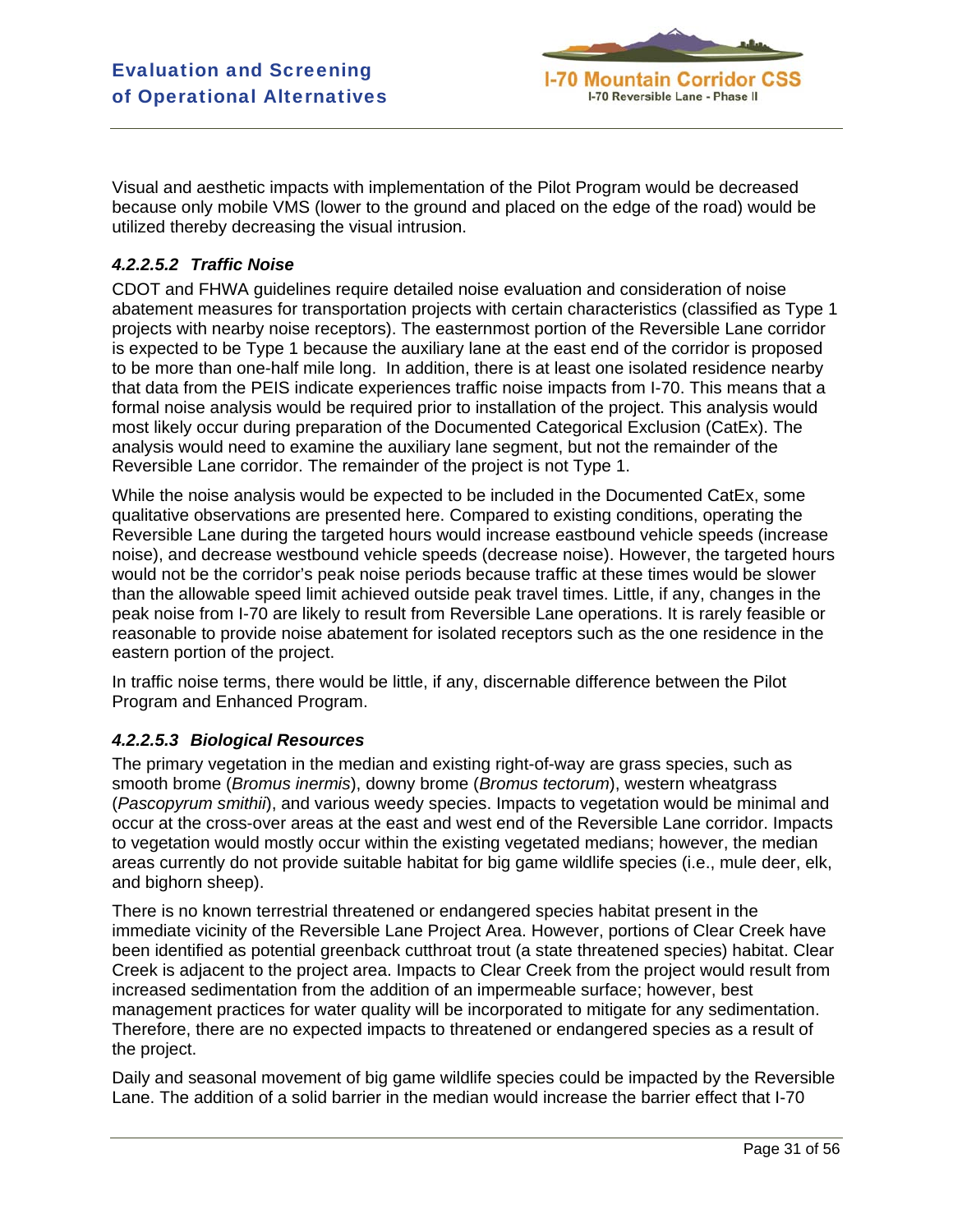

currently has on wildlife movement. However, it should be noted that the existing presence of I-70, and associated median barriers, currently acts as a continuous barrier in the I-70 Mountain Corridor, which means that the Reversible Lane would be located in an area of I-70 that already inhibits wildlife movement.

During critical wildlife movement times of the year, primarily spring and fall, the barrier would not be operational, but would remain in the retracted position along the inside shoulder of the westbound lanes. To mitigate and minimize the barrier effect, it would be possible to remove key sections of the barrier during spring and fall. Any potential mitigation would be discussed with A Landscape Level Inventory of Valued Ecosystem Components (ALIVE) and Project Leadership Team (PLT) to continue the collaborative effort. ALIVE is a committee composed of wildlife professionals from federal and state agencies who identified wildlife habitat of high ecological integrity, wildlife habitat linkages, and barriers to wildlife crossing along the I-70 Corridor. They developed a landscape-based ecosystem approach for consideration of wildlife needs and conservation measures, and identified measures to improve existing aquatic and terrestrial ecosystem connectivity across the I-70 Corridor between Denver and Glenwood Springs.

Impacts to wildlife and vegetation would be similar with implementation of the Pilot Program. The analysis of animal vehicle collisions (AVCs) during the Pilot Project may lead to an adjusted mitigation approach for the Enhanced Program.

### *4.2.2.5.4 Wetlands*

Because all ground disturbing activities in the Reversible Lane corridor would occur in the median between the eastbound and westbound lanes of I-70, impacts to wetlands are not anticipated within this area. However, there could be impacts to wetlands at the east end crossover areas because of the potential addition of water quality ponds and associated outlet structures and rip rap associated with water quality ponds. Two areas have been preliminarily identified as potential locations for water quality ponds at the east end crossover (MP 244.0) due to topographic constraints and disturbance of less than one acre water quality ponds are not identified on the west end. The precise configuration and location of water quality ponds, associated rip-rap, and outlet structures will be determined during the final design.

Based on previous work of this nature, the impacts from the outlet structures would likely be very small and are typically covered under a Nationwide Section 404 permit. Using a conservative assumption of 300 square feet (0.006 acres) of wetland impacts, this would be much less than the 0.1 area notification requirement from the United States Army Corp of Engineers (USACE) and should be covered under a Nationwide Section 404 Permit. The mitigation may be through on-site creation of wetlands or the use of a wetland mitigation bank (such as the Warm Springs Wetland Mitigation Bank). Because the project would not be within a primary service area for any USACE-approved wetland mitigation bank, credits could be purchased, but likely greater than a 1:1 ratio, at the discretion of the USACE.

Impacts to wetlands would be similar with implementation of the Pilot Program.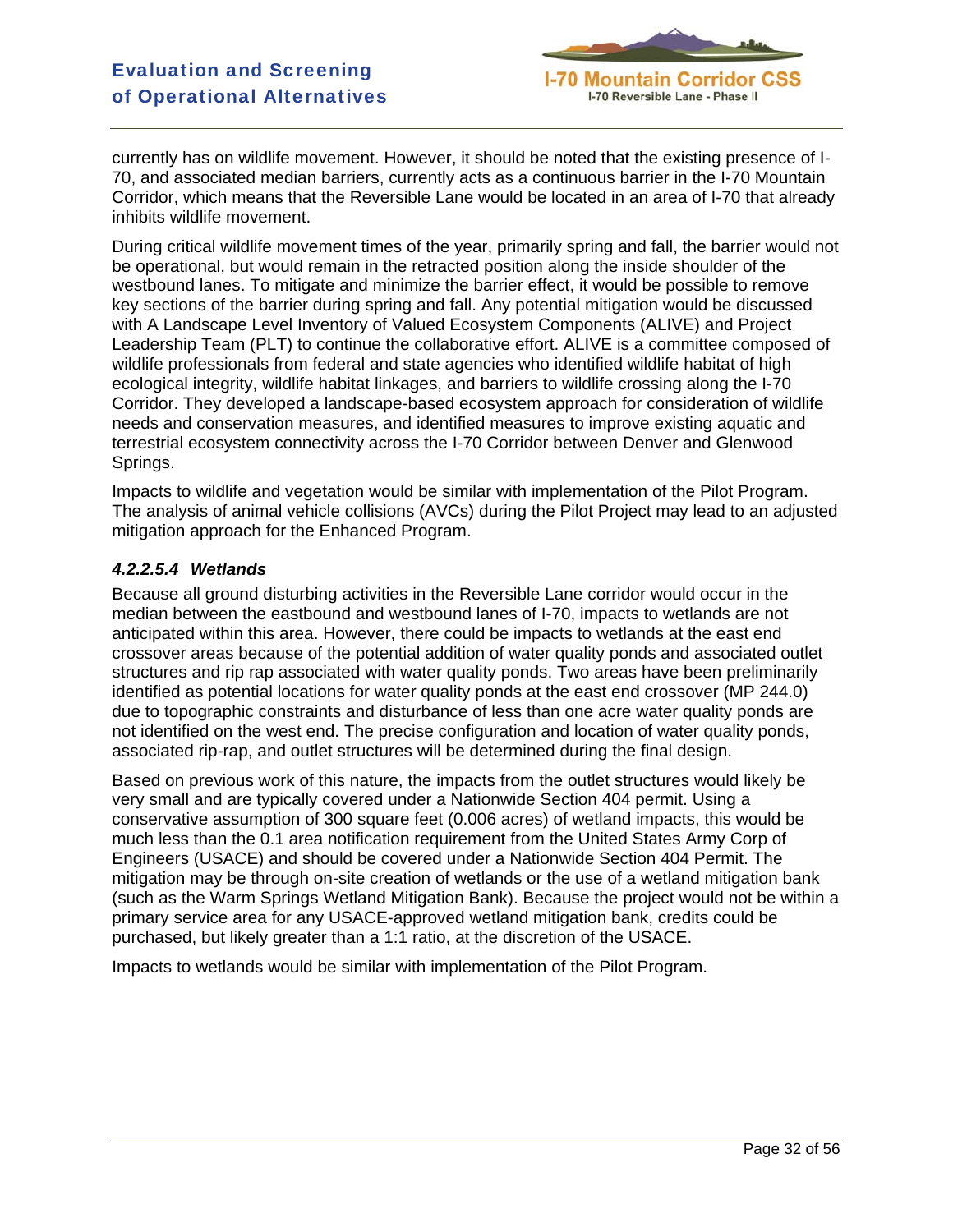

### *4.2.2.5.5 Water Resources*

Clear Creek is the major water feature in the study area and is located immediately south of I-70. Mill Creek and Fall River flow into Clear Creek in the study area, as well. Current water quality conditions in the project area are affected not only from highway runoff, but also by historic mining and channelization from development and urbanization. Clear Creek has been recognized as being impaired due to copper and zinc.

The installation of the Reversible Lane would have little direct effects on water quality, when compared to existing conditions. The additional impervious surface would create slightly more surface water runoff, which would include sediment and other contaminants from the roadway that could eventually enter Clear Creek.

CDOT is a member of a group of stakeholders in the Stream and Wetland Ecological Enhancement Program (SWEEP) which addresses water-based impacts and coordinates mitigation in the I-70 Mountain Corridor. Additionally, the Reversible Lane corridor is within the overall Clear Creek Sediment Control Action Plan (SCAP) project area (currently being initiated) that will provide water quality mitigation for existing conditions. The project team would coordinate the feasibility of providing short-term water quality features at the east and west ends of the Reversible Lane corridor. There are two primary areas that could be utilized for best management practices (BMPs) on the eastern end of the project area. These BMPs would aid in the mitigation of potential water quality impacts. In addition to the water quality ponds, BMPs could include sediment traps, sand filters, etc.

Impacts to water quality would be similar with implementation of the Pilot Program.

#### *4.2.2.5.6 Geologic Hazards*

Rockfall, debris flow and soil erosion are the predominant geologic hazards in the Reversible Lane corridor. These hazards are characterized as high or severe, according to the *I-70 Mountain Corridor Draft PEIS*.

Due to the minimal amount of construction associated with the Reversible Lane, it would not introduce additional slope stability concerns. Soil erosion potential in these areas would need to be considered during final design. For signs and gates, potential for damage from rockfall and debris flow would need to be considered during final design.

During operation, the Reversible Lane would be subject to rockfall hazards similar to those experienced under existing conditions. It is anticipated that Reversible Lane operation would require an increased level of operational monitoring and incidence response.

Geologic hazards under the Pilot Program would be similar to those experienced with the Enhanced Program.

### *4.2.2.5.7 Regulated Materials and Historic Mining*

The project could affect regulated materials, primarily as the result of subsurface activities associated with the construction of the new VMS cantilever signs, crossovers at the entrance and exit points and emergency crossover points due to disturbance of soils. For this project, regulated materials would include hazardous substances, hazardous waste, petroleum products, and materials from historic mining activity.

Overall, the potential impacts due to regulated materials would depend on the design associated with the crossover points and Reversible Lane cantilever signs, such as the specific placement of sign foundations and the proposed excavation depth for crossovers. During final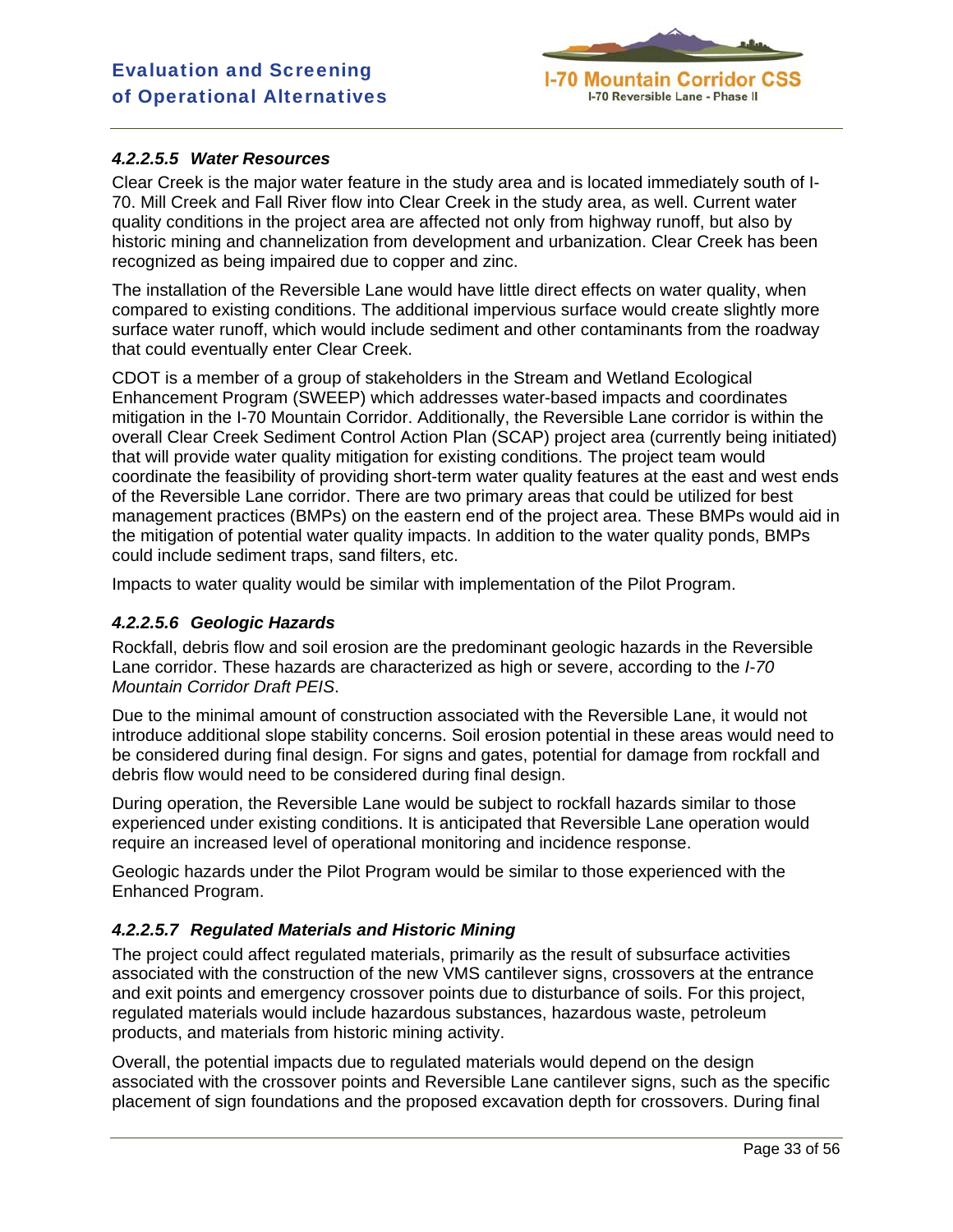

design, the regulated materials and historic mining and mill sites associated with the Reversible Lane project would be analyzed to determine the nature and extent of and measures to avoid, minimize and/or mitigate any impacts. CDOT will follow Standard Specification 250 from the *Standard Specifications for Road and Bridge Construction (2005)* to protect worker health and safety. If determined necessary, a *Materials Handling Plan* could be prepared to address contaminated soil and groundwater that may be encountered.

Regulated materials would be less likely to be encountered during the Pilot Program because subsurface activities, such as those associated with installation of permanent VMS, would not be included.

### *4.2.2.5.8 Historic Properties*

Historic resources identified in the Reversible Lane corridor include several historic properties, including the Georgetown-Silver Plume National Historic Landmark District and a number of individual sites of national, statewide and local significance. Towns throughout the project area contain historic buildings and associations, and historic mining sites are abundant. Full comprehensive surveys have not yet been completed for many properties.

Direct effects to sites adjacent to the Reversible Lane corridor, such as physical destruction, alteration, or removal of historic properties, including archaeological and historic archaeological sites, are not anticipated from the implementation of the Reversible Lane.

The Twin Tunnels are an historically significant feature within the Reversible Lane corridor. Any physical alterations to the Twin Tunnels, such as lighting replacement, would be subject to the requirements of the Section 106 process and the I-70 Mountain Corridor Programmatic Agreement for Historic Resources.

Indirect effects, such as the introduction of visual elements, may occur from the signs associated with the project. The intrusion of signs on historic districts would be mitigated by closely adhering to the visual guidelines, such as the *I-70 Mountain Corridor Aesthetic Guidance for the Mountain Mineral Belt*, established for the corridor.

Impacts to historic properties under the Pilot Program are anticipated to be minimal as signs would be portable and ground level, and would not extend into the viewshed. Additionally, lighting features added to the Twin Tunnels would be temporarily attached and not permanent replacements.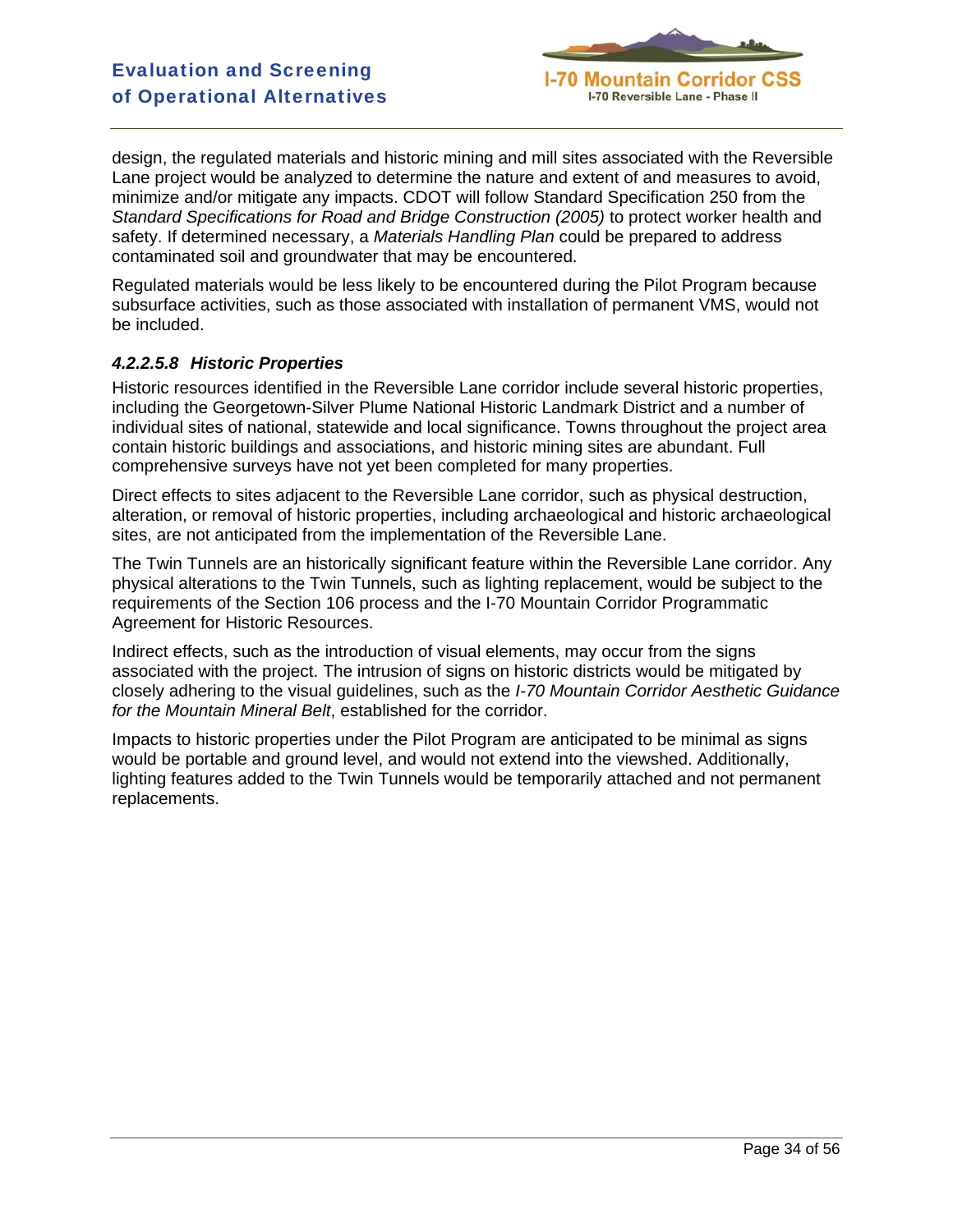

# *4.2.2.5.9 Other Resources*

Information about other resources that would likely not require mitigation is provided in **Table 6**.

| Table 7 | Resources with No Recommended Mitigation Measures under the Pilot |
|---------|-------------------------------------------------------------------|
|         | <b>Program and Enhanced Program</b>                               |

| <b>Resource</b>                   |                                                                                                                                                                                                                                                                                                                                                                                                                                                                                                                                                                                                                                                                                                             |
|-----------------------------------|-------------------------------------------------------------------------------------------------------------------------------------------------------------------------------------------------------------------------------------------------------------------------------------------------------------------------------------------------------------------------------------------------------------------------------------------------------------------------------------------------------------------------------------------------------------------------------------------------------------------------------------------------------------------------------------------------------------|
| <b>Air Quality</b>                | Compared to existing conditions, the Reversible Lane Only Alternative would have the<br>net effect of increasing the existing very low eastbound vehicle speeds and decreasing<br>the existing relatively high westbound vehicle speeds during hours of currently high<br>eastbound congestion. Both of these speed changes are expected to correlate to<br>reductions in tailpipe emissions. There may be some added emissions from westbound<br>traffic queuing to enter the reversible lane segment. Therefore, with no major changes<br>on overall corridor traffic volumes, the Reversible Lane is expected to reduce overall<br>tailpipe emissions and to improve modestly the air quality situation. |
| <b>Land Use</b>                   | The Reversible Lane Only Alternative would not directly impact existing land use in Clear<br>Creek County. Indirect impacts, such as growth-inducing effects and other effects related<br>to induced changes in the pattern of land use, population density, or growth rate are not<br>expected to occur as a result of the Reversible Lane.                                                                                                                                                                                                                                                                                                                                                                |
| Environmental<br>Justice          | Pockets of minority and low-income residents are distributed throughout communities<br>adjacent to the project area. No disproportionate impacts are anticipated to low-income<br>and minority populations within the project area as positive and negative impacts are<br>expected to be shared equally between the general public and minority and low-income<br>residents.                                                                                                                                                                                                                                                                                                                               |
| Energy                            | Compared to existing conditions, the Reversible Lane Only Alternative would have the<br>net effect of reducing overall energy usage in the project area. The expected reductions<br>in automobile fuel consumption due to overall improved traffic operations would more<br>than outweigh the additional electricity would be used to power additional electronic<br>devices.                                                                                                                                                                                                                                                                                                                               |
| Recreation<br>and Section<br>6(f) | 6(f) properties are those that are funded with Land and Water Conservation Funds.<br>Recreational travel is the predominant contributor to peak I-70 traffic, especially during<br>summer and winter weekends. Existing traffic during the ski season is characterized by<br>congestion that noticeably affects travel within the project area, and affects the tourism<br>economy. The eastward bound skier experience would be improved in terms of travel<br>time and gridlock relief. No physical impacts are anticipated to recreational facilities. No<br>impacts are anticipated to 6(f) properties as a result of implementing the Reversible Lane<br>Only Alternative.                             |
| Paleontology                      | The project area traverses an area of Pre-Cambrian metamorphic rocks, which do not<br>contain fossils, so paleontological resources are not anticipated to be a concern for this<br>project.                                                                                                                                                                                                                                                                                                                                                                                                                                                                                                                |

# **4.2.2.6 Logistical/Operation Complexity**

The transfer machine would be stored at CDOT's Hidden Valley Maintenance Yard. On days of deployment, the machine would be moved to the eastern staging area of I-70, escorted by a pilot car due to travel speeds ranging from 10-20 miles per hour (mph).

The barrier transfer process would begin at 11:30 AM. Automatic gates would close the left lane of westbound I-70 at the eastern terminus near the Hidden Valley Interchange. The transfer machine would then move the barrier into place and proceed to the western terminus, where it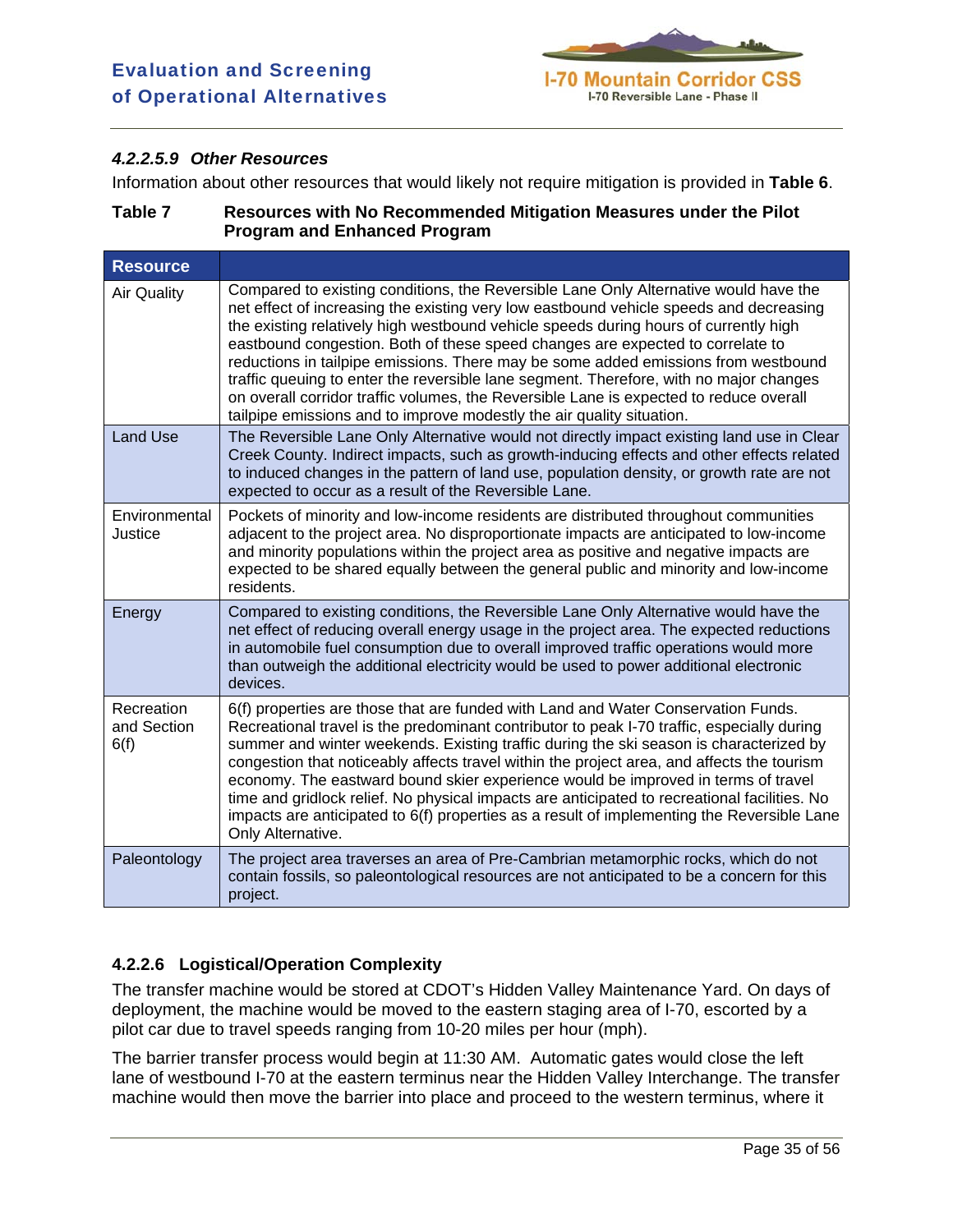

would pull beyond the reversible lane and remain parked behind barriers. Transfer machine drivers would need to visually confirm if the barrier was properly deployed and ensure the lane is clear in the Pilot Program. Transfer machine drivers and the addition of surveillance cameras and operators would confirm this in the Enhanced Program. Automatic gates at the eastbound entrance would then open to traffic at 1 PM.

The reversible lane would close at 8 PM, with automatic gates closing the eastbound entrance. The barrier transfer machine would then move the barrier back to the stored position in the south shoulder of the westbound lanes. The transfer machine would complete the transfer and reopen all westbound lanes by approximately 9:30 PM, driving back to the storage facility with a pilot escort on westbound I-70.

If snow accumulated along the moveable barrier during the week, it is estimated an additional 20 minutes would be required to clear the corridor prior to opening the lane. In this case, deployment would begin 20 minutes earlier. After deployment is complete, additional snow removal may be required during off-peak hours.

CDOT would use existing personnel and equipment to remove snow for both the Pilot and Enhanced Programs. Since local CDOT forces do not have excess personnel, crews from other locations within the state would be assigned to the reversible lane corridor during the deployment period. Existing equipment would not fit through the westbound Twin Tunnel portal due to reduced lane width. As such, retrofitting and/or purchasing new equipment for the I-70 Corridor would be necessary to accommodate snow removal operations for the reversible lane for both the Pilot and Enhanced Programs. The shorter plow length will decrease the efficiency of snow removal along other lanes of I-70 and US 6.

Prior to deploying the reversible lane, snow that accumulated since the last deployment would be removed, giving special attention to areas where shading from the movable barrier causes icing on the roadway. For operating conditions with a maximum of 1-inch per hour of snowfall or less than 6 inches of accumulation, standard de-icing materials and plowing operations would be sufficient. However, the reversible lane may need to be closed during the snow removal process if accumulations exceed this amount and cause excessive narrowing in the lane. While manageable, the snow removal operation would cause minor delays for westbound traffic. When reversible lane operations end, snow and ice that has accumulated adjacent to the moveable barrier may need to be removed.

### **4.2.3 Legal Implications**

FHWA must approve this action. Restricting I-70 to one westbound lane constitutes a federal action, consistent with 23 CFR 658.11. Reducing the Interstate to one lane outside of a construction project with a reversible lane system has not been done anywhere in the nation with positive results. As such, FHWA has requested an evaluation and screening of possible alternatives to solve congestion in addition to a reversible lane for the entire corridor.

There are no Colorado statues that would prohibit this action.

#### **4.2.4 Costs of Reversible Lane Only Alternative**

The costs of the Reversible Lane Only Alternative project (as shown in **Table 8**) are a significant challenge. There are three major cost elements, and each has differing cost implications depending on whether the Pilot or Enhanced Program is considered, as follows: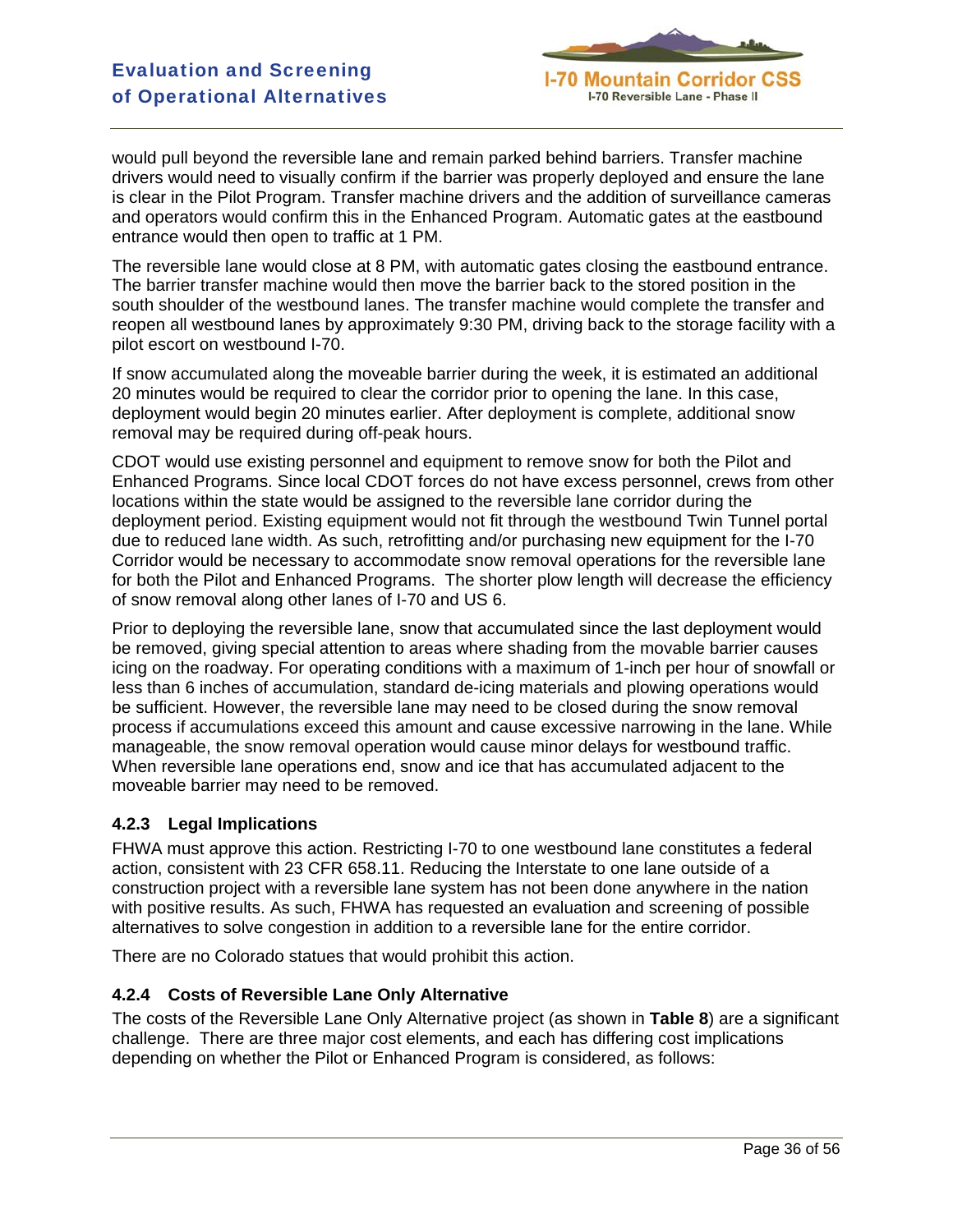- Roadway-related Improvements including crossovers, passing lanes, the eastbound lane extension from the east crossover to the US 6 exit, ITS equipment, snowplow blade modifications, etc. As previously described, the improvements are more extensive for the Enhanced Program when compared to the initial, Pilot Program.
- Moveable Barrier The barrier and transfer machine would be supplied by Barrier Systems, Inc. (BSI). BSI has provided proposals to CDOT for different leasing and purchase options. The Pilot Program would involve the leasing of the barrier and transfer machine for two years. At the end of that time if the decision were made to proceed with the Enhanced Program, CDOT would have the option to purchase the equipment. The costs for the lease/purchase option shown in **Table 8** are the total for both Pilot and Enhanced Programs. The final option that BSI has provided a proposal for would be for CDOT to purchase the equipment required for the Enhance Program initially. CDOT does not favor this approach to implementing the reversible lane, but the costs are also shown in **Table 8** for comparison purposes.
- Annual Costs These costs would include personnel and equipment costs each year for deploying the barrier and emergency response services on the 17 Sunday afternoons during the winter. Again, the Enhance Program is more comprehensive than the Pilot Program.

|                                       | <b>Pilot Program</b><br>(2 year lease) | <b>Enhanced Program</b><br>(2 yr lease + purchase) | <b>Enhanced Program</b><br>(initial purchase) |
|---------------------------------------|----------------------------------------|----------------------------------------------------|-----------------------------------------------|
| Roadway                               | \$6,300,000                            | \$14,300,000                                       | \$14,300,000                                  |
| Moveable Barrier (BSI)                | \$16,000,0001                          | \$29,600,000                                       | \$24,900,000                                  |
| Total One-Time Capital<br>Costs       | \$22,300,000                           | \$43,900,000                                       | \$49,200,000                                  |
| <b>Operations</b>                     | \$130,000                              | \$540,000                                          | \$540,000                                     |
| <b>Emergency Response</b>             | \$580,000                              | \$1,230,000                                        | \$1,230,000                                   |
| <b>Total Annual Costs</b>             | \$710,000                              | \$1,770,000                                        | \$1,770,000                                   |
| <sup>1</sup> Two-year equipment lease |                                        |                                                    |                                               |

### **Table 8 Reversible Lane Only Alternative Costs**

The final challenge is funding the project. There are several federal and state funding sources that could provide funding for a reversible lane. Given the limited dollars available and the challenges in maintaining the quality of the existing system, priorities would need to be reallocated to fund either program. CDOT and the Colorado Transportation Commission would need to shoulder Pilot Program costs if no user fees are charged. The Colorado High Performance Transportation Enterprise could manage the reversible lane program if user fees were implemented.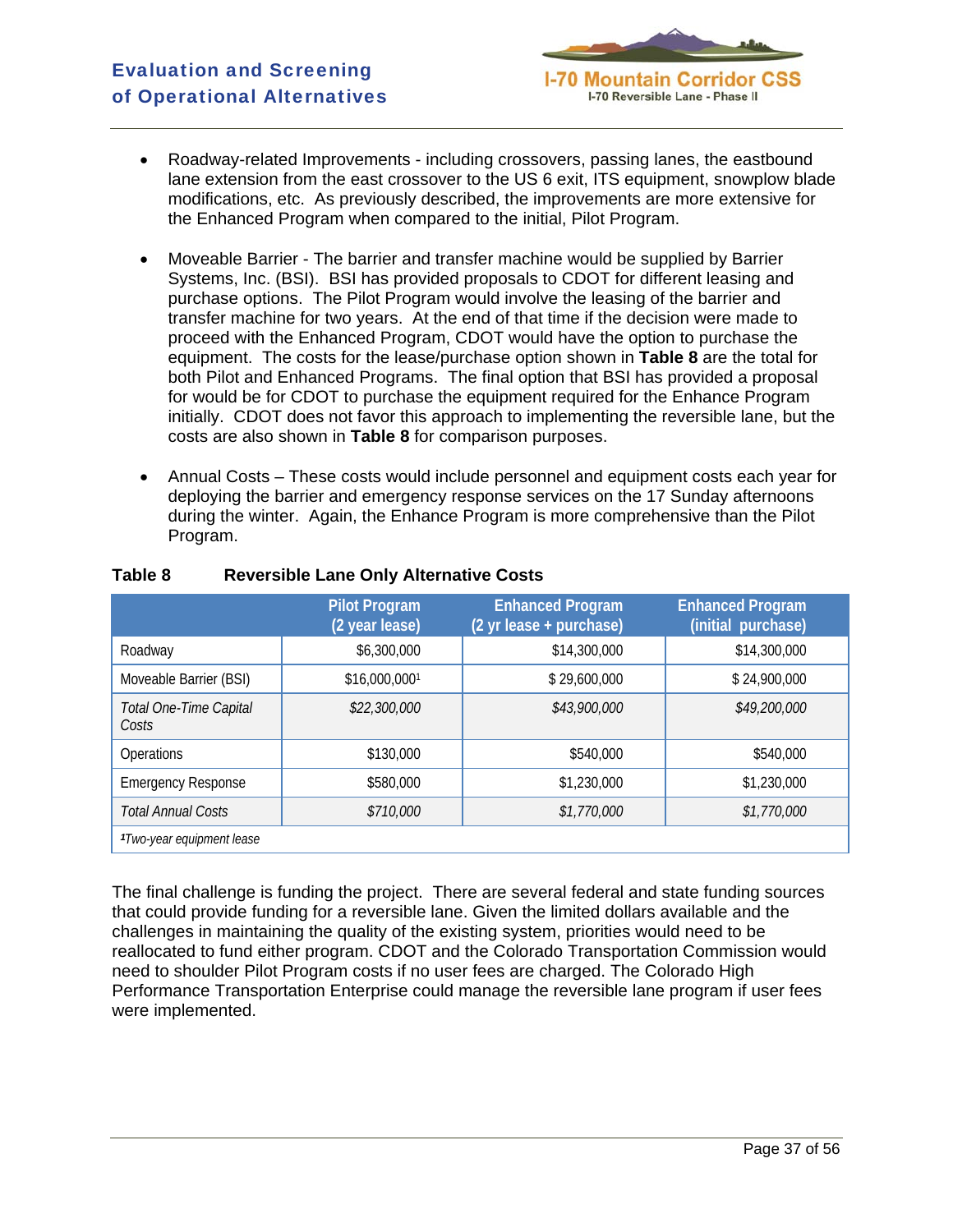

# **4.2.5 Conclusion**

This alternative would satisfy the purpose and need. However while a formal proposal has not been received by the Colorado Division Office, FHWA officials indicated they are not convinced spending over \$22 million on the Reversible Lane Only Pilot Program is the best use of public monies. Federal officials note that as part of any formal proposal, CDOT will need to demonstrate to FHWA that other alternatives have been explored and there isn't a better shortterm solution to address congestion. For these reasons and a number of others, the Hybrid Alternative appears to be viewed more favorably by FHWA (see the following discussion).

# **4.3 HYBRID ALTERNATIVE**

# **4.3.1 Description**

The Hybrid Alternative has emerged during the Phase II Feasibility Study as the preferred alternative as it would also meet the purpose and need for a short-term improvement that provides congestion relief on I-70 with better operational flexibility, safety, and travel times at a potentially lower cost. The Hybrid Alternative would combine Hard Shoulder Running (HSR) for the western 6.2 miles of the reversible lane corridor and a moveable barrier to traverse the Twin Tunnels bottleneck (5.2 miles), for a total length of 11.4 miles (see **Figure 9**). HSR typically utilizes the outside shoulder as a travel lane to increase the capacity of a congested corridor during specified periods.





The Hybrid Alternative would begin on the east side of Empire Junction where the eastbound US 40 on-ramp merges onto I-70. Instead of merging, the hard shoulder would begin at this point, and traffic would be directed to utilize the shoulder as a third travel lane on winter Sunday afternoons. The HSR portion of the Hybrid Alternative would continue for approximately 6.2 miles to just west of the west interchange at Idaho Springs (Exit 239). At this point, the profiles of I-70 are favorable for a crossover so that a moveable barrier can be utilized to take the third lane of traffic through the Twin Tunnels in the same manner as the Reversible Lane Only Alternative. In fact, all of the features of the Hybrid Alternative would be the same as the Reversible Lane Only Alternative from west Idaho Springs east to Floyd Hill, including the east crossover, third eastbound lane extension to the base of Floyd Hill, and the provisions for westbound traffic that would still need to merge to one lane through the Twin Tunnels.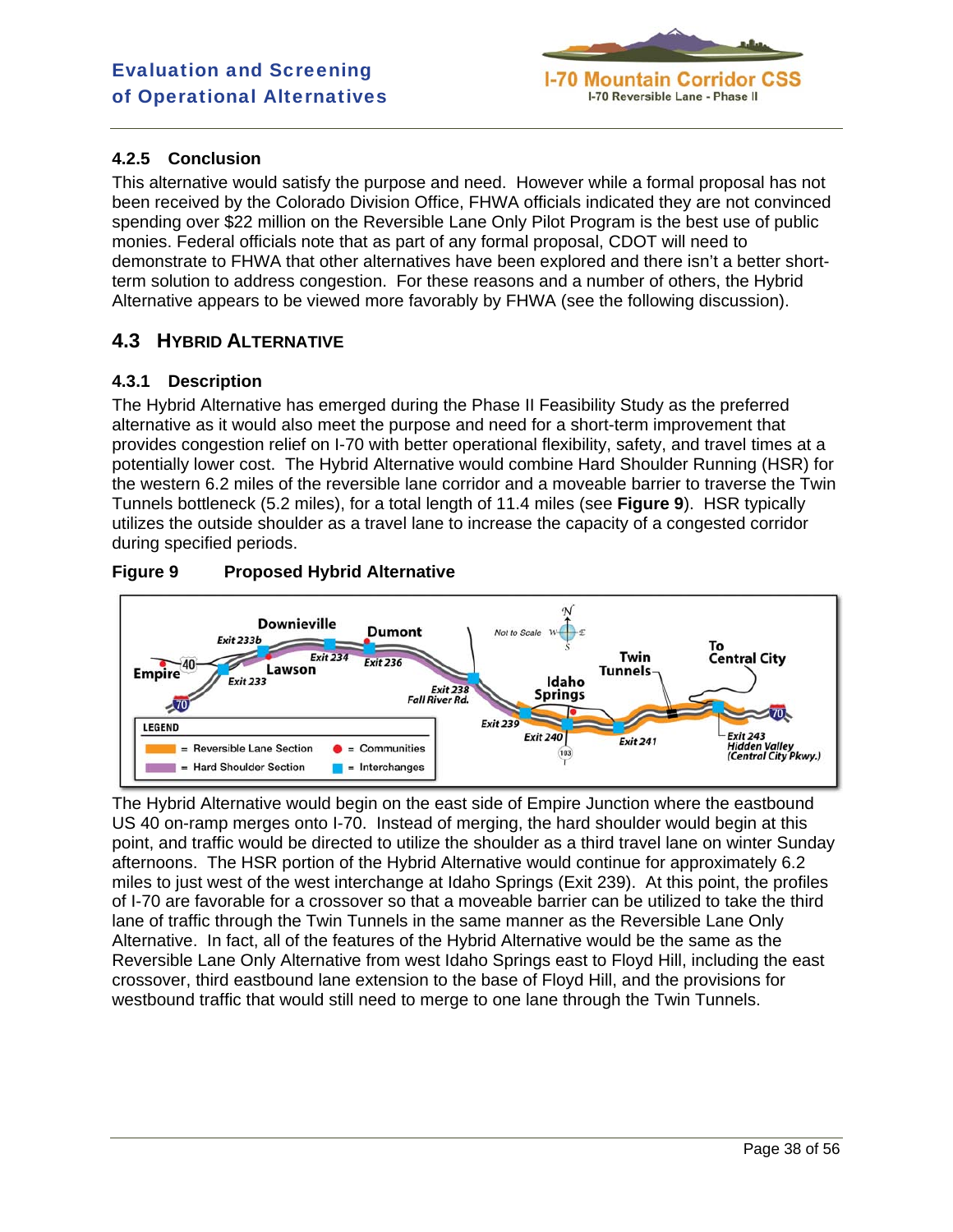

# **4.3.1.1 Vehicles Restrictions for the Hybrid Alternative**

The HSR lane would be open to all vehicles. Heavy vehicles would also be allowed in the other two eastbound general purpose lanes. Both westbound lanes through the HSR segment of the corridor would be open to all vehicles during Hybrid Alternative operations.

The reversible lane portion of the Hybrid Alternative would only be open to passenger vehicles. Heavy vehicles (26,000 pounds Gross Vehicle Weight Rating) would be prohibited from using the eastbound reversible lane due to:

- Lack of access to chain stations when chain law is in effect.
- Increased complexities in responding to and relieving heavy vehicle incidents (such as a jackknifed semi) in the reversible lane.

In the reversible lane segment of the Hybrid Alternative, heavy vehicles would be allowed in the two eastbound general purpose lanes and the single westbound lane.

#### **4.3.1.2 Roadway Changes Necessary to Accommodate the Hybrid Alternative**

Several roadway modifications would be required in order to implement the Hybrid Alternative. These modifications would be implemented for the Pilot Program and would continue for the Enhanced Program. These changes can be characterized in the following areas:

- Eastbound I-70 roadway changes for hard shoulder running (Empire Junction to Idaho Springs)
- Reversible lane entrance area (west of Idaho Springs)
- Westbound I-70 roadway changes same as Reversible Lane Only Alternative (see previous discussions and **Figures 4 and 5** for roadway cross sections and **Figure 7** for the automatic gates that would be used for the westbound merge). West of Idaho Springs, none of the changes (rumble strip removal, restriping, re-lapping guardrail, passing lanes, etc.) required for the Reversible Lane Only Alternative would be required for the Hybrid Alternative.
- Reversible lane exit area (see previous discussion and **Figure 6** for east crossover treatment between Hidden Valley and Floyd Hill)
- Westbound Floyd Hill to Hidden Valley see previous discussion and **Figure 8**

### **4.3.1.3 Hard Shoulder Running Segment (Empire Junction to Idaho Springs)**

The Hybrid Alternative would begin where eastbound US 40 enters I-70 on the east side of Empire Junction. On winter Sunday afternoons, US 40 will be able to continue along the outside shoulder instead of needing to merge with eastbound I-70 traffic coming from Georgetown. To implement the HSR, the striping of lanes would be changed from this location to the Idaho Springs area. The proposed roadway cross section and lane striping is shown in **Figure 10** and would involve narrowing the inside (to two feet wide) and outside (to one foot wide) shoulders in order to create three lanes. The center lane would be 12 feet wide while the inside (left/through) lane would be 11 feet. The outside lane would also be 11 feet wide and would serve as the shoulder when it is not being used for HSR.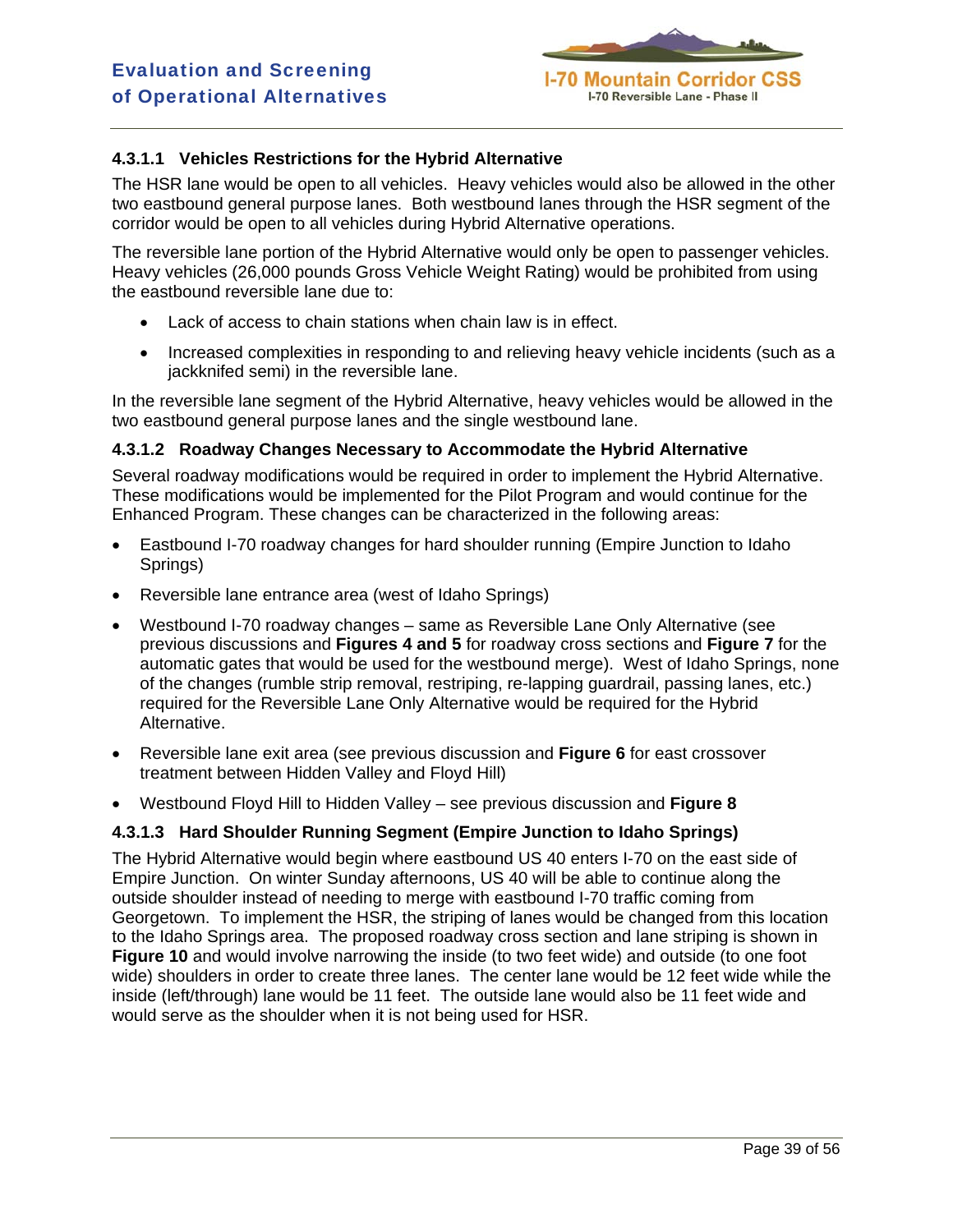

# **Figure 10 Eastbound Typical Section – Hard Shoulder Running**



There are six interchanges between Empire Junction and Idaho Springs that are affected by the Hard Shoulder Running lane. These are located at:

- Empire Junction / US 40 (Exit 232) full movement interchange, but only the eastbound US 40 on-ramp is affected
- Lawson (Exit 233) partial diamond interchange, off-ramp only
- Downieville (Exit 234) full diamond interchange
- Dumont (Exit 236) partial diamond interchange, on-ramp only
- Fall River Road (Exit 238) full diamond interchange
- West Idaho Springs (Exit 239) partial diamond interchange, off-ramp only

In total, HSR would affect four locations that have off-ramps and four on-ramps. For the Pilot Program, it is anticipated that separate deceleration lanes will not be constructed. There will be a consistent set of static signs and striping at each of these off-ramps. For the Enhanced Program, there would be a review of how the Pilot Program performed to determine whether exit deceleration lanes would be built at that time.

The four on-ramps locations would require more extensive improvements:

- Just east of each interchange bridge (with the exception of Empire Junction), the alignment of eastbound I-70 would shift into the median in order to add approximately six feet of additional width so that a short acceleration length can be provided. This would require paving, minor drainage adjustments and a water quality pond. Each of these improvements would have a total length of approximately 2,500 feet. It is anticipated that at least one location (Fall River Road) may require a median retaining wall due to a steep cross slope.
- The HSR lane will have a series of VMS to show motorists the status of its use. On winter Sunday afternoons, the VMS would inform motorists on the on-ramps (including Empire Junction) that the HSR is open for traffic ahead. During other times, the VMS would be blank (unless used for other purposes). The VMS would utilize portable equipment along the side of the lane during the Pilot Program. These installations would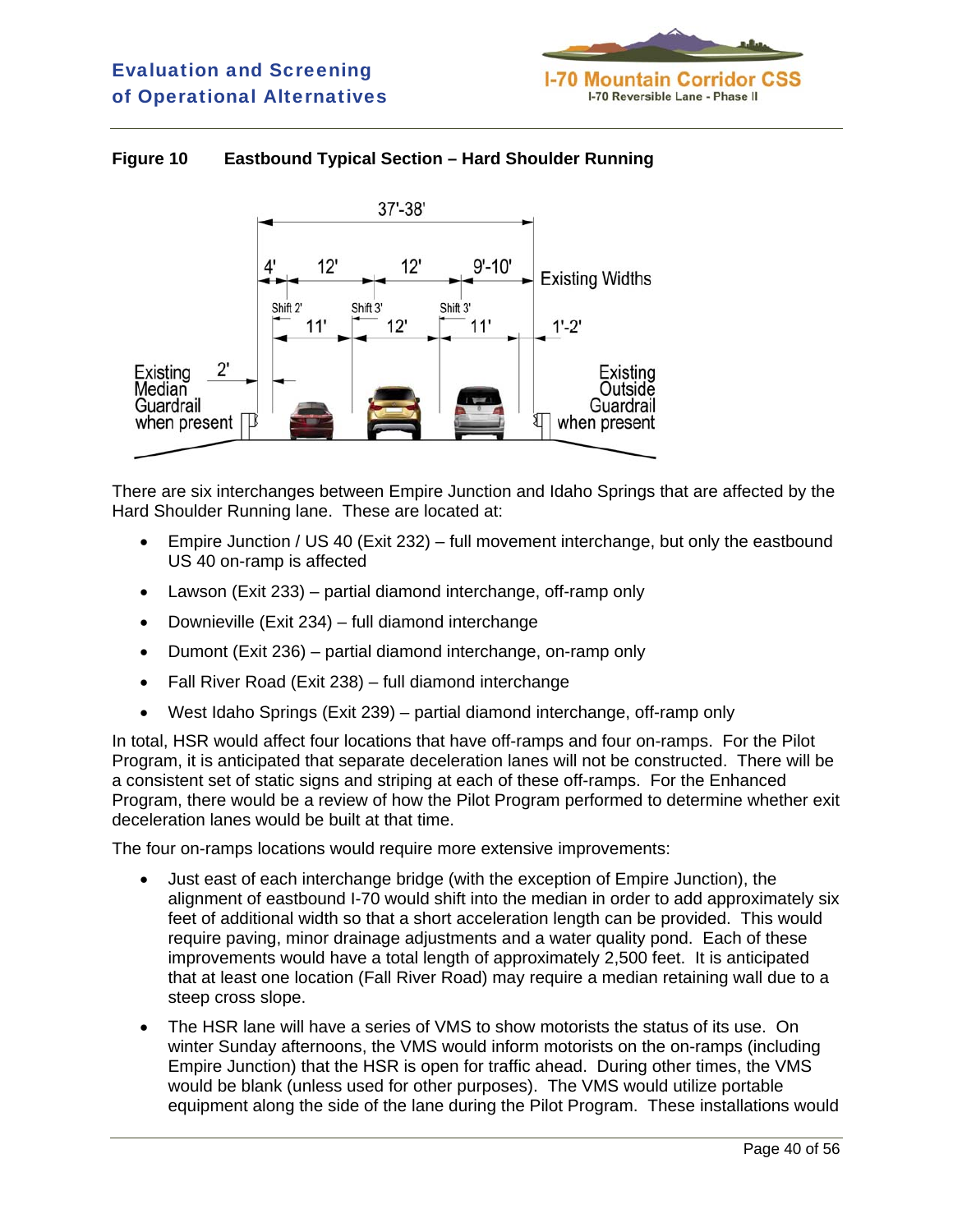

be replaced by ground mounted or overhead cantilever mounted VMS for the Enhanced Program.

• The VMS information would be supplemented by a series of lane control signals that show a red X or green down arrow depending on the status of the HSR (**Figure 11**). Immediately downstream of the on-ramps, large overhead static signs would inform motorist of the meaning of the red/green indications. The red X means that the HSR lane is closed and that on-ramp traffic should merge into the two general purpose lanes of eastbound I-70. The green arrow would be shown on winter Sunday afternoons to inform motorists that the HSR lane is in operation and that they should merge with traffic in this lane. Depending on on-ramp separations, the large signs will be supplemented with smaller signals showing only red/green indications that are spaced between onehalf and one mile apart to reinforce the message about the status of the HSR lane. The lane control signals are expected to remain the same for the Enhanced Program. Based on experience gained during the Pilot Program, these could be supplemented with additional signals if the need is indicated.

The final significant improvement that would be necessary for the HSR segment of the project would be emergency pullouts. These would be relative short paved areas (between 100 and 150 feet). Disabled vehicles or those involved in minor crashes would use these areas to get out of the traffic stream. They would be plowed Sunday morning to remove any accumulations of snow and have a static sign indicating their purpose. The Pilot Program would include two emergency pullouts: just west of the Dumont interchange bridge (MP 235.0) and just east of an underpass (MP 236.3) mid-way between the Dumont and Fall River Road interchanges. These would be supplemented in the Enhanced Program with emergency pullouts at MP 233.2 (east of the Lawson exit), at MP 236.7 (between the Dumont and Fall River Road interchanges), at MP 237.3 (between the Dumont and Fall River Road interchanges), and at MP 238.1 (between the Fall River Road and west Idaho Springs interchanges). It should be remembered that the four exit ramps in the HSR segment are also available for vehicles to get out of the stream of traffic.

# **Figure 11 Typical HSR Lane Control Signals**



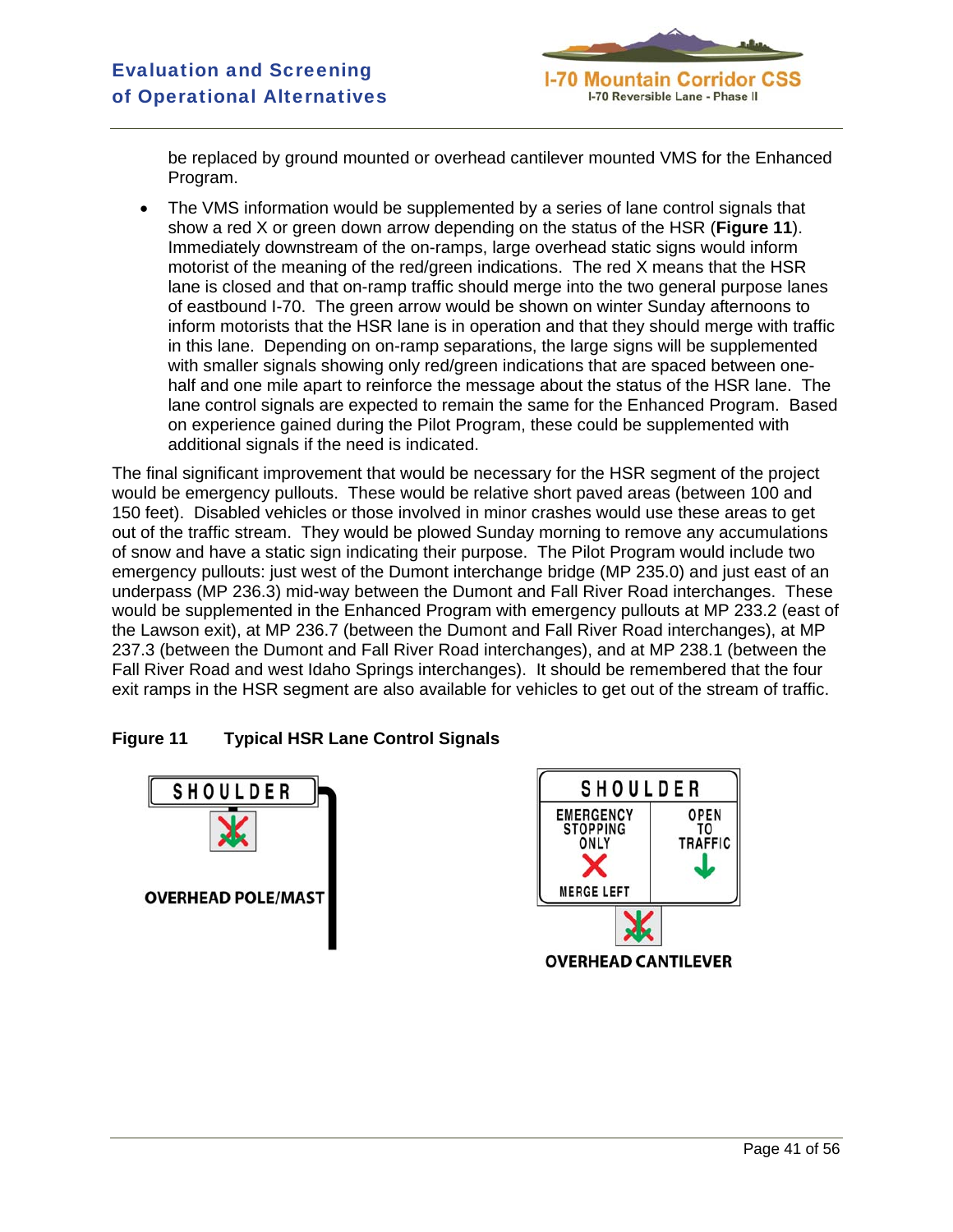

# **4.3.1.4 Reversible Lane Entrance Area (Near Idaho Springs)**

The reversible lane entrance area would be located just west of the partial diamond interchange (Exit 239) on the western end of Idaho Springs. The location and schematic layout of the entrance area are illustrated on **Figure 12**.

There are two locations west of the Twin Tunnels where the entrance crossover could be located; both were analyzed in detail and evaluated in the field. The one that is preferred is west of the west interchange (Exit 239) for Idaho Springs (referred to as the "West location" in the following discussion). The other one immediately west of the Twin Tunnels is not as suitable (referred to as the "Tunnel location" in the following discussion). Although the Tunnel location would require a shorter length for the moveable barrier and thus would reduce barrier costs, it is not preferred for the following reasons:

- The West location is separated from the upstream Fall River Road interchange (Exit 238) by a greater distance than the Tunnel location is separated from the east Idaho Springs interchange (Exit 241). The approach to the West crossover is relatively straight while there are reverse curves between the east Idaho Springs interchange and the Tunnel location. The West location gives drivers more sight distance to see the advanced signing for the reversible lane and make their decision about which lane to use.
- The Fall River Road interchange has very low volumes while the east Idaho Springs interchange has relatively high volumes. The West location would have very little merging into through traffic upstream of the crossover. On the other hand, the Tunnel location would have a higher volume of cars from Idaho Springs merging onto I-70 at the same time that through traffic is making decisions about whether to use the reversible lane and which is the appropriate lane to use.
- There must be also be sufficient distance downstream of the crossover to allow traffic to transition from the three-lane HSR roadway section to the normal two-lane section for eastbound I-70. The West location can take advantage of the approximately one-mile distance to the SH 103 interchange (Exit 340) to make this transition. There is less than 500 feet between the Tunnel crossover and the Twin Tunnels to accomplish this transition.
- A truck chain-up area for eastbound I-70 traffic approaching Floyd Hill is located just west of the Twin Tunnels.
- There is a solid concrete barrier (Type 7) in the median for much of the distance between the west and east Idaho Springs interchanges. Safety and capacity (due to limited shy distance) for eastbound I-70 traffic could be compromised by extending the HSR through Idaho Springs as the inside shoulder would be two feet wide next to this tall, solid barrier.
- There is a 10 mph off-ramp for eastbound traffic at the east Idaho Springs interchange (Exit 341). Although the cost would be relatively minor, this ramp (and the adjacent onramp) would need to be reconstructed to provide adequate deceleration and turning radius since it would be unsafe for exiting traffic to slow down to 10 mph in the HSR lane.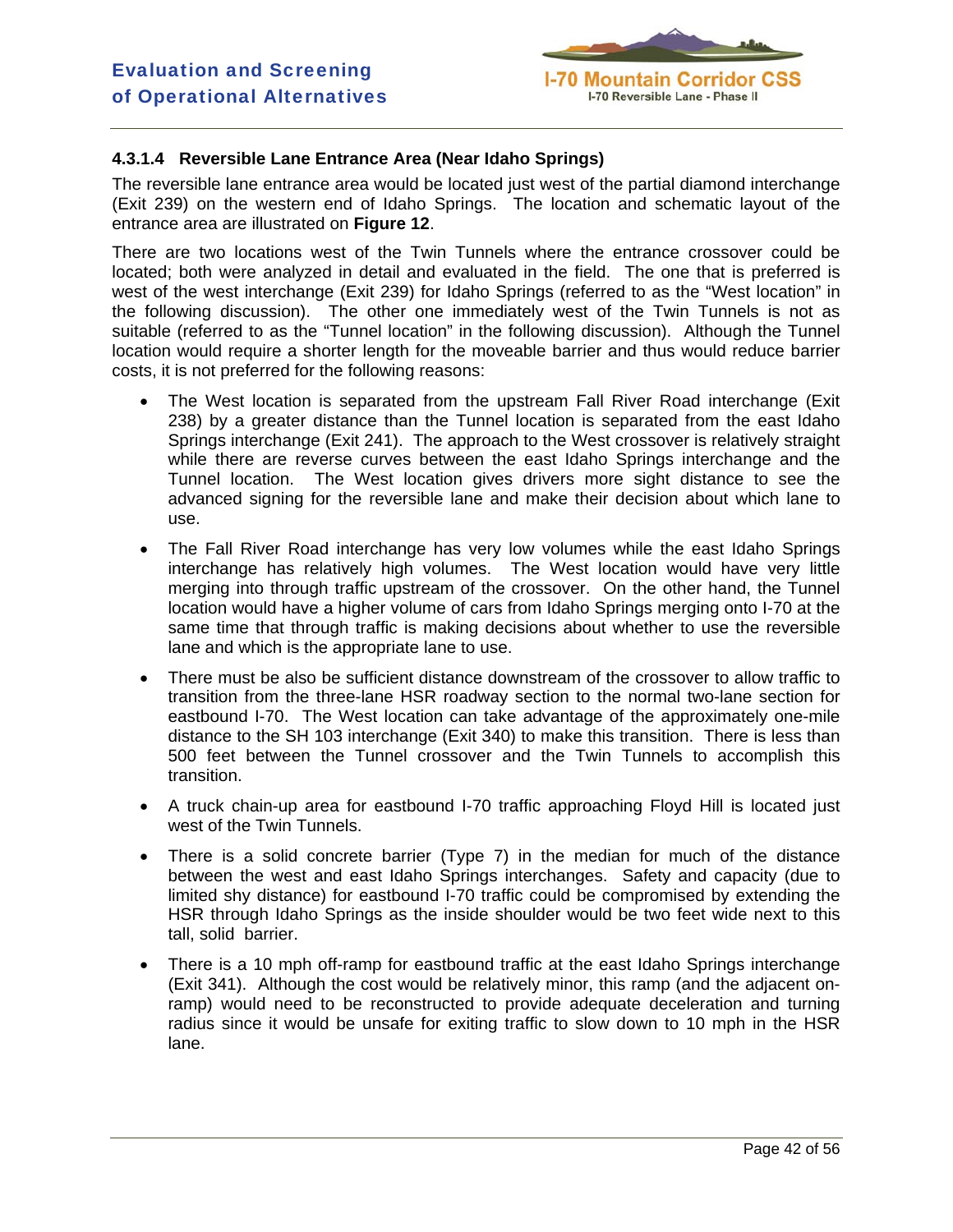

Thus, the decision to recommend the West location for the crossover is based on many factors. Unfortunately, there is too much going on between the east Idaho Springs interchange and the Twin Tunnels for the Tunnel location to be as safe and effective as the West location.

To implement the reversible lane, several changes would be required for the West location. Crossover pavement would need to be added to the I-70 median in order to allow eastbound drivers to cross the median from the inside eastbound lane to the reversible lane. Guardrail in this area would need to be modified to a configuration that is safe and effective both when the reversible lane is and is not in operation. Automatic gates would be installed in the taper area of the crossover to ensure that eastbound vehicles could not enter the crossover when the reversible lane is closed.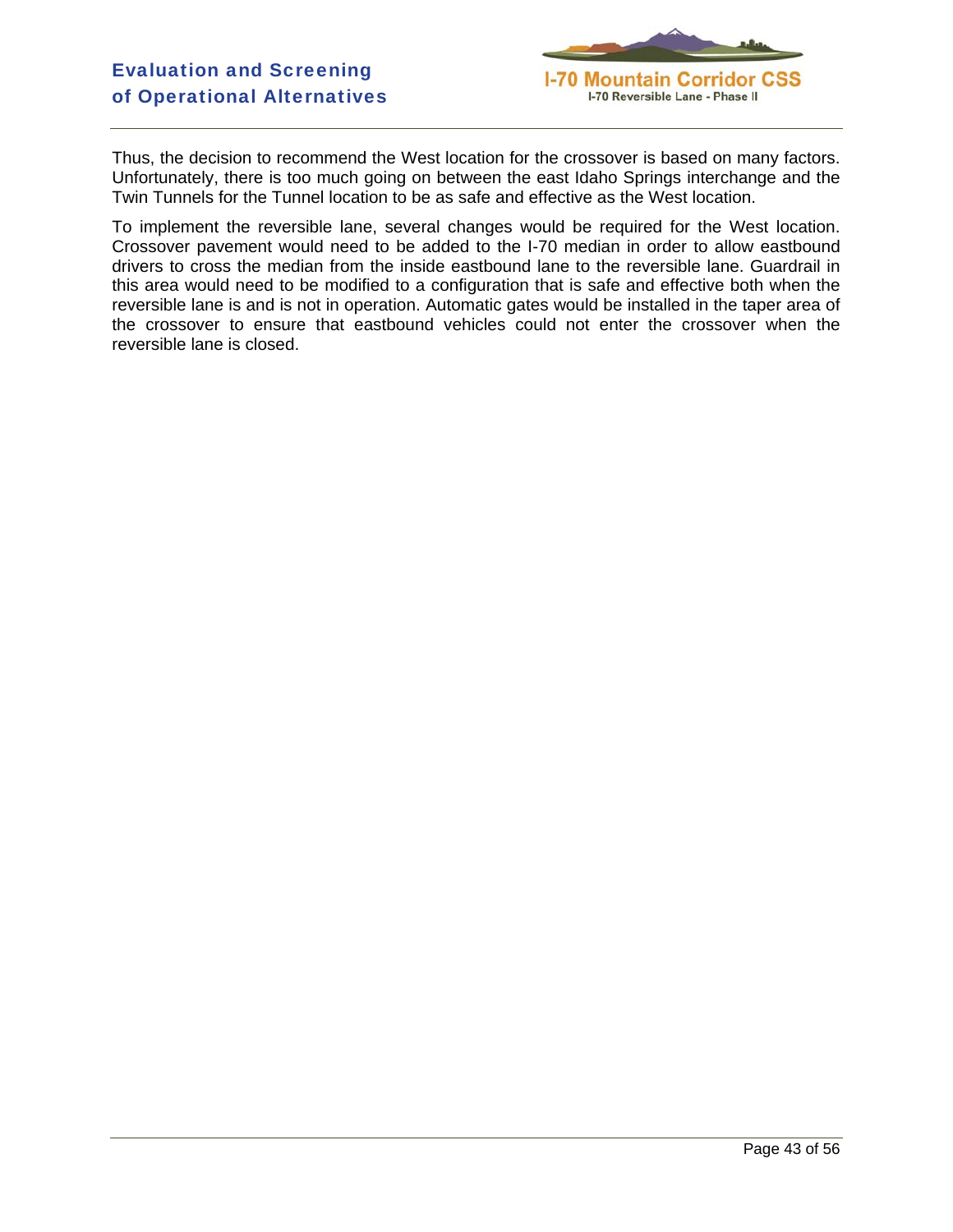

## **Figure 12 Hybrid Alternative - Reversible Lane Entrance Area**

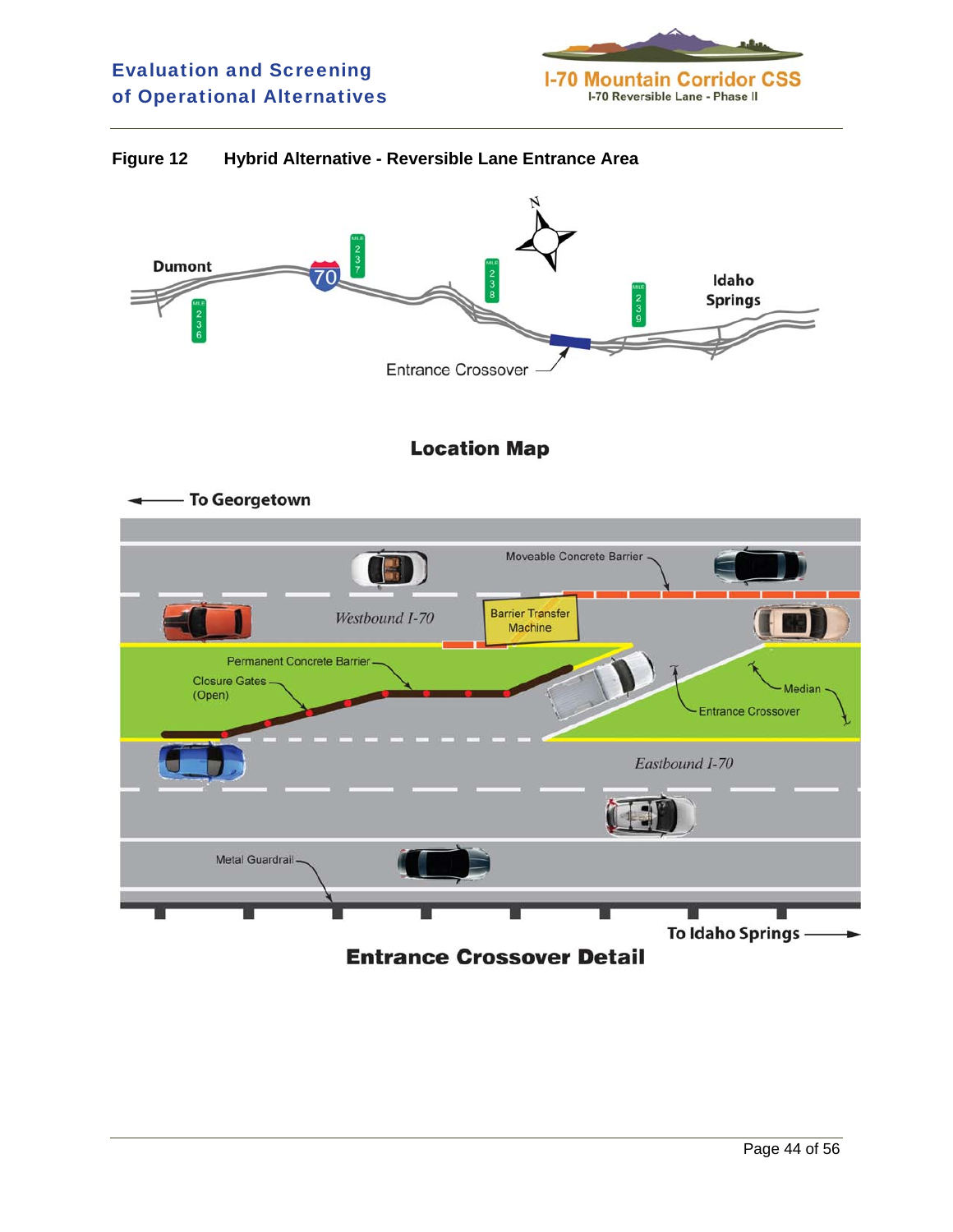# **4.3.1.5 Differences Between the Pilot and Enhanced Programs – Hybrid Alternative**

As previously mentioned, the Pilot Program with associated risks and reduced cost would allow this innovative idea to be tested. After two years, the Pilot Program would be evaluated to determine if it should be continued. An Enhanced Program could be implemented with appropriate additional features that would improve its performance and facilitate longer-term operations. **Table 9** summarizes the different features of the Pilot and Enhanced Programs.

| <b>Element</b>                                        | <b>Pilot Program</b>                                                                | <b>Enhancement Program</b>                                                                                                                                                                                                                                                                   |
|-------------------------------------------------------|-------------------------------------------------------------------------------------|----------------------------------------------------------------------------------------------------------------------------------------------------------------------------------------------------------------------------------------------------------------------------------------------|
| <b>Twin Tunnels</b><br>(Westbound direction)          | Add supplemental lighting at west<br>entrance only, standard (non-<br>LED) lighting | Add directional, LED tunnel lighting<br>$\bullet$                                                                                                                                                                                                                                            |
| <b>Emergency Pullouts</b>                             | Two locations                                                                       | Six locations<br>$\bullet$                                                                                                                                                                                                                                                                   |
| Staged assets for emergency<br>response               | Local agencies responsible for<br>$\bullet$<br>ambulance and fire response,         | Stage additional emergency response<br>$\bullet$<br>vehicles along the reversible lane corridor                                                                                                                                                                                              |
| Intelligent Transportation<br>System (ITS) components | Portable variable message signs.<br>$\bullet$<br>Overhead lane control signals      | Replace portable variable message signs<br>$\bullet$<br>(VMS) with overhead VMS signs.<br>Implement traffic monitoring equipment<br>$\bullet$<br>and additional ramp metering provided for<br>westbound traffic<br><b>Complete Closed Circuit Television</b><br>$\bullet$<br>(CCTV) coverage |
| Incident Response services                            | CDOT only contracts for courtesy<br>$\bullet$<br>patrol and heavy tow services.     | Provide incident command, dedicated<br>$\bullet$<br>operator/dispatcher, and specialized<br>response services                                                                                                                                                                                |

#### **Table 9 Pilot vs. Enhanced Program Features – Hybrid Alternative**

# **4.3.1.6 Deployment Decision**

As discussed in **Section 4.1.2.4**, CDOT will work with area stakeholders to develop a formal Deployment Decision Plan for the Hybrid Alternative. The decision to deploy the Reversible Lane will be made each time based on several factors. Some initial considerations for the deployment decision factors are summarized in **Table 3**. The final decision plan will be made with local input.

### **4.3.2 Evaluation**

# **4.3.2.1 TRAFFIC OPERATIONS**

The same methodology and models that were used to evaluate congestion and travel time savings for the Reversible Lane Only Alternative were also used for the Hybrid Alternative (as discussed previously in **Section 4.2.2.1 Traffic Operations**). Likewise, the same growth assumptions for future traffic over the five to 10 year time horizon were used. The projected westbound queues that are provided in Table 3 would be the same for the Hybrid Alternative since the situation east of the Twin Tunnels would be identical.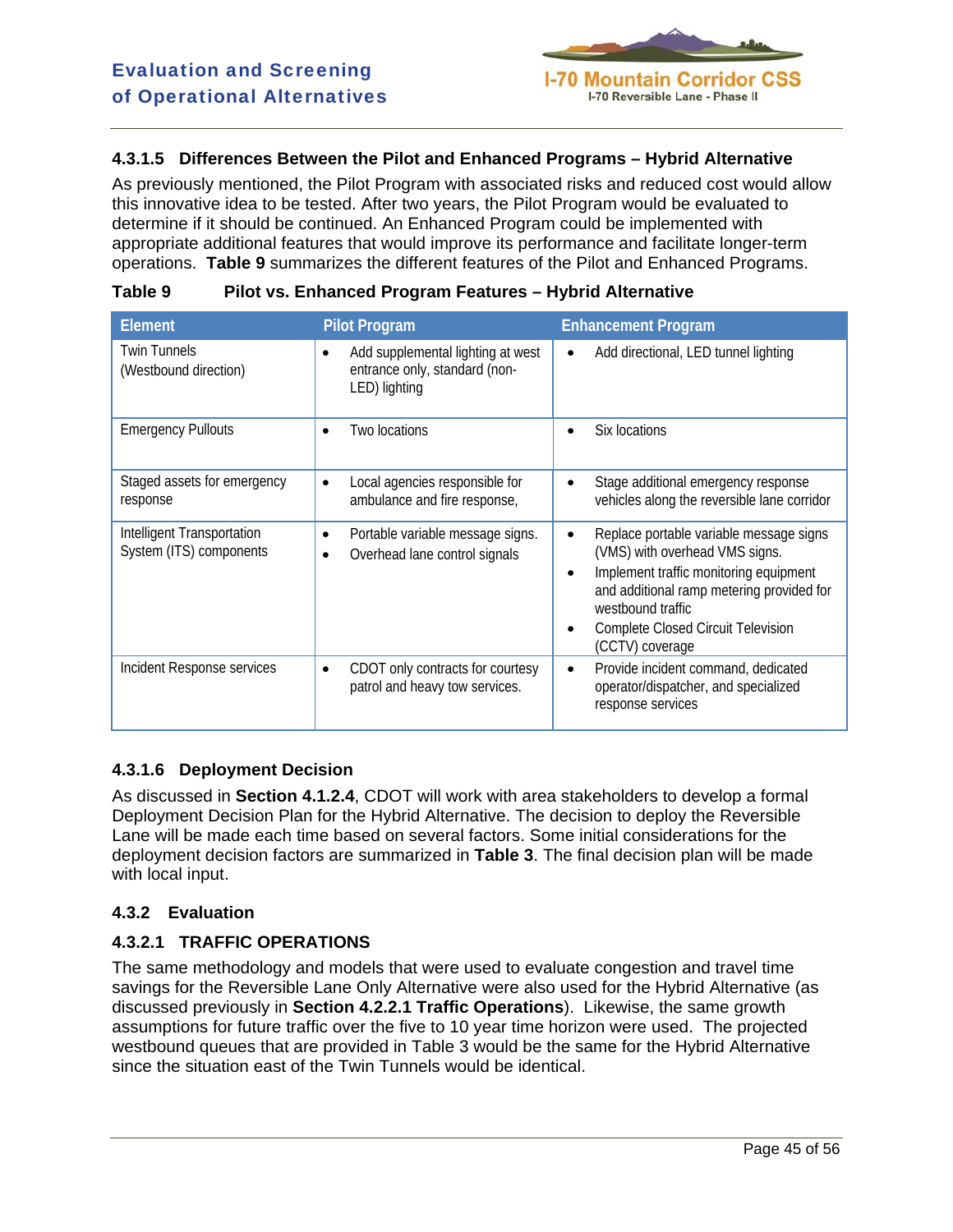As shown in **Table 10**, HSR is projected to save significant time (approximately 16 minutes) in the westbound direction. This results from having two westbound lanes available west of Idaho Springs. Two-lane capacity and the ability to pass slower moving vehicles would allow faster speed and reduced travel time. The travel times reported by the model for eastbound traffic are essentially the same (and within the fluctuations inherent in the computer model).

| Table 10 | <b>Travel Times - Hybrid and Reversible Lane Only Alternatives</b> |
|----------|--------------------------------------------------------------------|
|          |                                                                    |

| Scenario |                                                                                                                                                                                                                                                  | Eastbound<br><b>Travel Time</b><br>(min) | Westbound<br><b>Travel Time</b><br>(min) | <b>Person Hours of</b><br>Travel Saved <sup>1,2</sup> |
|----------|--------------------------------------------------------------------------------------------------------------------------------------------------------------------------------------------------------------------------------------------------|------------------------------------------|------------------------------------------|-------------------------------------------------------|
|          | 2010 Traffic Volumes                                                                                                                                                                                                                             |                                          |                                          |                                                       |
|          | Without Reversible Lane <sup>3</sup>                                                                                                                                                                                                             | 79                                       | 34                                       |                                                       |
|          | Reversible Lane Only Alt. <sup>3</sup>                                                                                                                                                                                                           | 41                                       | 69                                       | 11,866                                                |
|          | <b>Hybrid Alternative</b>                                                                                                                                                                                                                        | 45                                       | 54                                       | 12,101                                                |
|          | <b>Future Traffic Volumes</b>                                                                                                                                                                                                                    |                                          |                                          |                                                       |
|          | Without Reversible Lane (baseline 10% growth)                                                                                                                                                                                                    | 111                                      | 34                                       |                                                       |
|          | Reversible Lane Only Alt. (with additional 5% induced<br>eastbound)                                                                                                                                                                              | 68                                       | 97                                       | 2,626                                                 |
|          | Hybrid Alt. (with additional 5% induced eastbound)                                                                                                                                                                                               | 65                                       | 80                                       | 5,321                                                 |
|          | <sup>1</sup> Reported person hours of travel savings does not account for delays to eastbound and westbound travelers due to crashes.<br><sup>2</sup> Based on Average Vehicle Occupancy of 2.6.<br><sup>3</sup> From Phase I Feasibility Study. |                                          |                                          |                                                       |

# **4.3.2.2 SAFETY**

# *4.3.2.2.1 Hard Shoulder Running (HSR) Safety Research*

The following safety information has been summarized from the recent FHWA report to Congress entitled *Efficient Use of Highway Capacity Summary*, November 2010. Transportation agencies in the United States have been experimenting with using freeway shoulders to increase capacity since the late 1970's. While American deployments have been limited, experience has been positive, though safety benefits have not been conclusive. Four case studies from the United States found no evidence of a significant effect on crash frequency during peak hours resulting from shoulder use.

Europe has had more experience with temporary shoulder use during congested periods when queues begin to build at bottlenecks in the system. This treatment is almost always deployed in conjunction with dynamic lane control signing and speed harmonization. European agencies have realized both safety and mobility benefits as a result of these projects.

Safety impacts of narrow lanes and shoulder use in the U.S. has also been studied since the late 1970's. Typically the results of these two treatments have been documented concurrently. Shoulder use has been applied and studied as a full time and part time applications as well as a HOV and bus-only treatment. NCHRP Report 369 (*Use of Shoulders and Narrow Lanes to Increase Freeway Capacity*, Transportation Research Board, 1995) reviewed facilities in Virginia, Washington, California, and Georgia. Statistical analysis indicates that in aggregate across the study corridors, there was no significant difference between altered and unaltered segments. However, I-5 in California indicated a significant increase in crashes (up to 36 percent more) for one specific alteration: where a combination of use-of-shoulders and narrow lanes for greater than one mile in length.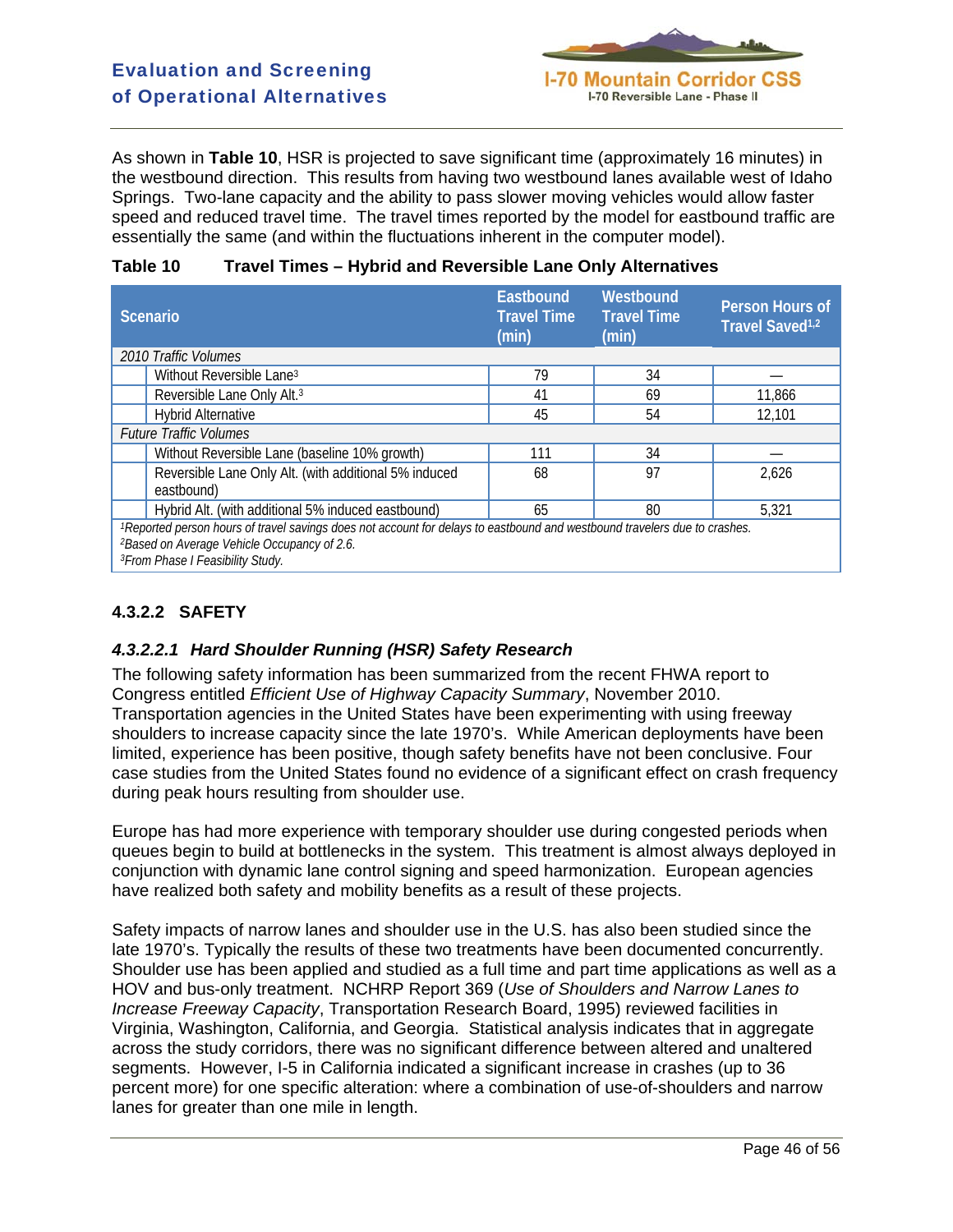

Four case studies from the United States found no evidence of a significant effect on crash frequency during peak hours resulting from shoulder use. Research conducted for the I-70 Hybrid Alternative confirmed these previous finding in that conclusions on the safety impacts are varied, and in some cases contradictory. These contradictions are primarily related to differences in analytical methodology but might also be correlated to differences in the nature of the facilities examined.

# *4.3.2.2.2 Projected Crashes Within the Hybrid Alternative Corridor*

Based on the research just discussed, the safety effects of the Hybrid Alternative were analyzed to determine differences that might be projected from the Reversible Lane Only Alternative (see Table 5). The Hybrid Alternative corridor was separated into the respective lengths for the different components and crash rates proportioned (see **Table 11**). Safety for the HSR portion was assumed to range between remaining the same to an increase in crashes by 36 percent, based on the experience of I-5 in California.

|                                                                       | 2 Eastbound<br><b>General</b> | 2 Westbound<br><b>General</b> |                                     | 1 Westbound<br><b>General Purpose</b> |                                                    |
|-----------------------------------------------------------------------|-------------------------------|-------------------------------|-------------------------------------|---------------------------------------|----------------------------------------------------|
|                                                                       | <b>Purpose</b><br>Lanes       | Purpose<br><b>Lanes</b>       | 3 Eastbound<br>Lanes (HSR)          | Lane and<br><b>Reversible Lane</b>    | <b>Estimated Total</b><br><b>Number of Crashes</b> |
|                                                                       |                               |                               | HSR Segment (6.2 miles)             |                                       |                                                    |
| Historic average<br>number of<br>crashes <sup>1</sup>                 | 3.0                           | 3.0                           | ---------                           | ---------                             | 6.0                                                |
| Projected number<br>of crashes during<br>reversible lane<br>operation | ---------                     | $\overline{3.0}$              | 3.0 to 4.1                          | .                                     | 6.0 to 7.1                                         |
| Net change                                                            |                               | 0.0                           | $0.0 to +1.1$                       |                                       | $0.0$ to $+1.1$                                    |
|                                                                       |                               |                               | Reversible Lane Segment (5.2 miles) |                                       |                                                    |
| Historic average<br>number of<br>crashes <sup>1</sup>                 | 2.1                           | 2.1                           |                                     | ---------                             | 4.2                                                |
| Projected number<br>of crashes during<br>reversible lane<br>operation | 1.4                           | .                             | ---------                           | 3.9                                   | 5.3                                                |
| Net change                                                            | $-0.7$                        |                               |                                     | $+1.8$                                | $+1.1$                                             |
| <b>Total Corridor (12.7 Miles)</b>                                    |                               |                               |                                     |                                       |                                                    |
| Historic average<br>number of<br>crashes <sup>1</sup>                 | 5.1                           | 5.1                           | ---------                           | ---------                             | 10.2                                               |
| Projected number<br>of crashes during<br>reversible lane<br>operation | 1.4                           | 3.0                           | 3.0 to 4.1                          | 3.9                                   | 11.3 to 12.4                                       |
| Net change                                                            |                               |                               |                                     |                                       | $+1.1$ to $+2.2$                                   |
| <sup>1</sup> Total crashes annually during winter Sundays.            |                               |                               |                                     |                                       |                                                    |

#### **Table 11 Historic and Predicted Crash Data – Hybrid Alternative**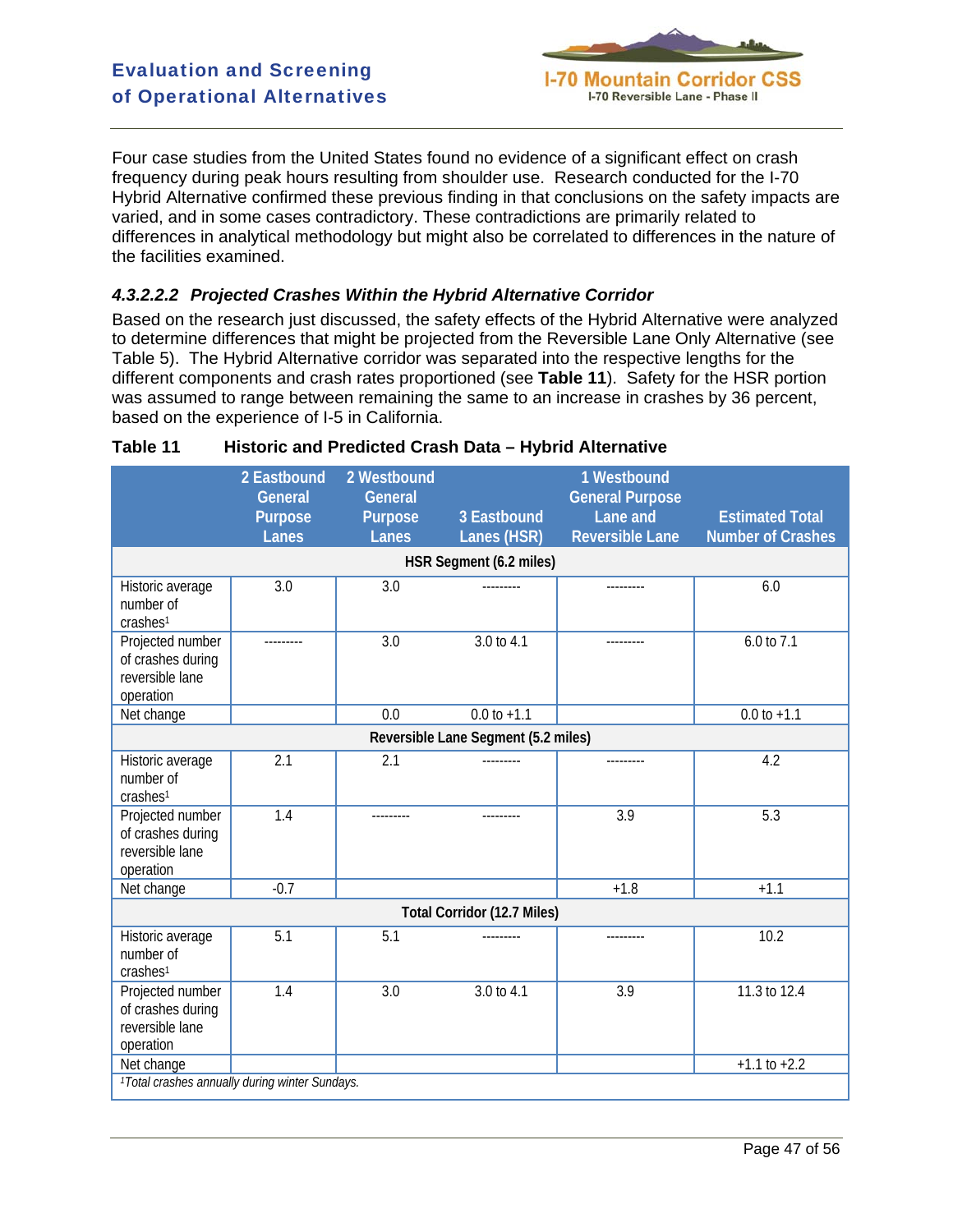**I-70 Mountain Corridor CSS** I-70 Reversible Lane - Phase II

The results of this analysis of safety reveal that the number of crashes is projected to rise with the Hybrid Alternative (compared to existing conditions) but the increase would be less than projected for the Reversible Lane Only Alternative. The increase in crashes would be 11 to 22 percent for the Hybrid Alternative versus 26 percent for the Reversible Lane Only Alternative. Based on European experience with more robust deployment of ATM infrastructure, implementation of the Enhanced Program might be expected to improve the crash experience for the HSR segment of the corridor.

From the perspective of crash severity (injury and fatal crashes), the corridor's safety performance (when the HSR is in operation) is projected to remain the same as current conditions. Approximately 20 percent of crashes result in an injury while the remaining 80 percent result in property damage only (PDO). Fatal crashes occur very infrequently.

# *4.3.2.2.3 Crashes on Floyd Hill*

The crash experience on Floyd Hill for westbound traffic for the Hybrid Alternative would be the same as for the Reversible Lane Only Alternative (as discussed in Section **4.2.2.2.3**). The estimated number of Sunday afternoon rear-end crashes during the Pilot Program is projected to rise from approximately 1.2 annually during the 17-day winter period to 4.2 when the reversible lane is in operation.

As before, the net safety effect of the Enhanced Program on Floyd Hill (assuming the installation of queue detection and variable message signs) would be neutral.

#### *4.3.2.2.4 Emergency Response to Incidents*

Emergency response, using just Courtesy Patrol and Heavy Tow is not optimal for the Hybrid Alternative. Since three lanes will be filled with traffic in the HSR segment of the project, courtesy patrol, heavy tow, and emergency responders will use uninvolved lanes to pass traffic to the incident site or will need to approach an eastbound incident from the west since a shoulder will not be available. Inability to pass stopped traffic may increase response time. There would be three staged teams for the Hybrid Pilot Program due to access limitations, which is the same as for the Reversible Lane Only Alternative. Law Enforcement will operate essentially the same for either Pilot Program since both programs result in significant constraints for the full length of operation. The Pilot Programs are cost neutral between the two advanced alternatives.

### **4.3.2.3 Summary of Traffic and Operations Impacts**

This alternative would satisfy the purpose and need in that it would add a third eastbound lane and provide additional capacity while foregoing a more extensive construction project. The decrease in westbound travel times would not be as much as with the Reversible Lane Only Alternative.

This alternative has a number of traffic impacts:

- It would remove a westbound lane and decrease westbound capacity; traffic congestion is forecasted as a result. However, overall travel time savings would be positive.
- Travelers in the reversible lane would have no access to exits within the reversible lane segment of the corridor.
- Incident response and emergency services would be more complicated.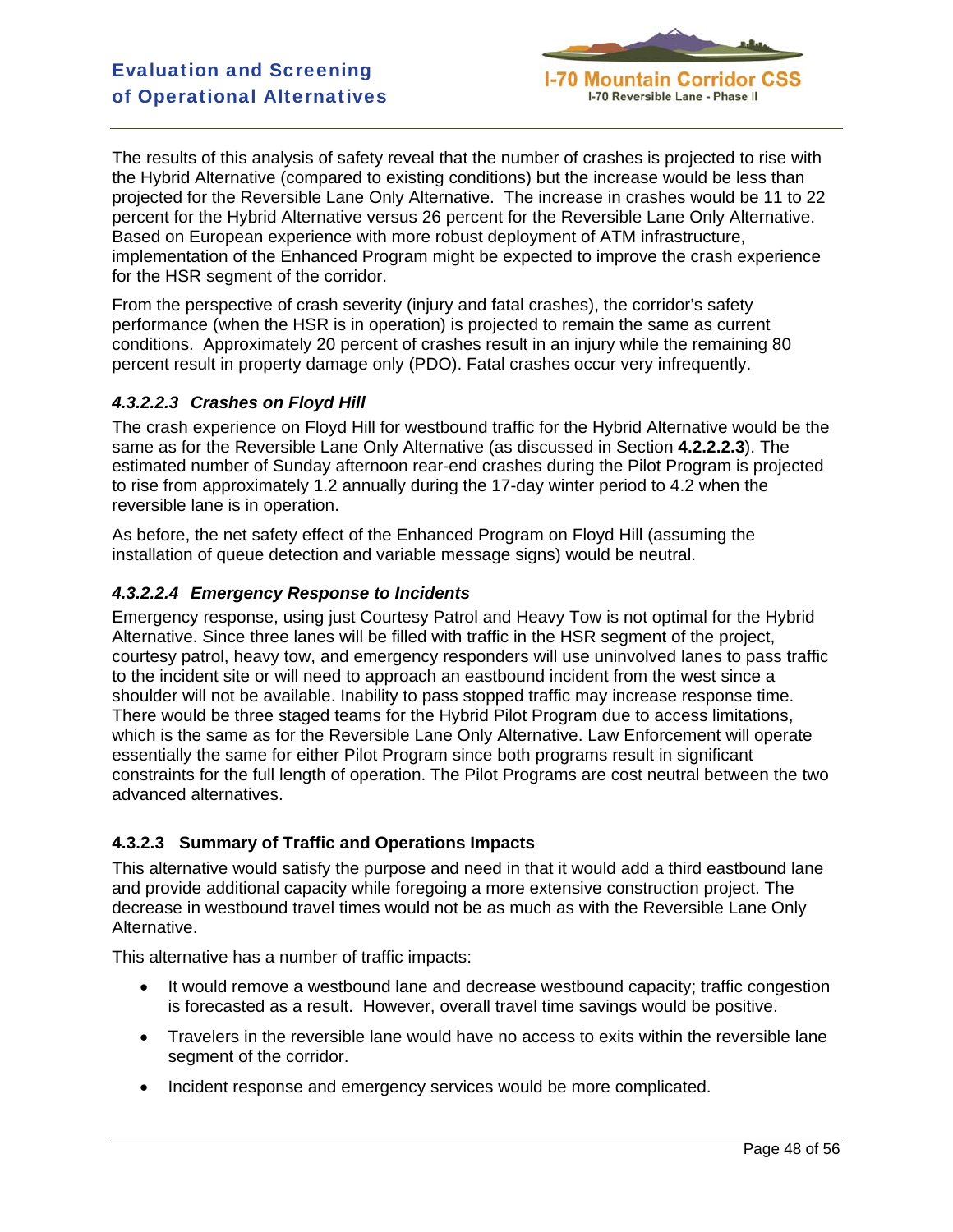

- CDOT would have to manage the new logistical and operational needs resulting from deployment of the barrier, normal maintenance responsibilities, and snowplowing through the Reversible Lane Corridor.
- Incidents would impact the travel-time benefits of the project when they occur, and weather-related operational issues could reduce the number of days that the moveable barrier can be deployed.

#### **4.3.2.4 Social Impacts**

#### *4.3.2.4.1 Impact of a Reversible Lane on Business and Economic Conditions*

From an economic perspective, there are some differences between the two advanced alternatives that could make the Hybrid Alternative more beneficial to Clear Creek County communities. However, it is the judgment of the economists on the study team that these do not substantially change the findings of their Reversible Lane Only Alternative largely because access to the three Idaho Springs exits from the reversible lane is still restricted under the Hybrid Alternative.

The major changes under the Hybrid Alternative and their potential impacts are summarized in **Table 12**. First, the Hybrid Alternative would create a restricted eastbound lane for only 5.2 miles, compared to 12.7 miles under the Reversible Lane Only Alternative. The reversible lane, separated from westbound traffic by a moveable concrete barrier, would begin approximately 22 miles from the EJMT whereas the Reversible Lane Only Alternative would begin approximately 15.5 miles from the EJMT. Because the additional distance will bring drivers closer to the first Idaho Springs exit, the lack of access from the reversible lane may be less significant. Drivers from all three lanes of eastbound traffic (HSR) will reach the vicinity of Idaho Springs and, based on signage, should be able to shift lanes to exit if they wish to do so. The increased distance to the crossover also provides more opportunities for signage to inform drivers of these options which could be more beneficial to Idaho Springs businesses.

Under the Hybrid Alternative, the access to Idaho Springs from the reversible lane would be restricted in the same manner as the Reversible Lane Only Alternative, as described in **Table 12**. Idaho Springs would still be accessible from the eastbound and westbound general purpose lanes, and the net result is essentially the same set of conditions as the Reversible Lane Only Alternative.

The Hybrid Alternative may be more beneficial than the Reversible Lane Only Alternative to the small Downieville business district as there would be no change in access to these businesses. They could also potentially intercept some traffic before it reaches the reversible lane segment near Idaho Springs. However, the number of businesses in Downieville is much smaller than in Idaho Springs. Idaho Springs is a stronger dining and shopping destination with a larger number and more diverse mix of businesses, making it a more competitive destination than Downieville.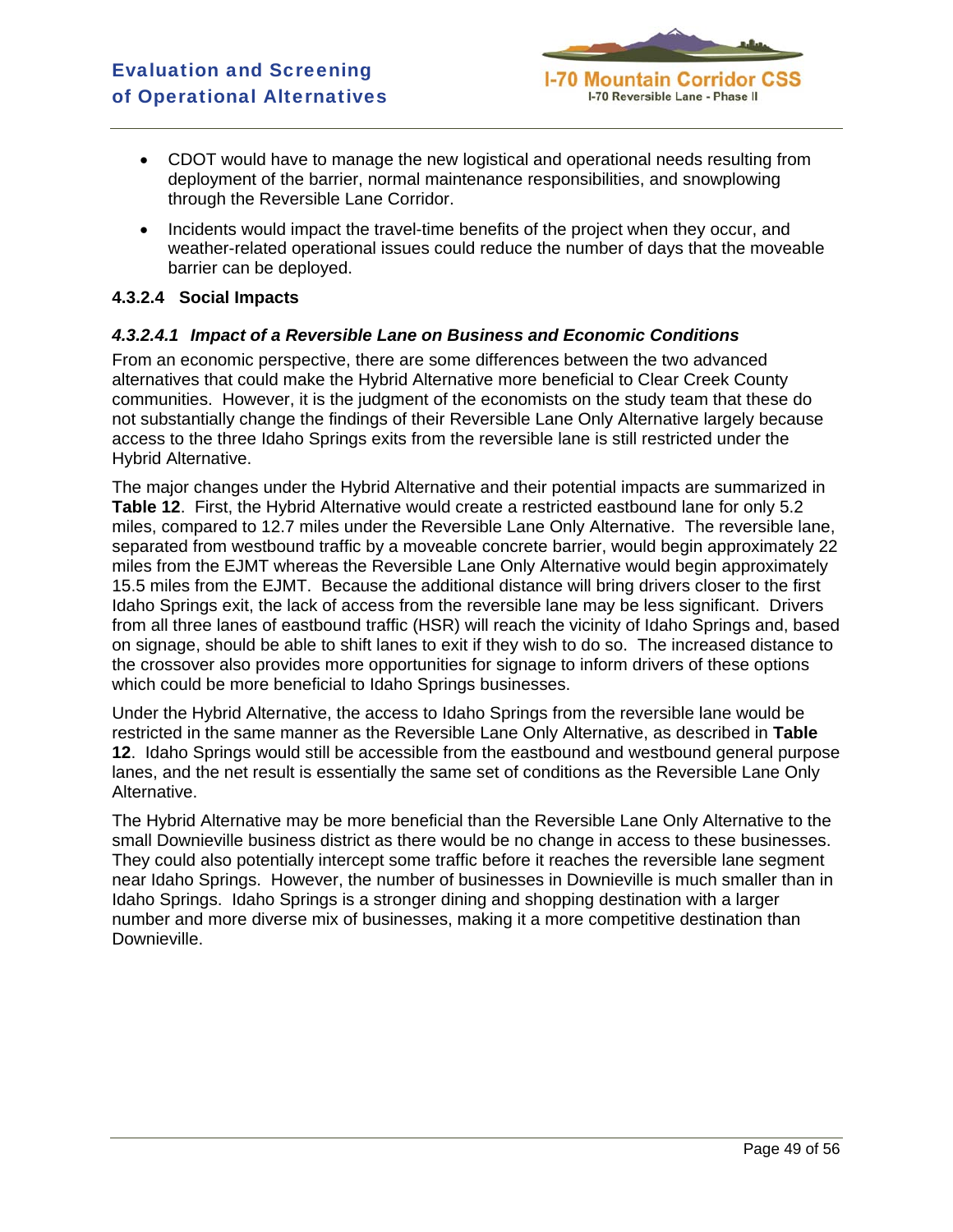

| Characteristic                                                        | <b>Reversible</b><br>Lane Only<br><b>Alternative</b>  | <b>Hybrid</b><br><b>Alternative</b>                                           | Economic Considerations: Hybrid vs. Reversible<br><b>Lane Only</b>                                                                                                                                                                                                                                                                                                                                                                                 |
|-----------------------------------------------------------------------|-------------------------------------------------------|-------------------------------------------------------------------------------|----------------------------------------------------------------------------------------------------------------------------------------------------------------------------------------------------------------------------------------------------------------------------------------------------------------------------------------------------------------------------------------------------------------------------------------------------|
| Miles of restricted<br>lane                                           | 12.7                                                  | 5.2                                                                           | RL begins further from EJMT. More opportunities for<br>$\bullet$<br>signage describing business access.<br>More time for drivers to make a decision to exit the<br>$\bullet$<br>highway to visit businesses.                                                                                                                                                                                                                                       |
| Exits unavailable<br>from eastbound RL                                | All from<br>Empire<br>Junction to<br>Hidden<br>Valley | Four more<br>available: Empire<br>Junction, Lawson,<br>Downieville,<br>Dumont | More opportunities to exit in Clear Creek County<br>$\bullet$<br>Idaho Springs exits remain restricted.<br>$\bullet$                                                                                                                                                                                                                                                                                                                               |
| <b>Business Districts</b><br>along the impacted<br>corridor           | Downieville,<br>Idaho<br><b>Springs</b>               | Idaho Springs                                                                 | RL begins immediately west of Exit 239 (west Idaho<br>$\bullet$<br>Springs<br>Small Downieville business district will have no change in<br>$\bullet$<br>access<br>All eastbound Idaho Springs exits are restricted from the<br>$\bullet$<br><b>RL</b><br>Access from general purpose lanes is possible<br>$\bullet$<br>No discernible difference in access and impacts to Idaho<br>$\bullet$<br>Springs from the Reversible Lane Only Alternative |
| <b>Eastbound Future</b><br><b>Travel Times</b><br>(Sunday Afternoons) | N <sub>0</sub><br>Significant<br><b>Difference</b>    | No Significant<br><b>Difference</b>                                           | There are differing views on the effects of travel time on<br>$\bullet$<br>drivers' propensity to exit the highway to visit businesses.<br>No differences between these alternatives, as both create<br>$\bullet$<br>savings of 35 to 40 minutes above current conditions.                                                                                                                                                                         |
| Westbound Future<br><b>Travel Times</b><br>(Sunday Afternoons)        | 69 minutes                                            | 54 minutes                                                                    | Improved westbound travel time, but still more than twice<br>$\bullet$<br>current levels.<br>Minimal difference in business impacts. Westbound<br>$\bullet$<br>morning and eastbound afternoon travelers (skiers) are the<br>majority of customers during the winter.                                                                                                                                                                              |

# **Table 12 Economic Comparison of Alternatives**

Finally, there is no significant difference in eastbound travel times between the two accepted alternatives. A potential concern would be that additional reductions in congestion (decreases in travel time) would further deter drivers from taking a break in Idaho Springs. Since there is no difference in travel time between the advanced alternatives, the congestion effects on business would be the same under both alternatives. Although westbound travel times improve, westbound Sunday afternoon travelers are a small portion of overall business volume in comparison to eastbound travelers. The decrease in westbound travel times is not projected to change business conditions significantly.

In summary, the Hybrid Alternative could be slightly better from an economic perspective than the Reversible Lane Only Alternative for the two reasons:

- It gives drivers more time to decide to exit in Idaho Springs.
- There would be no change in access to Downieville businesses, giving them an opportunity to intercept some Idaho Springs-bound traffic before it enters the reversible lane.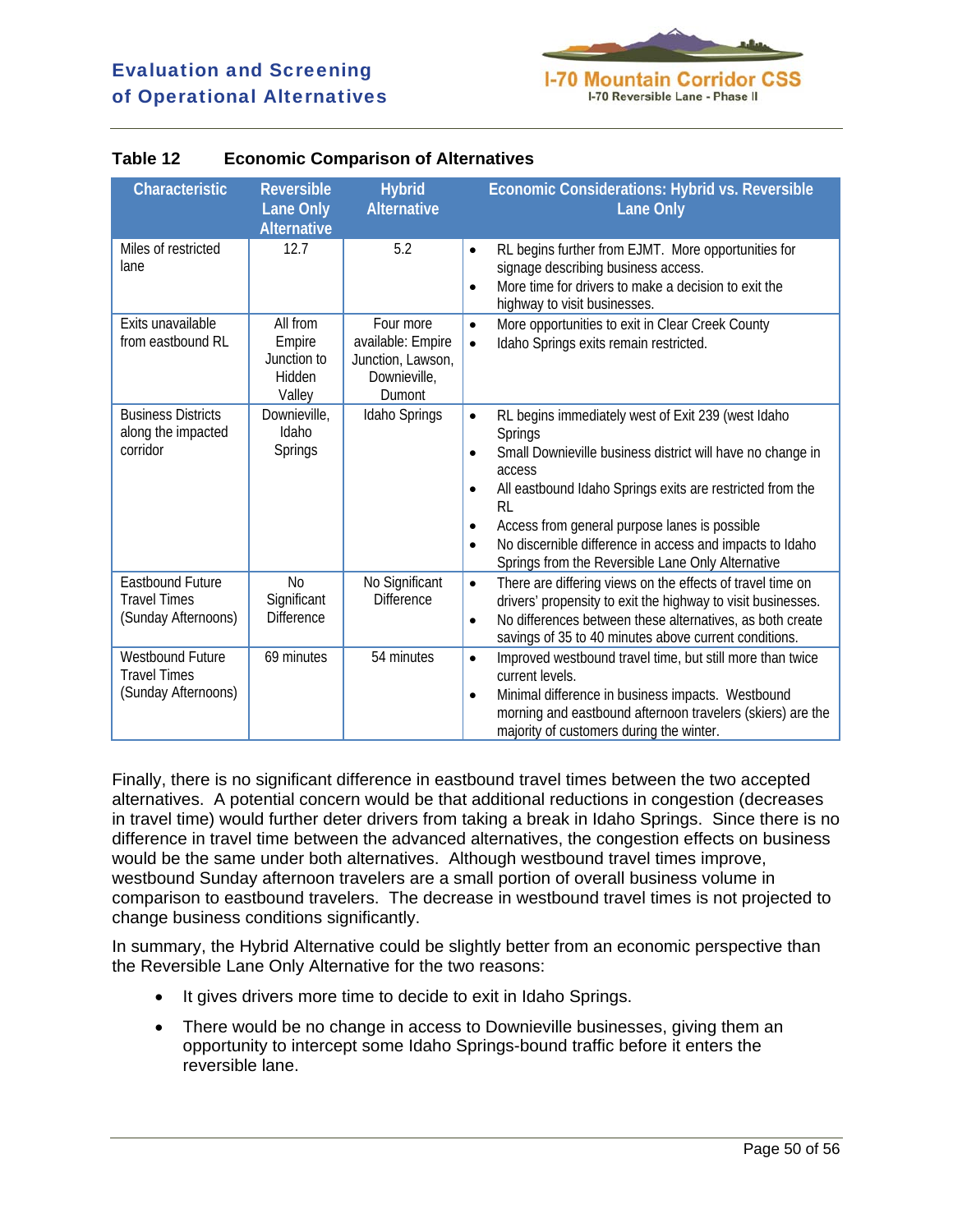

# *4.3.2.4.2 Input from Project Leadership Team (PLT)*

Local stakeholders (through the PLT) have not had an opportunity to express an opinion about whether they are more comfortable with the Hybrid Alternative than they are with Reversible Lane Only Alternative.

# **4.3.2.5 Environmental Impacts**

The following environmental resources have been evaluated for the Hybrid Alternative Pilot and Enhanced Programs and in the same manner as the Reversible Lane Only Alternative. To avoid redundancy within this report existing conditions information is presented only under the Reversible Lane Only Alternative discussion.

### *4.3.2.5.1 Visual and Aesthetics*

The visual and aesthetic impacts from the Hybrid Alternative would be the same as for the Reversible Lane Only Alternative. Impacts from the implementation of the Pilot Program would be less than from the Enhanced Program because more mobile VMS (lower to the ground and placed on the edge of the road) would be utilized, thereby decreasing the visual intrusion.

To minimize and mitigate for the visual intrusion of the new signage placement, the project should adhere to the aesthetic guidelines prepared as a part of the *I-70 Mountain Corridor Context Sensitive Solutions* (CSS) program, including the Mountain Mineral Belt Aesthetic Guidance.

#### *4.3.2.5.2 Traffic Noise*

For both the Pilot and Enhanced Programs of the Hybrid Alternative, the entire project corridor would be considered a Type 1 project because of the addition of a third eastbound lane through much of the corridor during reversible lane deployment along with the added auxiliary lane at the east end of the corridor. Compared to the Reversible Lane Only Alternative, the Hybrid Alternative would have similar eastbound traffic speeds and volumes (no noise change) but higher westbound traffic volumes and speeds (higher noise levels).

While the noise analyses would be expected to be included in the Documented CatEx, some qualitative observations can be presented here. Data from the Draft PEIS indicate that several residences in the project corridor currently are impacted by traffic noise from I-70. The congested traffic periods when the reversible lane would be deployed are not likely to be the corridor's peak noise periods, but impacts from traffic noise during barrier deployment are likely. Assuming noise impacts are identified, noise abatement options for the affected areas will need to be evaluated for feasibility and reasonableness.

In traffic noise terms, there would be little difference between the Pilot program and Enhanced Program for the Hybrid Alternative.

### *4.3.2.5.3 Biological Resources*

The primary vegetation in the median and existing right-of-way are grass species, such as smooth brome (*Bromus inermis*), downy brome (*Bromus tectorum*), western wheatgrass (*Pascopyrum smithii*), and various weedy species. Impacts to vegetation from the Hybrid Alternative would be very similar to the Reversible Lane Only Alternative. However under the Hybrid Alternative, slightly more pavement would be needed for the median and shoulders of I-70 to accommodate the third eastbound lane through three interchanges. These additions would be relatively minor and would not substantially affect the overall project impacts.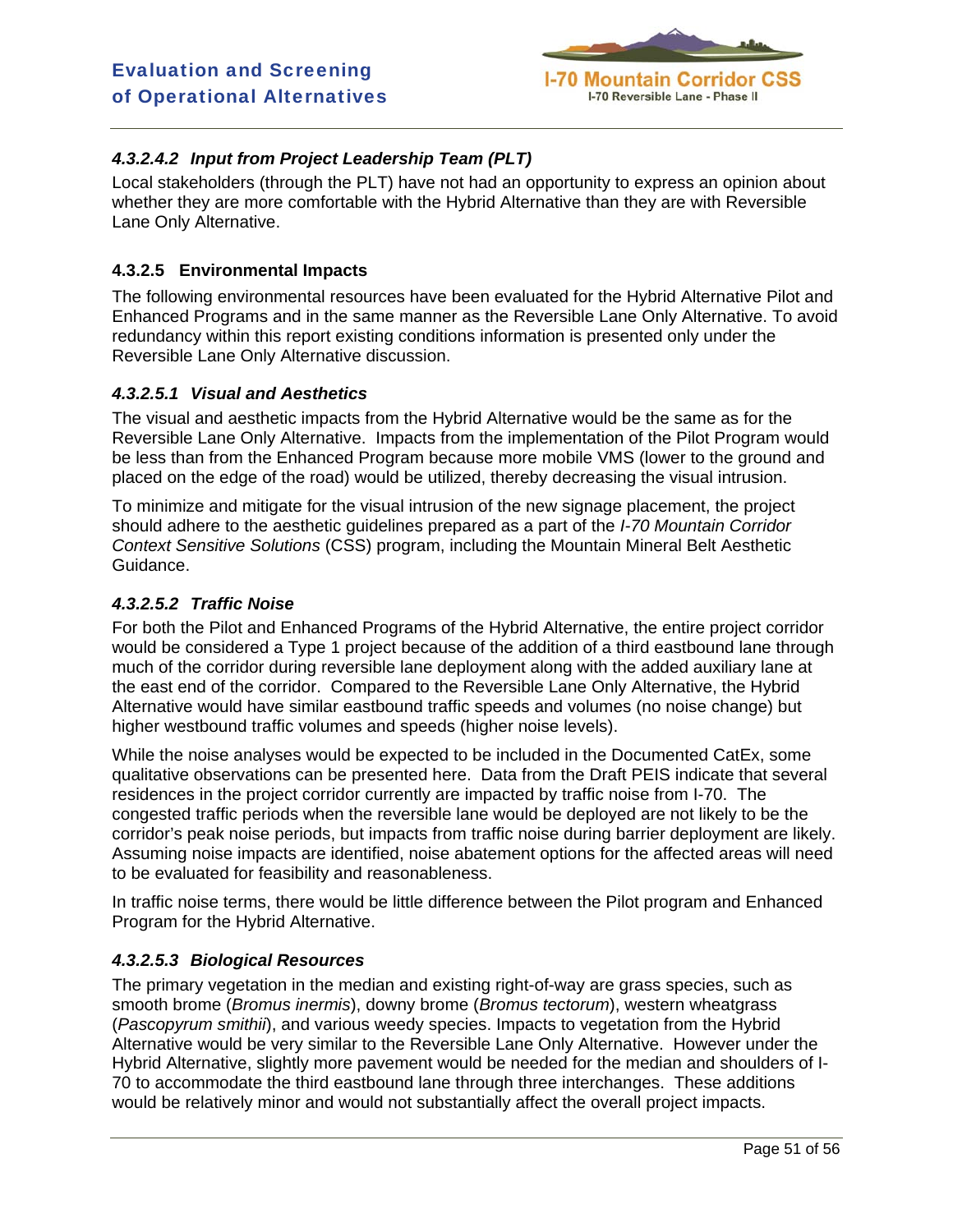

There is no known terrestrial threatened or endangered species habitat present in the immediate vicinity of the Reversible Lane Project Area. However, portions of Clear Creek have been identified as potential greenback cutthroat trout (a state threatened species) habitat. Clear Creek is adjacent to the project area. Impacts to Clear Creek from the project would result from increased sedimentation from the addition of an impermeable surface; however, best management practices for water quality will be incorporated to mitigate for any sedimentation. Therefore, there are no expected impacts to threatened or endangered species as a result of the project.

Impacts to wildlife from the Hybrid Alternative are expected to be less than the Reversible Lane Only Alternative. Even though the Hybrid Alternative would have an additional lane of traffic, the moveable barrier would extend for a much shorter distance. The same barrier mitigation actions would be available for the Hybrid Alternative.

Impacts to wildlife and vegetation would be similar under both the Pilot Program and Enhanced Program. The analysis of animal vehicle collisions during the Pilot Program may lead to an adjusted mitigation approach for the Enhanced Program.

### *4.3.2.5.4 Wetlands*

Wetland impacts under the Hybrid Alternative are expected to be more than the Reversible Lane Only Alternative because three areas have been preliminarily identified as potential locations for water quality ponds (as opposed to two under the Reversible Lane Only): two at the east end crossover (MP 244.0) and one area has been conceptually identified as a location at the west end crossover (MP 238.8). Wetland impacts will ultimately be determined by the placement of water quality ponds, associated outlet structures, and rip-rap. The wetland impacts with the Hybrid Program are expected to be approximately 450 square feet of impact area (0.01 acres) compared to 300 square feet of impacts under the Reversible Lane Only Alternative.

Impacts should be covered under a Nationwide Section 404 Permit. The mitigation may be through on-site creation of wetlands or the use of a wetland mitigation bank (such as the Warm Springs Wetland Mitigation Bank). Because the project would not be within a primary service area for any USACE-approved wetland mitigation bank, credits could be purchased, but likely greater than a 1:1 ratio, at the discretion of the USACE.

Impacts would be the same under the Pilot and Enhanced Programs.

#### *4.3.2.5.5 Water Resources*

Any impacts to water resources from the Hybrid Alternative would be the same as for the Reversible Lane Only Alternative. Impacts would be the same under the Pilot and Enhanced Programs.

#### *4.3.2.5.6 Geologic Hazards*

The conditions regarding geologic hazards for the Hybrid Alternative would be the same as for the Reversible Lane Only Alternative. Impacts would be the same under either the Pilot or Enhanced Programs.

### *4.3.2.5.7 Regulated Materials and Historic Mining*

The Hybrid Alternative could be affected by regulated materials in the same manner as under the Reversible Lane Only Alternative. The particular locations of impact may differ between the two alternatives based on the exact placement of signs and excavation depth, which will be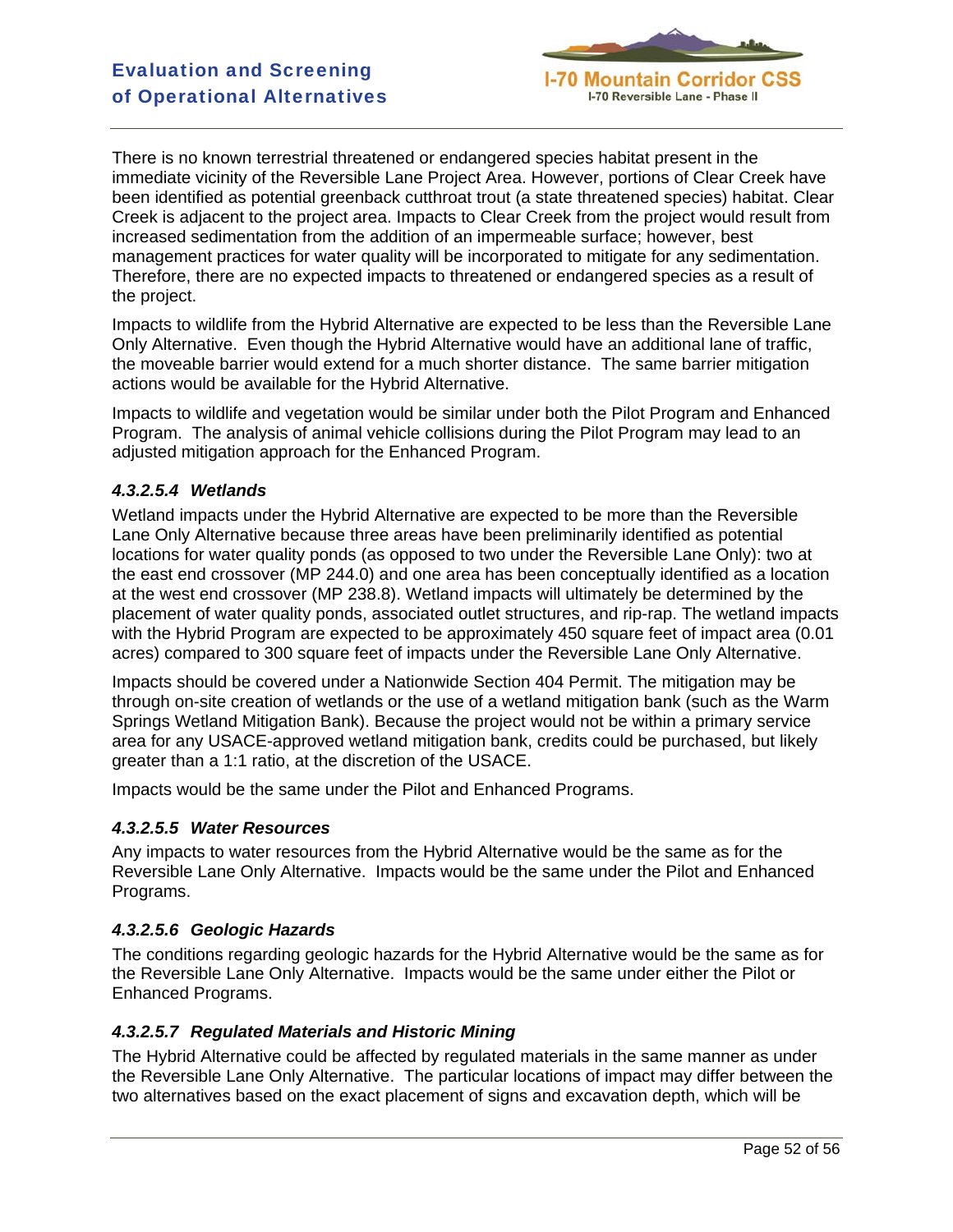

determined during final design. Impact under the Pilot Program would be expected to be diminished compared to the Enhanced Program because VMS are expected to be portable instead of permanently installed as overhead cantilevers.

#### *4.3.2.5.8 Historic Properties*

Impacts to historic resources would be the same under the Hybrid Alternative as under the Reversible Lane Only Alternative. These impacts are limited to the Twin Tunnels, which are historically significant. However, differences would vary between the Pilot Program and the Enhanced Program of the both alternatives. The Pilot Program proposes to install temporary directional lighting within the tunnel, whereas, the Enhanced Program proposes to replace the existing lighting with new LED lighting.

#### *4.3.2.5.9 Other Resources*

Information about other resources that would likely not require mitigation is provided in **Table 13**.

| Table 13 | Resources with No Recommended Mitigation Measures under the Pilot |
|----------|-------------------------------------------------------------------|
|          | <b>Program and Enhanced Program</b>                               |

| <b>Resource</b>                   |                                                                                                                                                                                                                                                                                                                                                                                                                                                                                                                                                                                                                                                                                               |
|-----------------------------------|-----------------------------------------------------------------------------------------------------------------------------------------------------------------------------------------------------------------------------------------------------------------------------------------------------------------------------------------------------------------------------------------------------------------------------------------------------------------------------------------------------------------------------------------------------------------------------------------------------------------------------------------------------------------------------------------------|
| <b>Air Quality</b>                | Compared to existing conditions, the Hybrid Alternative would have the net effect of increasing<br>the existing very low eastbound vehicle speeds and decreasing the existing relatively high<br>westbound vehicle speeds during hours of currently high eastbound congestion. Both of these<br>speed changes are expected to correlate to reductions in tailpipe emissions. There may be<br>some added emissions from westbound traffic queuing to enter the reversible lane segment.<br>Therefore, with no major changes on overall corridor traffic volumes, the Hybrid Alternative is<br>expected to reduce overall tailpipe emissions and to improve modestly the air quality situation. |
| <b>Land Use</b>                   | The Hybrid Alternative would not directly impact existing land use in Clear Creek County.<br>Indirect impacts, such as growth-inducing effects and other effects related to induced changes<br>in the pattern of land use, population density, or growth rate are not expected to occur as a<br>result of the Hybrid Alternative.                                                                                                                                                                                                                                                                                                                                                             |
| Environmental<br>Justice          | Pockets of minority and low-income residents are distributed throughout communities adjacent<br>to the project area. No disproportionate impacts are anticipated to low-income and minority<br>populations within the project area as positive and negative impacts are expected to be shared<br>equally between the general public and minority and low-income residents.                                                                                                                                                                                                                                                                                                                    |
| Energy                            | Compared to existing conditions, the Hybrid Alternative would have the net effect of reducing<br>overall energy usage in the project area. The expected reductions in automobile fuel<br>consumption due to overall improved traffic operations would more than outweigh the additional<br>electricity would be used to power additional electronic devices.                                                                                                                                                                                                                                                                                                                                  |
| Recreation<br>and Section<br>6(f) | Section 6(f) properties are those that have been funded by Land and Water Conservation<br>Funds. Recreational travel is the predominant contributor to peak I-70 traffic, especially during<br>summer and winter weekends. Existing traffic during the ski season is characterized by<br>congestion that noticeably affects travel within the project area, and affects the tourism<br>economy. The eastward bound skier experience would be improved in terms of travel time and<br>gridlock relief. No physical impacts are anticipated to recreational facilities. No impacts are<br>anticipated to 6(f) properties as a result of implementing the Reversible Lane.                       |
| Paleontology                      | The project area traverses an area of Pre-Cambrian metamorphic rocks, which do not contain<br>fossils, so paleontological resources are not anticipated to be a concern for this project.                                                                                                                                                                                                                                                                                                                                                                                                                                                                                                     |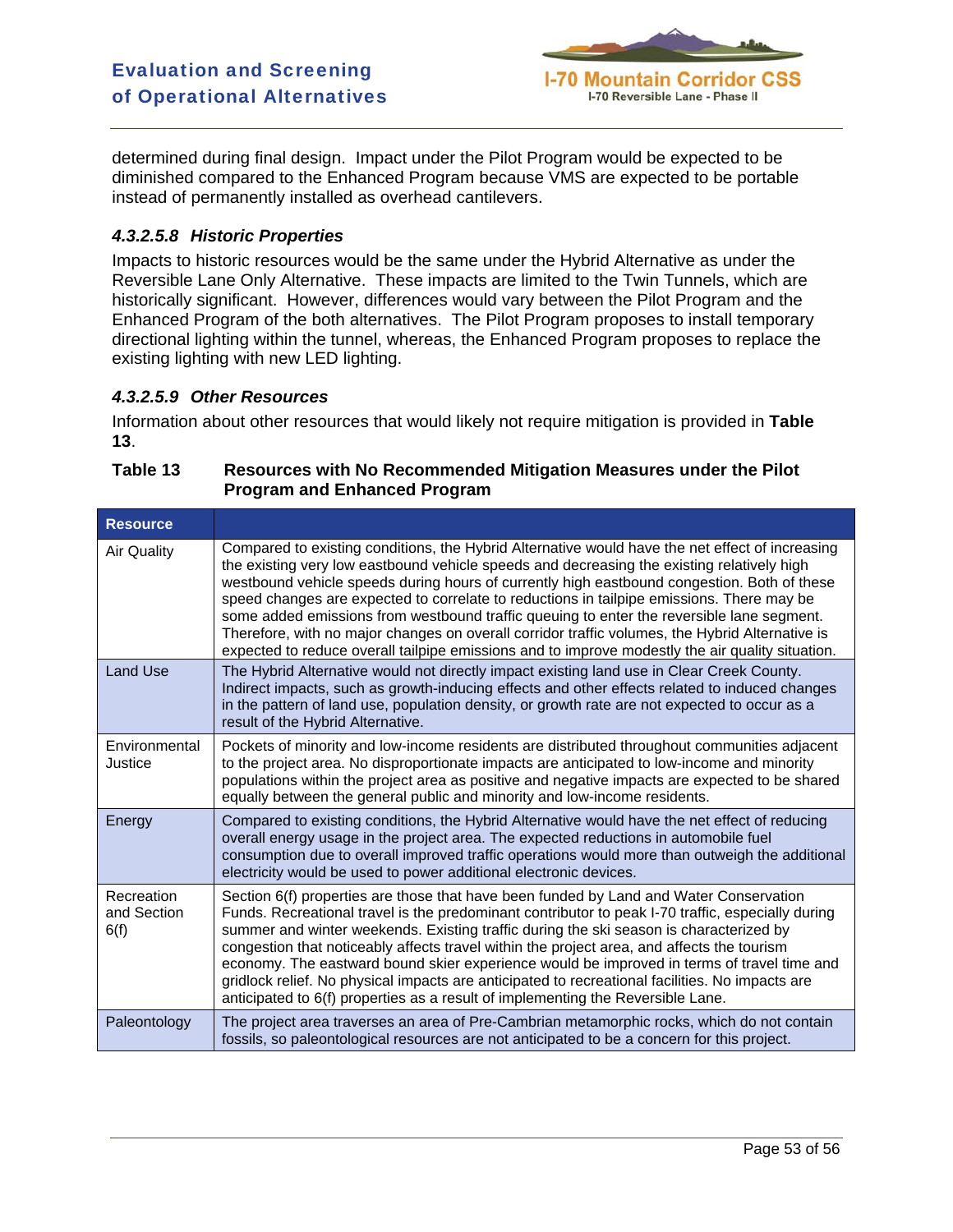# **I-70 Mountain Corridor CSS** I-70 Reversible Lane - Phase II

# **4.3.2.6 Logistical/Operation Complexity**

The storage and deployment of the barrier transfer machine would be the same for both advanced alternatives. Due to the reduced length of reversible lane contemplated under the Hybrid Alternative, the barrier transfer machine would take approximately 45 minutes instead of the 90 minutes anticipated for the Reversible Lane Only Alternative. This would allow operation flexibility in responding to actual traffic conditions when determining the time to initiate the deployment process.

Snowplowing for the Hybrid Pilot Program would require additional effort over the Reversible Lane Only Pilot Program. The Hybrid Pilot Program increases eastbound travel lanes from two to three (or more lanes) without reducing westbound travel lanes within the HSR segment of the project. Currently, CDOT maintains the paved shoulders but does not make an equivalent effort to apply surface treatments or make additional passes to shoulder areas in the same condition as the travel lanes. As a result, converting the shoulder into a travel lane will require application of additional materials (liquid and solid de-icers) and additional passes on the roadway to keep snow accumulation completely off of the roadway and into a storage area.

Additional cost associated with materials and additional passes is expected to be within the contingency tolerance of the conceptual opinions of cost developed for the Reversible Lane Only Pilot Program; so the difference is relatively cost neutral.

Snowplowing and routine maintenance for the Hybrid Enhanced Program would be the same as the Hybrid Pilot Program.

### **4.3.3 Legal Implications**

FHWA approval is needed for this action. Restricting I-70 to one westbound lane constitutes a federal action, consistent with 23 CFR 658.11. Reducing the Interstate to one lane outside of a construction project with a reversible lane system has not been done anywhere in the nation with positive results. As such, FHWA has requested an evaluation and screening of possible alternatives to solve congestion in addition to a reversible lane for the entire corridor.

There are no Colorado statues that would prohibit this action.

### **4.3.4 Costs for Hybrid Alternative**

The costs of the Hybrid Alternative project (as shown in **Table 14**) are a significant challenge. There are three major cost elements, and each has differing cost implications depending on whether the Pilot or Enhanced Program is considered, as follows:

- Roadway-related Improvements including crossovers, passing lanes, the eastbound lane extension from the east crossover to the US 6 exit, ITS equipment (including permanent VMS and lane use control signals and signs), snowplow blade modifications, etc. As previously described, the improvements are more extensive for the Enhanced Program when compared to the initial, Pilot Program. These costs are higher than for the Reversible Lane Only Alternative due to the more extensive roadway improvements required between Empire Junction and west Idaho Springs to accommodate HSR.
- Moveable Barrier Again, the barrier and transfer machine would be supplied by BSI. The barrier costs are less for the Hybrid Alternative than for the Reversible Lane Only Alternative since the barrier would be 5.2 miles in length instead of 12.7 miles. BSI has provided proposals to CDOT for different leasing and purchase options for the shorter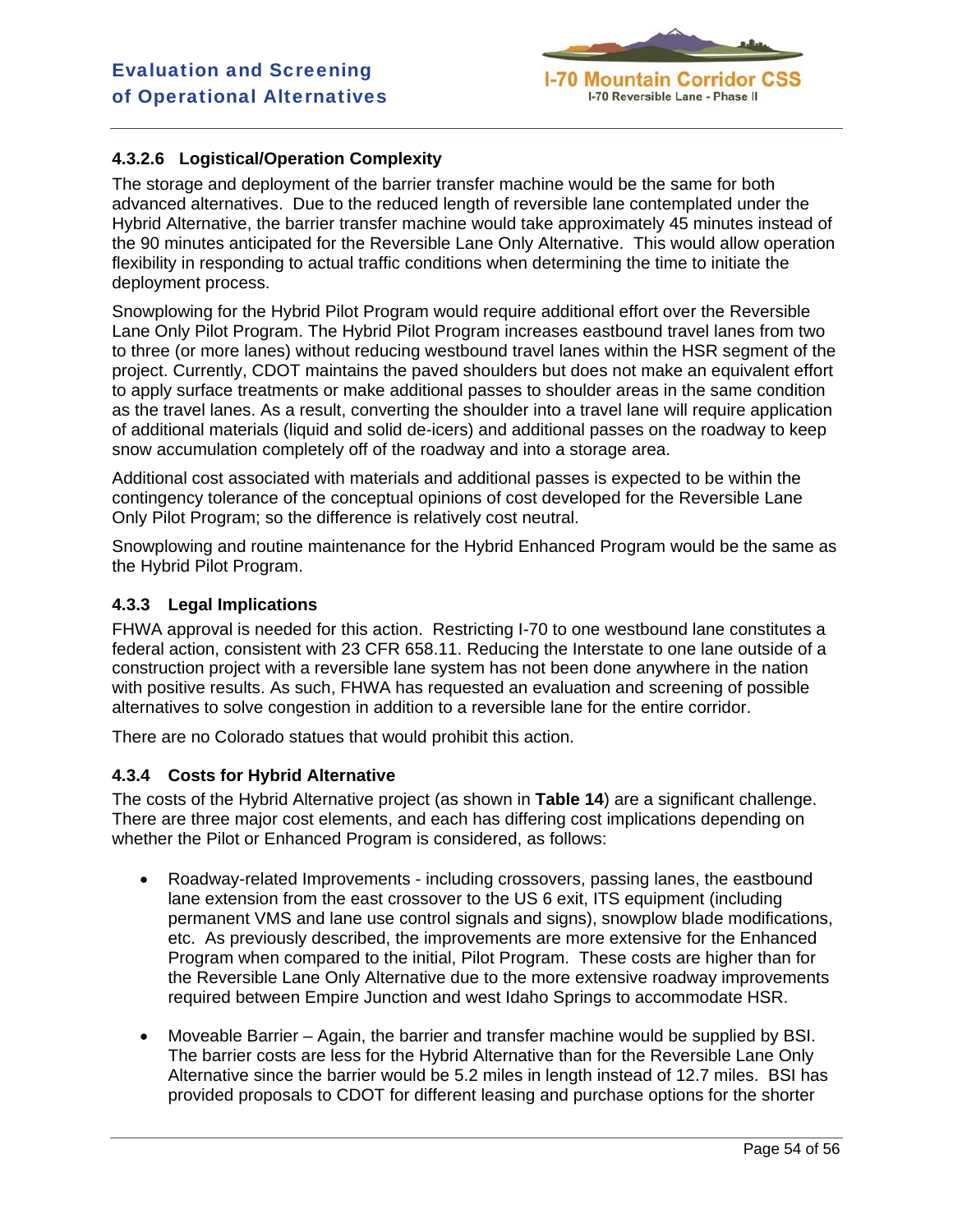

barrier. The Pilot Program would involve the leasing of the barrier and transfer machine for two years. At the end of that time if the decision were made to proceed with the Enhanced Program, CDOT would have the option to purchase the equipment. The costs for the lease/purchase option shown in **Table 14** are the total for both Pilot and Enhanced Programs. The final option that BSI has provided a proposal for would be for CDOT to purchase the equipment required for the Enhance Program initially. CDOT does not favor this approach to implementing the reversible lane, but the costs are also shown in **Table 14** for comparison purposes.

• Annual Costs – These costs would include personnel and equipment costs each year for deploying the barrier and emergency response services on the 17 Sunday afternoons during the winter. Again, the Enhance Program is more comprehensive than the Pilot Program.

|                                                                | <b>Pilot Program</b><br>(2 year lease) | <b>Enhanced Program</b><br>$(2 \text{ yr} \text{ lease} +$<br>purchase) | <b>Enhanced</b><br>Program (initial<br>purchase) |
|----------------------------------------------------------------|----------------------------------------|-------------------------------------------------------------------------|--------------------------------------------------|
| Roadway                                                        | \$8,100,000                            | \$16,800,000                                                            | \$16,800,000                                     |
| <b>Barrier Systems (estimated</b><br>based on RLO Alternative) | \$6,700,0001                           | \$13,100,000                                                            | \$11,100,000                                     |
| Total One-Time Capital Costs                                   | \$14,800,000                           | \$29,900,000                                                            | \$27,900,000                                     |
| <b>Operations</b>                                              | \$130,000                              | \$540,000                                                               | \$540,000                                        |
| <b>Emergency Response</b>                                      | \$580,000                              | \$1,230,000                                                             | \$1,220,000                                      |
| <b>Total Annual Costs</b>                                      | \$710,000                              | \$1,770,000                                                             | \$1,770,000                                      |
| <sup>1</sup> Two-year equipment lease                          |                                        |                                                                         |                                                  |

### **Table 14 Hybrid Alternative Costs**

A comparison with the costs for the two advanced alternatives reveals significant overall savings in one-time capital costs. While the roadway costs would increase for the Hybrid Alternative due to more extensive roadway and ITS costs, the cost for the moveable barrier would be substantially less. The final challenge of funding the project would still remain, although the savings in capital costs of \$7.5 million for the Pilot Program and \$14.0 million for the Enhanced Program would make funding the Hybrid Alternative that much more attainable.

# **4.3.5 Conclusion**

This alternative satisfies the purpose and need. When compared to the Reversible Lane Only Alternative, there are many advantages to the Hybrid Alternative. For the following reasons, the Hybrid Alternative is the favored alternative for implementation:

- Better travel times for westbound traffic translate into more overall time savings.
- Shorter barrier length gives more flexibility for eastbound I-70 travelers to stop at local destinations and more two-lane capacity for westbound traffic.